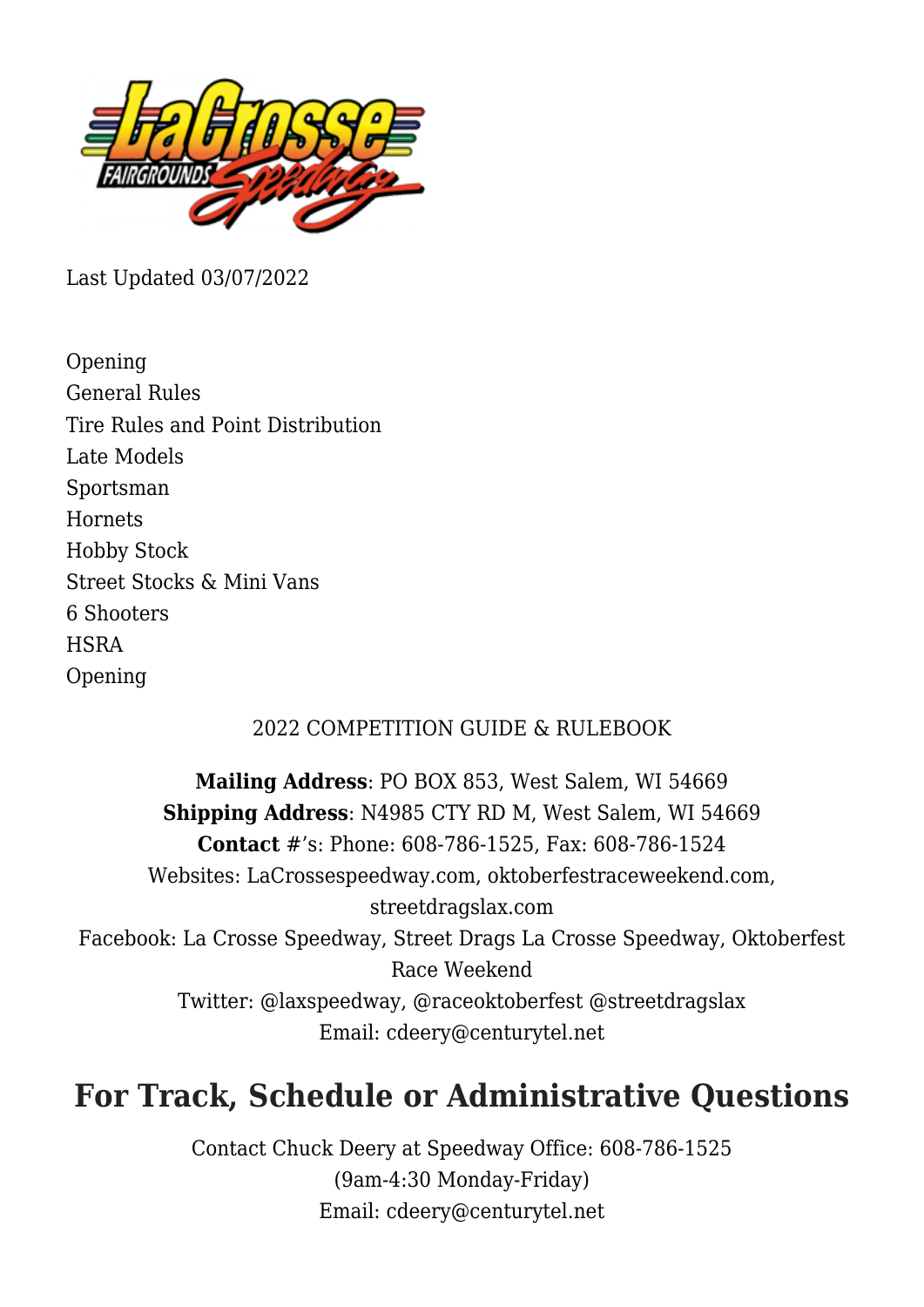# **For Technical Rule Questions:**

Late Models – Barry Folgate, 608-344-0338 bandbses@gmail.com Sportsmen – Barry Folgate- 608-344-0338 bandbses@gmail.com Hobby Stocks – Chuck Deery, 608-786-1525 Hornets – Chuck Deery, 608-786-1525 Street Stocks, 6 Shooters and Mini Vans – Chuck Deery, 608-786-1525, cdeery@centurytel.net

# **2022 Competition Council:**

Justin Mullikin, Steve Bachman, Sam Niles, Jerimy Wagner Mike Carlson, Nick Clements, Justin Berg Advisors: Shawn Knoblock, Officials: Jim Compton, Jeff Garbers, Barry Folgate Ray Loughan, Wayne Nolte, Austin Wells, Chuck Deery & Gregg McKarns

# **\* POINTS \* RESULTS \* PHOTOS \* STORIES \* RULE UPDATES \* WEATHER \* SCHEDULE UPDATES \* BREAKING NEWS**

TO RECEIVE THIS INFORMATION VIA EMAIL: [Sign up for Email Newsletters](https://lacrossespeedway.com/sign-up/)

General Rules

## **RULE BOOK DISCLAIMER**

The rules and/or regulations set forth herein are designed to provide for the orderly conduct of racing events and to establish minimum acceptable requirements for such events. These rules shall govern the condition of all events, and by participating in these events, all participants are deemed to have complied with these rules. NO EXPRESS OR IMPLIED WARRANTY OR SAFETY SHALL RESULT FROM PUBLICATIONS OF OR COMPLIANCE WITH THESE RULES AND/OR REGULATIONS. They are intended as a guide for the conduct of the sport and are in no way a guarantee against injury or death to a participant, spectator or official.

The race director shall be empowered to permit minor deviation from any of the specifications herein or impose any further restrictions that in his opinion do not alter the minimum acceptable requirements. NO EXPRESSED OR IMPLIED WARRANTY OF SAFETY SHALL RESULT FROM SUCH ALTERATION OF SPECIFICATIONS. Any interpretation or deviation of these rules is left to the discretion of the officials. Their decision is final.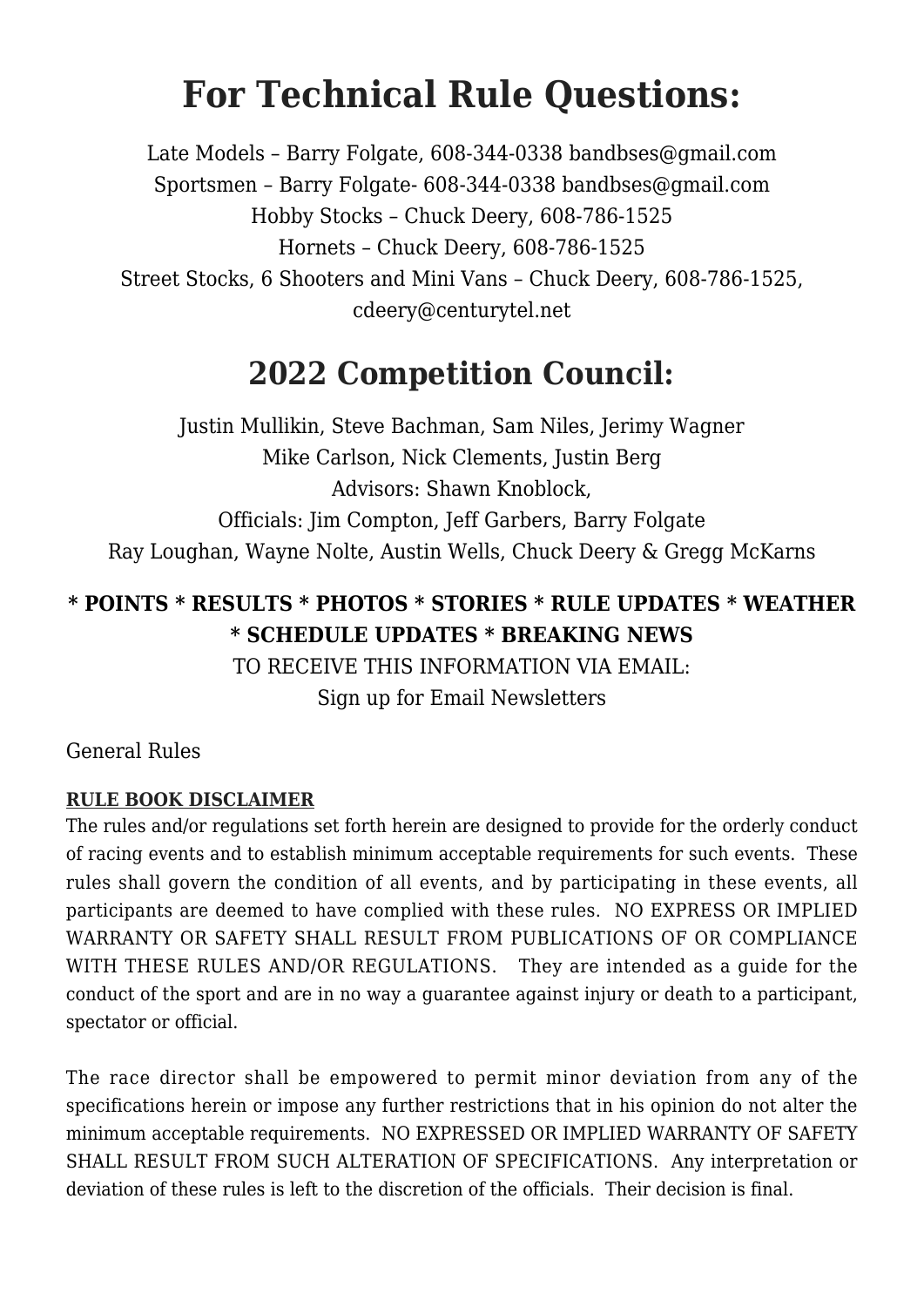#### **PROMOTIONAL RELEASE**

Any competitor who wishes to compete, consents to the use of his name, pictures of himself and his car for publicity, advertising and endorsements both before and after the events, and relinquishes any rights to photos taken in connection with events, and consents to the publication or sale of such photos as the Speedway so desires.

## **THIS RULE BOOK IS A SUPPLEMENT TO THE NASCAR ALL-AMERICAN SERIES RULE BOOK.**

The rules and regulations in this book *have precedence* over the NASCAR All-American Series Rule Book, as they pertain to the weekly racing program at La Crosse Fairgrounds Speedway.

## **A WALK THROUGH A NIGHT AT THE RACES**

1. It is best to register your car the week before you intend to compete, although you may register the day you plan to race. Registrations are required each season. Go to the Pit Registration Office (orange building at the entrance of the pits). Tell the person on hand that you are ready to begin racing. Fill out the forms she or he gives you. (Rememberminors will need a special form) and he or she will assist you in selecting a number for the car (it's best to call the office for car number availability in advance).

2. On the night you are ready to race, come to the pit entrance building and register for the night if you have not already registered. Prior to every program it is necessary to secure a "Pit Pass" for pit entry. You must read and sign the "waiver and release". You may take a copy of the waiver and release form with you to read at any time. Proceed to the area of the pits and if you have not pre-arranged a designated parking space, please contact one of the pit officials. They should be able to show and tell you where to park, or find the correct person who can help you. Pit parking assignments take place at the orientation meeting (Late March / Early April), and after that, they are filled on first-come, first served basis.

3. Locate one of the La Crosse Fairgrounds Speedway Technical Staff to inspect your car, or he will tell you when and where Inspections are to be held. Your car must be approved prior to competing in any events (including Time Trials).

4. Locate the race line-up board. It is on the back of the Pit Concession building. It is from this board that the line-ups and order of races are posted.

5. Now-..It's time to Hot Lap. Provided you have made arrangements with the Tech Staff, get in your car, get ready to race – belts, helmet, shoes, and uniform in place – proceed to the track entrance. In most cases, a staff member will be here to check you and tell you when to proceed to the track. Hot Lap Sessions rotate by division, and are announced over the pit public address. It is currently the procedure to pull to the inside groove of the track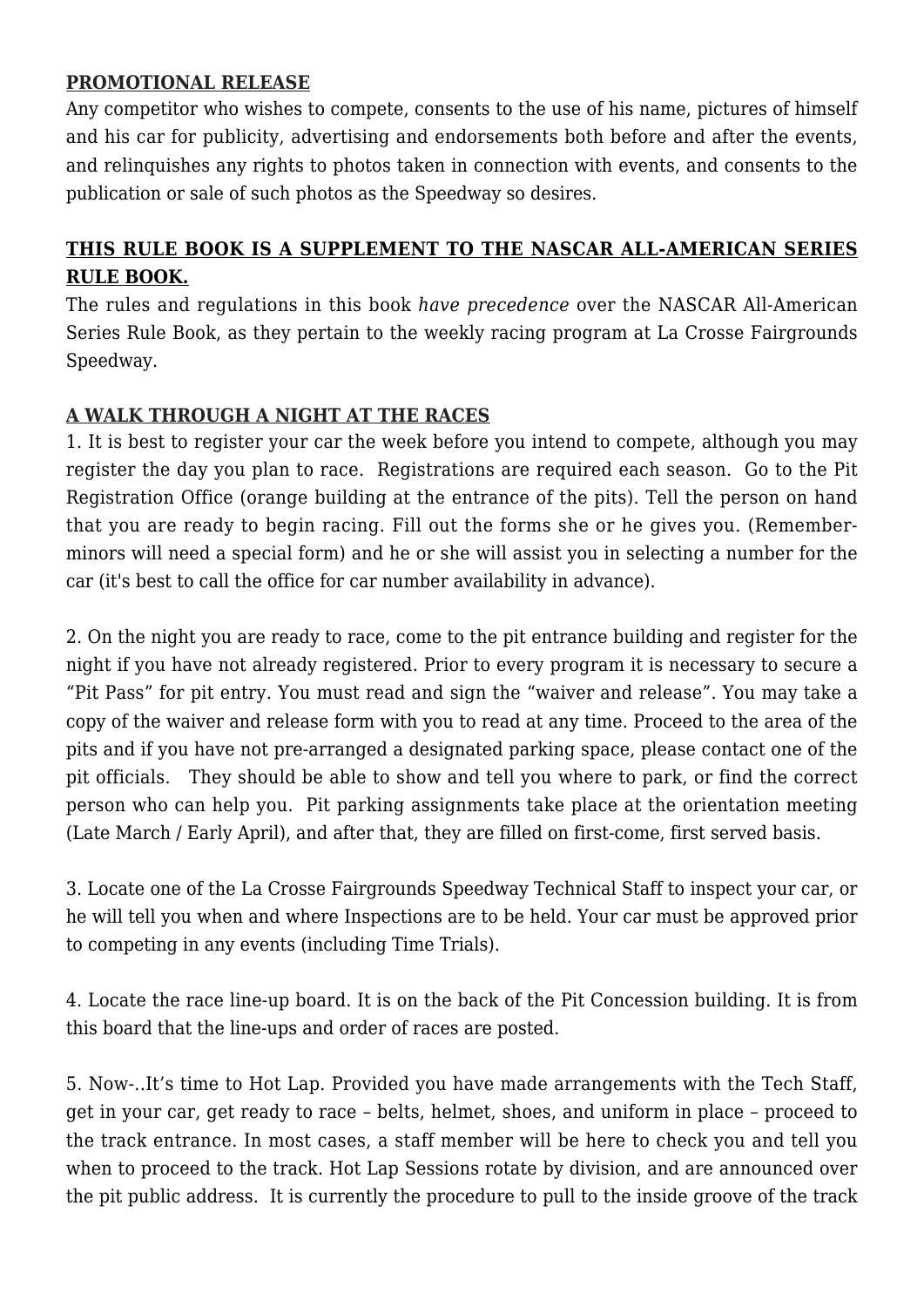and take several slow laps familiarizing yourself with the track. When you feel ready, and green light and flag are shown, speed-up and move into the upper grooves. \*\*\*NOTE: AT ALL TIMES WHILE ON THE TRACK – BE AWARE OF WHAT IS GOING ON AROUND YOU – WATCH THE FLAGMAN, THE CONTROL SIGNALS, AND THE TRAFFIC. When your session is complete, the flagman will wave the checkered flag. Enter the pits off the backstretch at ALL Times – Do NOT Use the Turn 4 pit entrance (Only Exception: during Qualifying).

6. After hot laps, return to your pit and wait for your division to be called for Time Trials (For Some Race meets Time Trials are eliminated). It is your responsibility to go when your division is called – YOU WILL NOT BE CALLED INDIVIDUALLY. Know when it is your turn to qualify, as a different "car number" is drawn to start each week's session. Cars qualify in order by car number – for those divisions that qualify (Late Models, Sportsmen).

7. Time Trials – Proceed to the back stretch of quarter mile (or designated staging area). When the official gives you the signal, pull out on the track and proceed around ready to get the green as you cross the Start Line. Make one complete lap (You are on the clock) and watch the flagman as you end your first lap – If checkered is displayed, proceed back to the pits. Watch the Flagman. Have your scanner on and listen to the officials. The top five are held in the turn four staging area until the completion of qualifying.

8. The races are lined up according to time or points average so now watch the lineup board for your number in a race for your division. While the race before yours is beginning, you should be in your car and lining up in the Staging Area (located behind turns  $3 \& 4$  of the small track), in order shown on the board. When examining the board look at who is ahead of you, next to you, and behind you so you know where to line up at. Proceed on to the track when the staging staff gives the signal and realign yourself as you pull up to the start line. A note: We will never hold or delay a race while you are getting ready; get staged in plenty of time and have all your gear in place before entering the track surface. If for some reason you would like to or need to start at the back of your race, please tell an official.

9. THE BIG MOMENT…One thing we can't tell you is how to race so do your best but remember the following items. Watch the flagman…Know what the flags mean…if your division requires a scanner, be sure it is on and working….be alert and be aware…and GOOD LUCK! Have Respect for the track, your competitors' cars, and others' property.

10. Payoff…When the races are over, if you have won any money, it can be collected at the designated pay-off window (typically the beer stand in the grandstands). The pit stewards will announce when payout is ready.

11. Thank you for choosing to race at La Crosse Fairgrounds Speedway. Read the rulebook,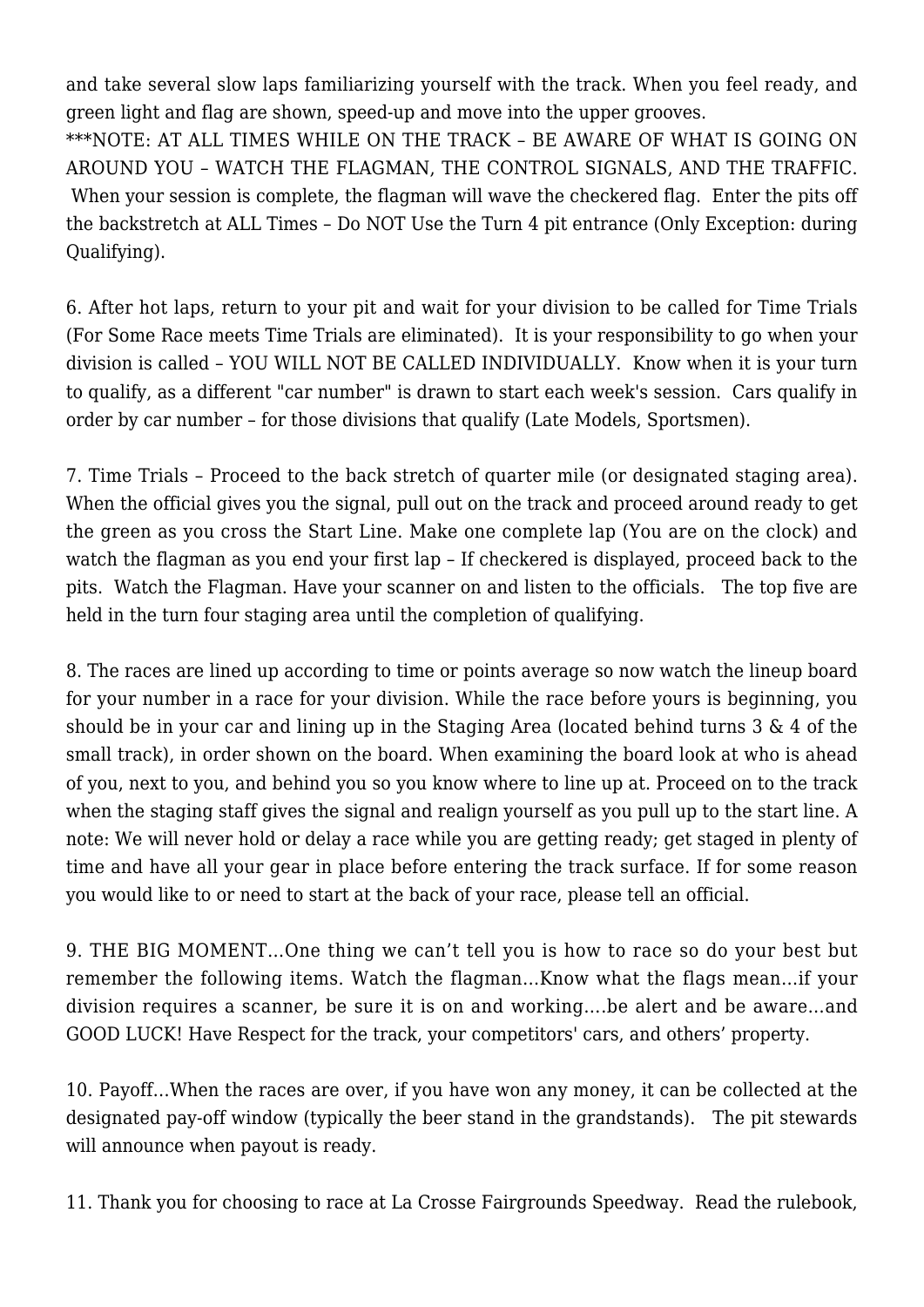know and respect all the rules, have fun, and if you don't know…PLEASE ASK!

## **LA CROSSE FAIRGROUNDS SPEEDWAY GENERAL RULES**

This general rule section applies to each and every racer, mechanic and/or pit personnel. Some *items*, obviously, do not apply to each class – you can easily determine which rules do not apply to you. You are expected to know the rules; ignorance will not be tolerated as an excuse.

#### **GENERAL RULE STATEMENT**

"THE RULES AND/OR REGULATIONS SET FORTH HEREIN ARE DESIGNED TO PROVIDE FOR THE ORDERLY CONDUCT OF RACING EVENTS, AND TO ESTABLISH MINIMUM ACCEPTABLE REQUIREMENTS FOR SUCH EVENTS. THESE RULES SHALL GOVERN THE CONDITION OF ALL LA CROSSE FAIRGROUNDS SPEEDWAY EVENTS, AND, BY PARTICIPATING IN THESE EVENTS, LA CROSSE FAIRGROUNDS SPEEDWAY RACERS, MECHANICS AND/OR PIT PERSONNEL ARE DEEMED TO HAVE COMPLIED WITH THESE RULES. NO EXPRESS OR IMPLIED WARRANTY OF SAFETY SHALL RESULT FROM PUBLICATIONS OF, OR COMPLIANCE WITH THESE RULES AND/OR REGULATIONS. THEY ARE INTENDED AS A GUIDE FOR THE CONDUCT OF THE SPORT AND ARE IN NO WAY A GUARANTEE AGAINST INJURY OR DEATH TO PARTICIPANTS, SPECTATORS OR OTHERS."

## **CONDUCT**

1. Any fighting or reckless driving in the Pit area may subject the offender to suspension depending upon the seriousness of the incident and the decision of the Management. Any continuing problems from the same individual may result in permanent suspension. A fine of no less than \$100.00 may be assessed to the participants of any fight. NASCAR Rule Book may dictate fines and/or penalties for this offense.

2. La Crosse Fairgrounds Speedway is a member of P.O.W.A.R. (Promoters Of Wisconsin Auto Racing). Any member track of P.O.W.A.R that suspends a race team/ driver, that suspension may be upheld as well at La Crosse Fairgrounds Speedway.

3. We demand courteous conduct from all participants at all times. We do not tolerate profanity or obscene gestures in front of race fans, Officials, or Management. Profane signs on your car, sex signs, etc. are taboo; Swastikas or Nazi symbols on your car or clothes. We expect you to look like a professional and act like one! Be clean, uniformed and look respectable.

ANY ABUSE OF AN OFFICIAL WILL NOT BE TOLERATED.

4. Penalties and fines for violation of the conduct, race, procedure, and general rules may be implemented per the NASCAR Rule Book to all participants (NASCAR members and nonmembers) at the discretion of the officials.

5. The possession, consumption or distribution of ANY alcoholic beverage or recreational/controlled substances at any time while in the restricted areas is strictly prohibited.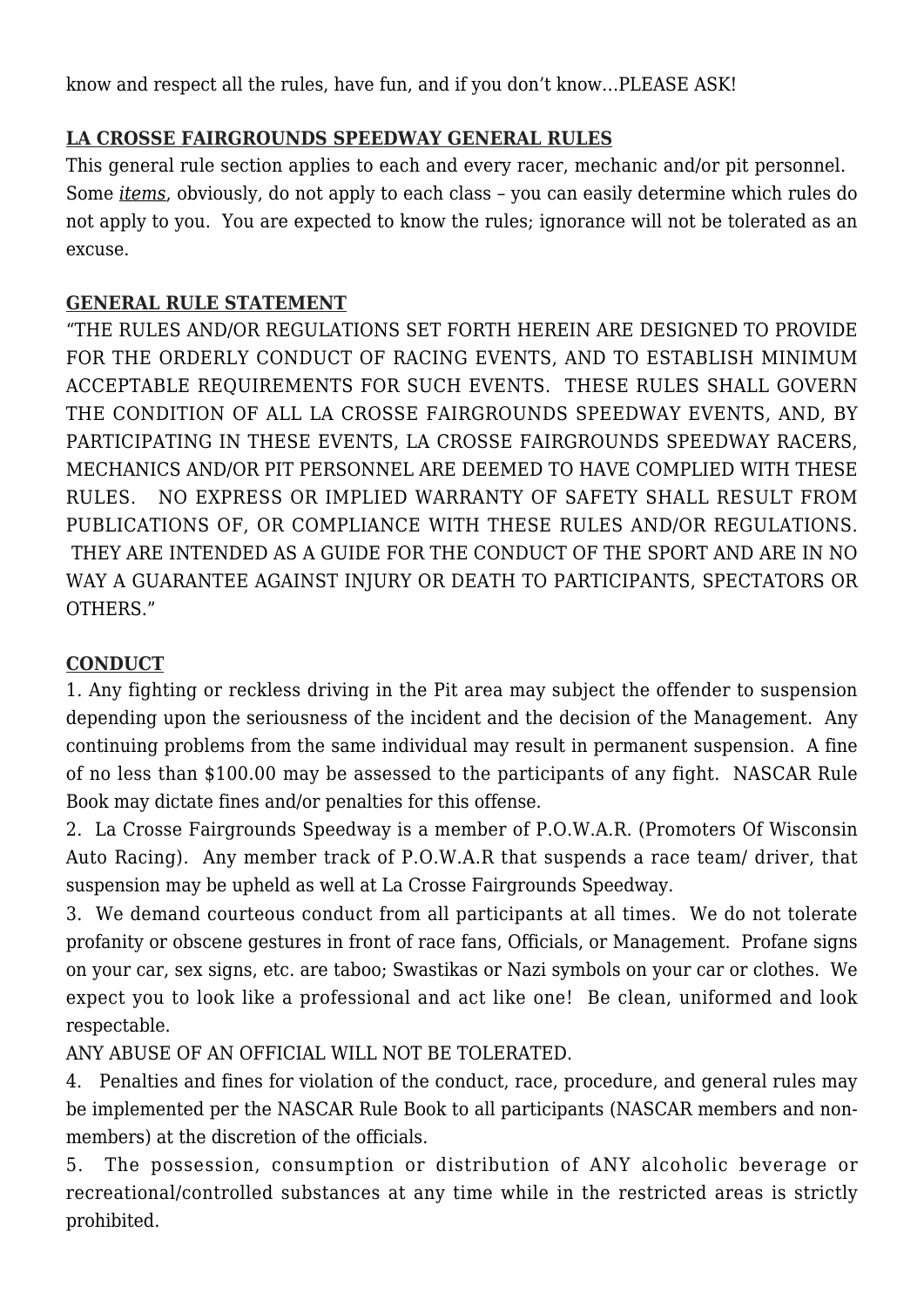6. Officials will use the NASCAR procedure on ALL participants as it relates to alleged use, distribution or possession of drugs, narcotics or alcohol. By entering the restricted area, all participants agree to accept this policy and procedure Penalties are determined by the NASCAR officials.

7. At any time the display of any type of weapon or threat of bodily harm, may result in permanent suspension for the entire racing crew and may result in arrest of all parties involved.

8. When in the Pit Area, maintain a constant watch for your own protection. Drivers: Speeding through the Pit area is dangerous to everyone, and will not be tolerated!

9. For any race team, including but not limited to: driver, crew member, spectator, or relative that is associated with a race team – that suggests, makes threats thereof, and/or participates in any litigation against the La Crosse Fairgrounds Speedway or its operating company, will forfeit the privilege of participating or attending any events at the La Crosse Fairgrounds Speedway for a time specified by the speedway management.

10. Actions detrimental to racing. At any time, a Driver, Crew Member, Team Mate or ANYONE associated with that team, whose actions are determined to be detrimental to the Speedway, the Driver of said team will be suspended indefinitely. This includes all incidents at the Speedway itself as well of any public (Social) media platforms as well.

#### **LIABILITY INSURANCE**

Our liability insurance insures the race track, the car owner and Sponsors. (Certificates are available for review by sponsors. Policy reviews and/or additional insured's can be arranged at prevailing cost.)

## **BENEFITS AND INSURANCES**

1. Participants legally entering the pits and/or restricted areas are covered by insurance for specific limits. When involved in an accident involving an injury, advise the racing Officials in charge so the necessary insurance forms can be handled properly. NO CLAIMS WILL BE CONSIDERED UNLESS REPORTED PRIOR TO LEAVING THE SPEEDWAY PROPERTY THAT DAY / NIGHT / EVENT.

2. For All participants: Any insurance claim filed on any injury sustained on Speedway property must be filed through your insurance carrier first. NASCAR's (or others) is supplement insurance and will cover any charges not covered by your insurance carrier. If you do not have insurance, NASCAR (or others) will become your primary insurance carrier.

3. Posted on the Pit Office wall is a certificate of benefits which covers everyone signed into the Pits. Call us or discuss any aspect of the insurance at any time. You and your crew members are covered with as broad benefits as the racers in the major racing associations in the U.S. If any question or problem comes up about benefits, contact the Speedway Management.

4. When involved in an accident involving an injury to you, advise the racing officials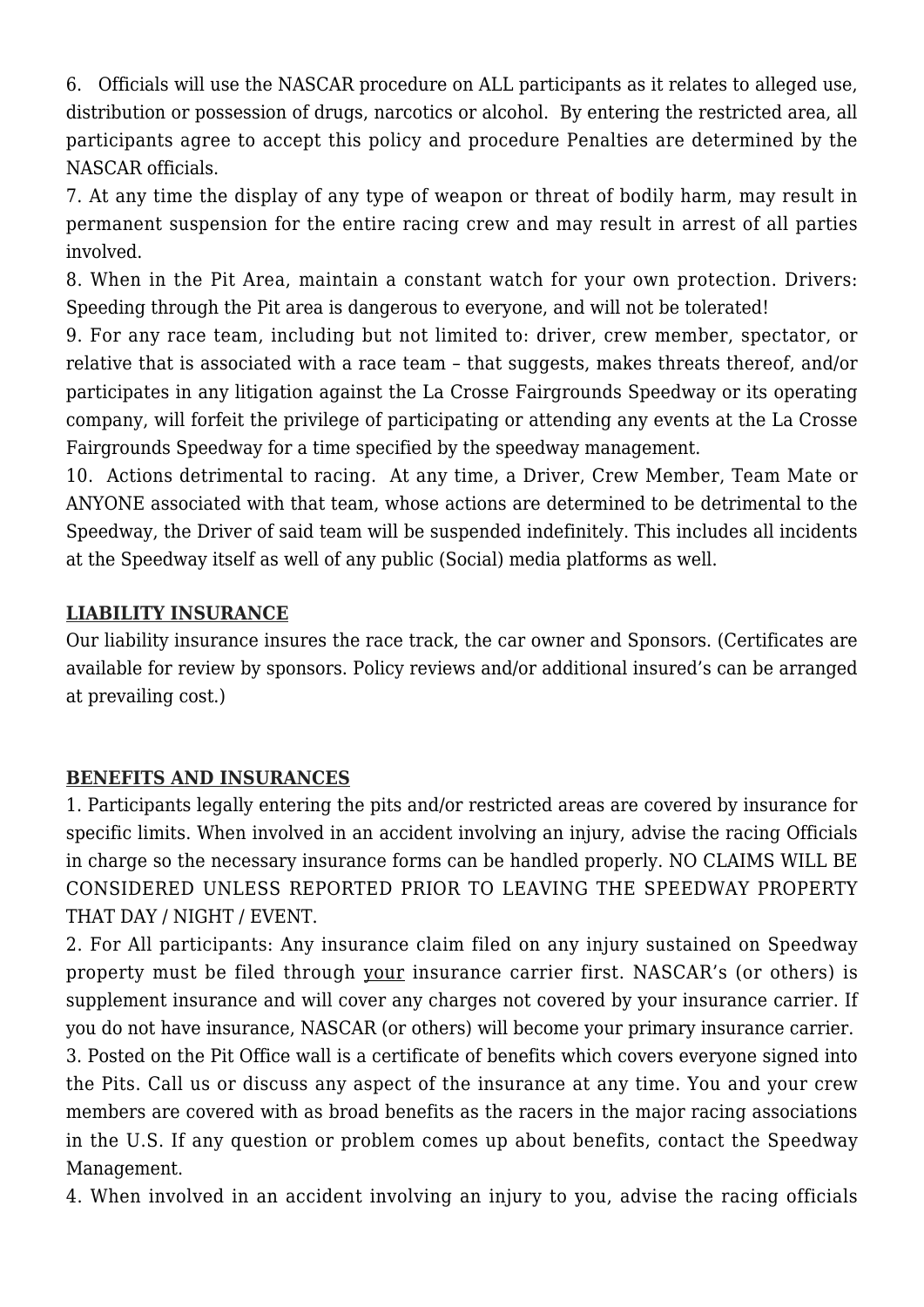immediately so the necessary reporting will be accomplished. Contact the safety crew and give them a full report before you leave the Speedway. If physically unable, your crew must be responsible for this report.

5. Ambulance transportation fees are NOT covered by Speedway insurance.

## **GENERAL INFORMATION**

Every driver must inspect the racing surface and the race track to learn of any defects, obstructions, or anything which, in his opinion, is unsafe and they shall report that condition in writing to the Speedway Management. Any driver entering any racing event is considered to have inspected the track and all conditions are satisfactory to him/her…if not, DO NOT RACE. The participant further indicates that they are aware that auto racing involves risks and assumes the risks with full awareness and knowledge.

1. The Speedway assumes no responsibility for damage to or loss of your equipment, vehicle, tow vehicle, or any parts by any means whatsoever.

2. All cars are subject to a minimum specification inspection at any time. It is the responsibility of the driver to prepare their car FREE of defects and in safe racing condition

3. Passing "tech" does not imply your car is free of defects. You are personally responsible to be sure that your car is safe and race ready.

4. MINORS: See us well in advance so we may prepare the necessary minors' releases for your parent's' or guardian's signature. Don't wait till race day!! (10 yrs. thru 17 yrs. for pit entry)

5. Benefit and insurance questions must be presented in a timely manner.

6. We recommend you familiarize yourself with available benefits and insist that you understand the waiver and releases.

7. No one age of 9 or under are allowed in the pits or track at any time without approval. Parent and guardian must sign for all persons under 18 years old. The signed parental waiver and release must be completed and on file with the Speedway for anyone entering the pit area or restricted area whom is under 18 years old. NASCAR requires an additional waiver (Addendum "A") for anyone under 21. Touring series' have the discretion of pit age for their specific event. "Pit Pay" is accepted at the Pit Gate and is **suggested for use with minors**.

8. At any time, before, during, or after an event, officials may require additional measures of equipment or make additional determinations, as they deem necessary to further reduce any possible risk to competitors

## **PERSONAL SAFETY EQUIPMENT**

1. Each Competitor is solely responsible for the effectiveness of personal safety equipment used during an Event. NASCAR, TRACK OFFICIALS, OR THE PROMOTER ARE NOT RESPONSIBLE FOR THE EFFECTIVENESS OF ANY PERSONAL SAFETY EQUIPMENT.

2. Each Competitor is expected to investigate and educate himself/herself fully with respect to the availability and effectiveness of personal safety equipment available.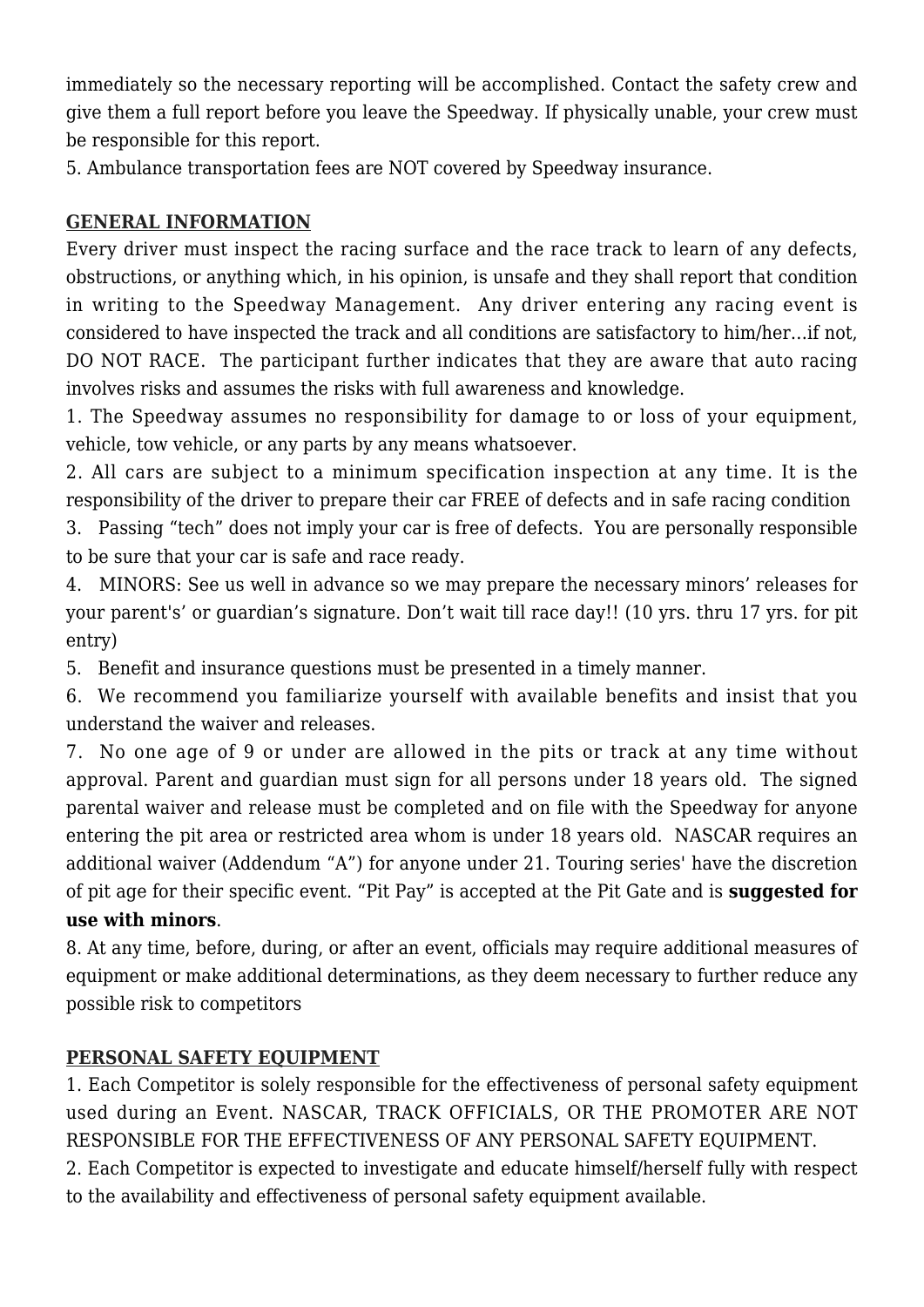3. All entrants are recommended to have in their garage or pit area, if any, as part of their equipment, at all times, a fully charged minimum 10-pound dry chemical or its equivalent fire extinguisher with a visible, operating pressure gauge.

4. Helmets: Drivers are required to wear at all times on the race track a helmet, with a performance rating no less than SA 1995 or SA 2000 Standard Snell Sticker.

5. Drivers are required to wear eye protection for all divisions.

6. Drivers in all divisions are required to wear flame retardant gloves at all times.

7. Seat belts must be used and engaged for all events, and at any time vehicle is on racing surface.

 A. A 3" shoulder harness and additional V-Type seat belt with a quick release is mandatory for any weekly competitor.

 Belts must be secured to roll bar cage and frame with aircraft quality bolts not less than 3/8 of an inch in diameter. A steel

 plate may be welded to the roll bar cage on the right side of the driver so the belt can be brought down in such a manner

 that it will prevent the driver from sliding from side to side under the belt. A shoulder harness inertia reel may not be used.

8. No person will be permitted to ride on the outside of any car or ON any trailer or hauler at any time.

9. Nomex driving suits required for any division competing weekly. Nomex shoes are required for all Late Model drivers. At minimum, all other drivers shall use leather or other flame-retardant shoes. Nomex driving suits are recommended for all other divisions. At minimum, flame retardant clothing required for all other drivers.

10. Aluminum racing seats required for any weekly division competing on the  $5/8<sup>th</sup>$  mile track. No plastic or carbon fiber seat allowed. Seat must be fasted to frame. Additional right-side head restraints allowed.

11. A. Window nets are required and used at all times for any weekly division competing on

the  $5/8<sup>th</sup>$  mile. A NASCAR type seat belt buckle method of mounting must be used and must be full size ribbon type.

#### **PRACTICE & TRACK RENTAL**

FOR ALL PRACTICE AND TRACK RENTALS, EVERYONE ENTERING PIT AREA MUST SIGN WAIVER AND RELEASE OF LIABILITY FORM. Anyone who is subleasing the track for testing, practicing, and/or any other activity, is the party whom is responsible for everyone entering the restricted area to have signed the waiver and release. The waiver and release must be signed by everyone inside the restricted area prior to any car entering the racing surface or restricted areas. Failure to do so may subject your race team to monetary fine, and/or loss of future sublease (track rental) opportunities. IN ADDITION, everyone inside pit area during track rental must sign Safety / Ambulance acknowledgement waiver. There are no Safety or Ambulance personnel on grounds for any practice or track rentals. Ambulance can be arranged with advanced notice of 5 (five) days for testing purposes at additional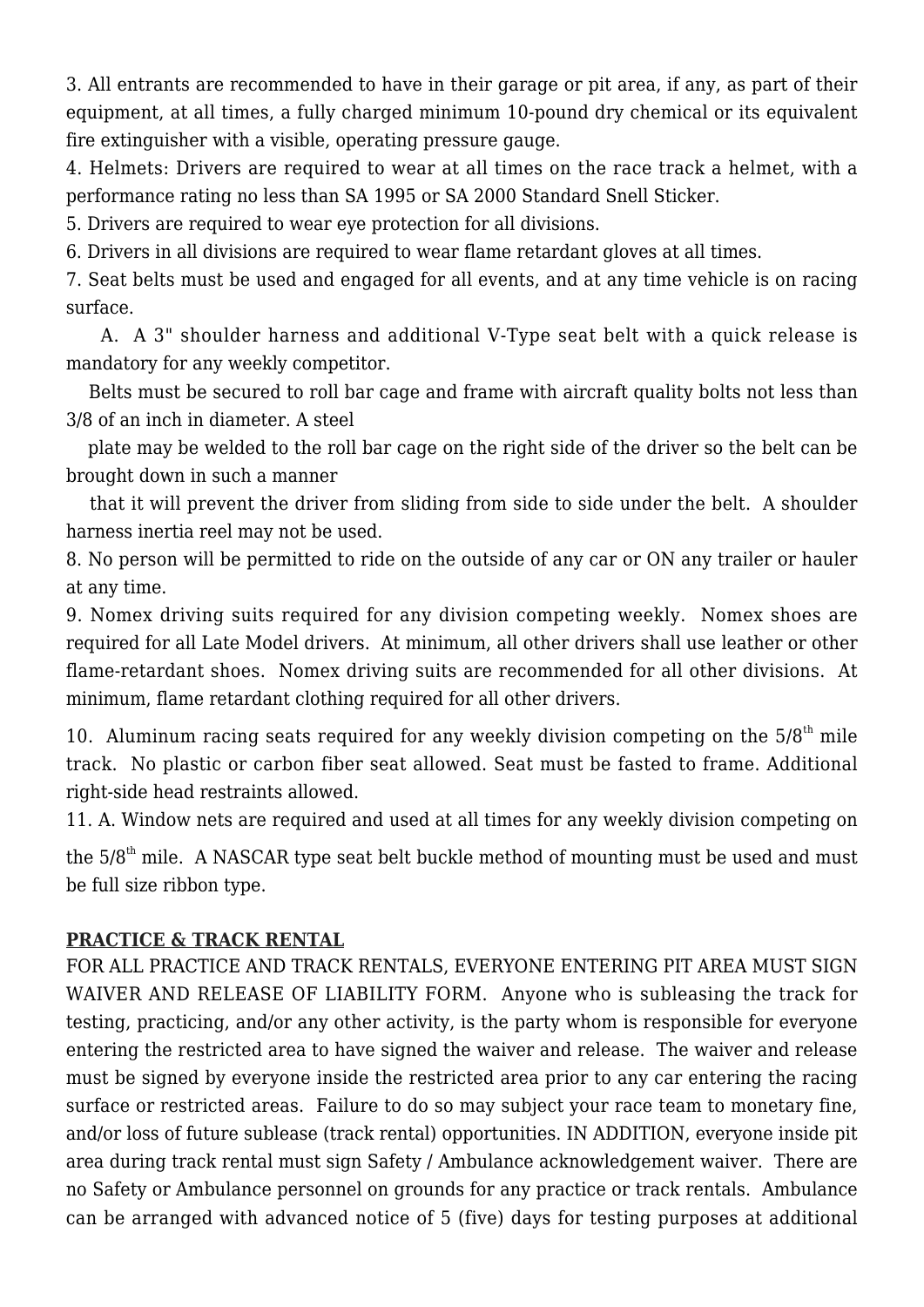cost.

#### 1. THURSDAY PRACTICE

 A. Held every first and third Thursday of each month, starting the third Thursday in April, and ending after the third Thursday in September. Open practice sessions start at 5:00 p.m. and run until 7:00 p.m. Cars are to line up in the staging area to await their rotation. Each car is allowed a maximum of 8 laps per rotation. Cars may re-enter the line as many times as time permits.

B. Other scheduling may preempt practice days.

## 2. TRACK RENTALS

#### **NOTICE**

*Before entering the pit area, unloading a car or any other activity, all drivers and participants must complete rental forms and waiver / release forms at track office. Failure to do so will end session, forfeit all money paid and be subject to a cash fine.*

 A. The track is available for exclusive use at other times. Call track office for availability and reservation.

 B. Rental times are Half Day: 10 a.m. until 1:15 p.m. or 1:15 p.m. until 4:30 p.m., or full day 10 a.m. until 4:30 p.m., M-F.

 C. *There are no evening or Sunday rental periods*. Saturdays available only on scheduled race days, per availability. YOU MUST CALL TO RESERVE TRACK TIME ON SATURDAYS (or any other day) and to check availability.

 D. Rental fee is PER CAR. Contact Speedway for a rental fee pricing. Discounts may apply for multiple teams on the same rental date. Teams that do not compete weekly are assessed a 30% Ag Society Fee, payable to the La Crosse Co. Agricultural Society. Rental fees must be paid prior to departure of race track.

E. A \$25.00 "clean-up" may be charged if area is not returned in like manner.

 F. Multiple cars may be allowed during a track rental session. **ONLY one car on the track at a time, at ALL TIMES**.

G. The PIT GATE must remain CLOSED during all Track Rental Time.

## **GENERAL POLICY**

1. ANY DISAGREEMENT OVER TECHNICAL QUESTIONS OR OPERATIONS WILL BE RESOLVED BY THE RACING OFFICIALS AND MANAGEMENT. WHEN THEIR DECISION IS RENDERED, SUCH DECISION IS FINAL AND BINDING.

2. The Speedway Management and Officials will establish the length, frequency and administration of all events and programs and when their decisions are rendered, that is FINAL AND BINDING. Exceptions to the rules and specifications may be made on a temporary basis at the discretion of the Speedway Management.

3. The Management and Officials will determine all finishing positions and their decision is final!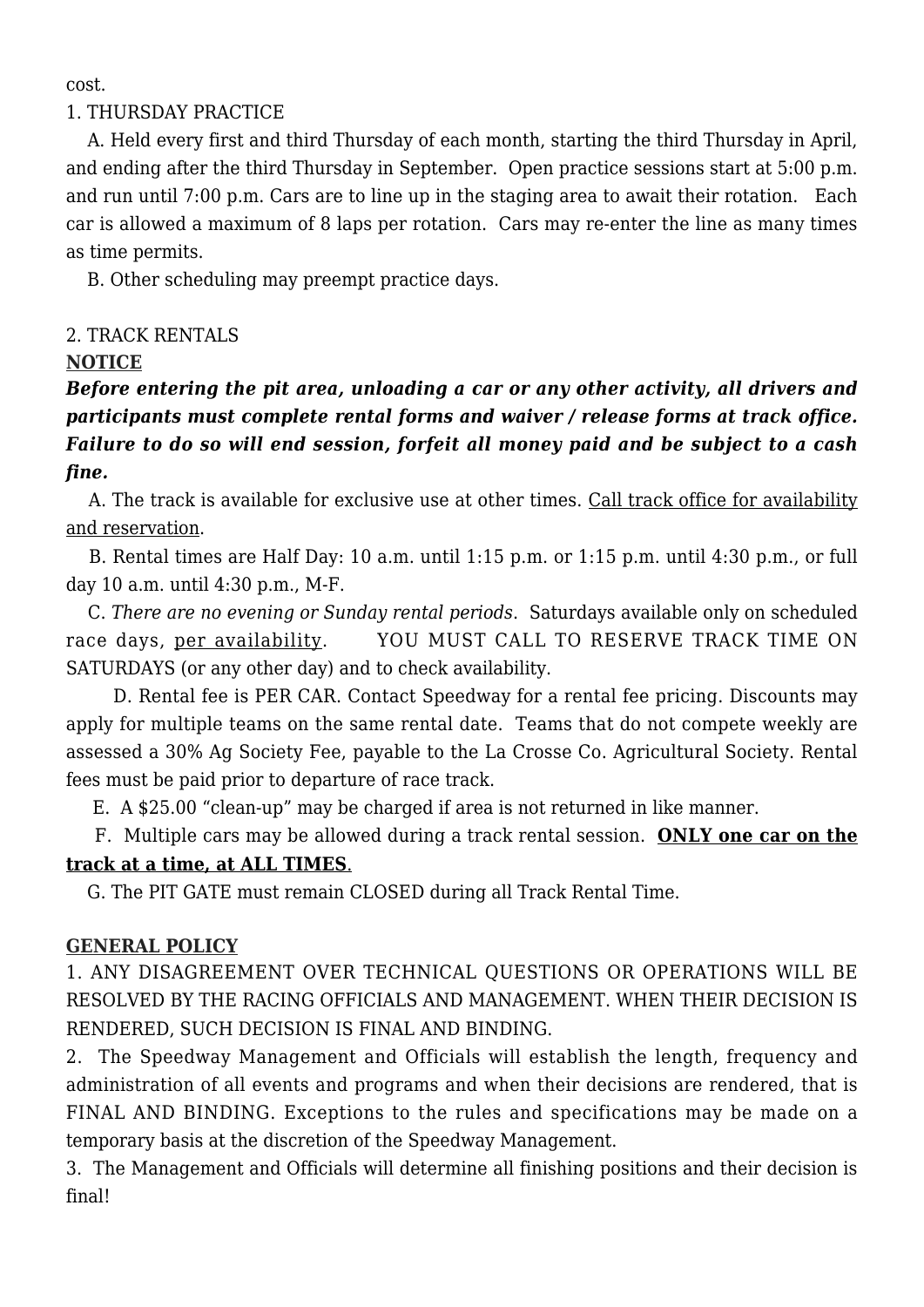4. Any complaints, disputes, questions or problems must be directed to the Speedway Management immediately following the event for their action or follow NASCAR Rule Book.

5. It is the duty of all drivers, car owners and mechanics to bring to the attention of the Officials any unsafe equipment or practices, or any rule infraction of any car or driver.

6. Continuous developments in racing may necessitate changes that we cannot anticipate at the time rules are formulated. Hence, we may, if necessary, update, modify and add to, or delete rules. The "Except in Rare Instances" (E.I.R.I.) rule is always applicable. E.I.R.I. is in effect at all times.

7. Shoes, shirts and pants are required on all personnel at all times in the pit area.

8. You must be 16 years old to participate as a driver in any weekly or organized division competing on the "big track" at this speedway, 15-year-old drivers are allowed to compete with speedway approval. Touring series drivers' restrictions are subject to individual series' rules. You may compete at the age of 14 in the High School Racing Division (1/4 mile).

9. Every racer is expected to participate in every event in which is possible for him/her to run. When a racer refuses to participate because of his disagreement with the length, type, or style of the race he is subject to suspension for a period determined by the Management.

10. Any car involved in a serious accident, may be impounded by the speedway or by the sanctioning body.

11. ALL CARS MUST be identified with a number of at least 20 inches or more in height and 18 inches in width must appear on both doors of the car in contrasting color. Cars must display roof top numbers of 24 inches high readable from the right side. No metallic, reflective, or foil numbers are allowed. Be sure your car looks great from a distance as well as up close so fans and scorers can easily identify your car on the track.

12. For all divisions, two tow-cables or hooks must be located on front and rear of cars. Cars without proper hooks will be removed as Safety and Wrecker crews see fit.

13. For weekly divisions- driver's last name and number must be placed on top of windshield at least 5" tall. Driver's Twitter

"handle" or likewise may be used instead of name.

14. This rule book does not address all aspects of a race car in detail. Any variance or interpretation to the rules is the Tech Official's discretion – not yours, thus any part, altered part, item, equipment not specified or approved by Tech Officials, will be declared illegal.

#### **RACE TRACK OPERATING PROCEDURES**

1. The only people allowed on the racetrack and outside the infield pit guard rail boundaries are Racing Officials and Speedway Management. Everyone must stay away at all times unless requested by official to assist for some special reason. Drivers may seek a place of safety in the infield following disablement…when crashed, stay in your car. DO NOT get out and inspect the damages on the track. NEVER EXAMINE YOUR CAR WHILE THE CARS ARE RACING ON THE TRACK!! Pit crews, car owners, and personnel related to any car are not allowed on the track following an accident or injury.

2. Do not enter the racing surface without express authorization. Official will O.K. your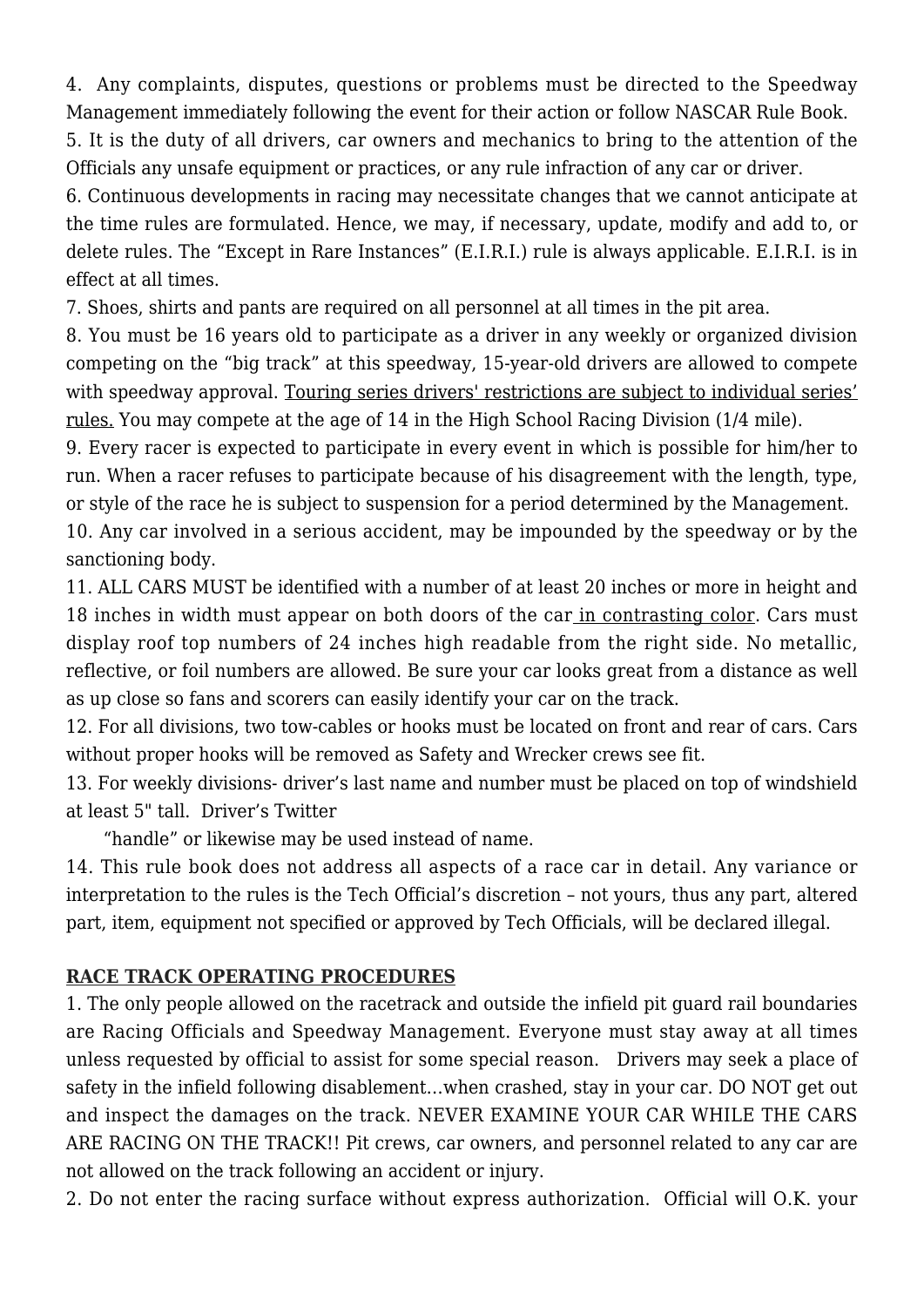entry at the track entrance(s) and signal for you to proceed (i.e., cross-over to pits and exit). 3. The track may not be used for practice at any time other than designated in these rules.

4. Any competing vehicle whose speed has been reduced to a point where it causes a safety problem or slows track activity may be removed from the racing surface at the discretion of the Officials. Watch for black flag or listen to scanner.

5. Our racing program is based on the availability of enough vehicles qualified. If this number is not available, alternate scheduling or programming will be used. Racing events will be "lined up" in various ways to accomplish the best racing program.

6. A driver may change cars (with approval of tech officials) prior to start of race. (Start of race is the field accepting the "one to go" (until green flag) signal by the flagman). Driver must start at rear of field. Any variations of this rule must be approved by the Director of Competition and/or Management.

7. A driver may re-qualify an additional car. However, doing so disqualifies the first car and the qualifying time.

8. No driver may get out of his car on the track or infield to argue or discuss the race with the Starter or Officials. If this rule is violated, the driver may be disqualified for the event or suspended according to the decision of the Officials.

9. Any event is completed when over one-half of the scheduled length (laps OR time) has been run by the leader or terminated by the Officials for safety reasons.

10. Any participant who refuses to allow Tech Officials to inspect their car will be subject to the following: First refusal – loss of points and money for night. Second refusal – loss of points for year, loss of money for night, one race event suspension, third refusal – loss of money and all points earned, suspension for remainder of year, and a \$100 fine (ineligible to compete until paid).

11. NASCAR confiscation rule in effect for ALL divisions. Any team refusing to relinquish a confiscated part will be immediately suspended from all speedway operations for a period set forth by the speedway.

12. A division may be lined up from qualifying. Any team that turns two or more (consecutive) laps during competition that are "faster" than their qualifying time is subject to a one lap penalty. Any lap greater than .350 for the Late Models and Sportsmen is considered "faster".

13. No hauler over 9'6" in height is allowed in pits during racing events.

14. At no time is any team member or driver allowed to stand ON or BEHIND the 1/4-mile wall. This blocks the view of the spectators.

15. A race team will forfeit two times the number of earned points and fined two times the amount of purse won per violation – for any race team, whose registered driver has been replaced before or during a race event, by any other driver, without informing the proper officials of the driver change. Fines must be paid before car and drivers may compete again.

16. A car left on Speedway/Fairgrounds property without approval for more than 48 hours will be considered abandoned and be removed at owner's cost.

17. Race teams are required to help dry racetrack in inclement weather. Failure to do so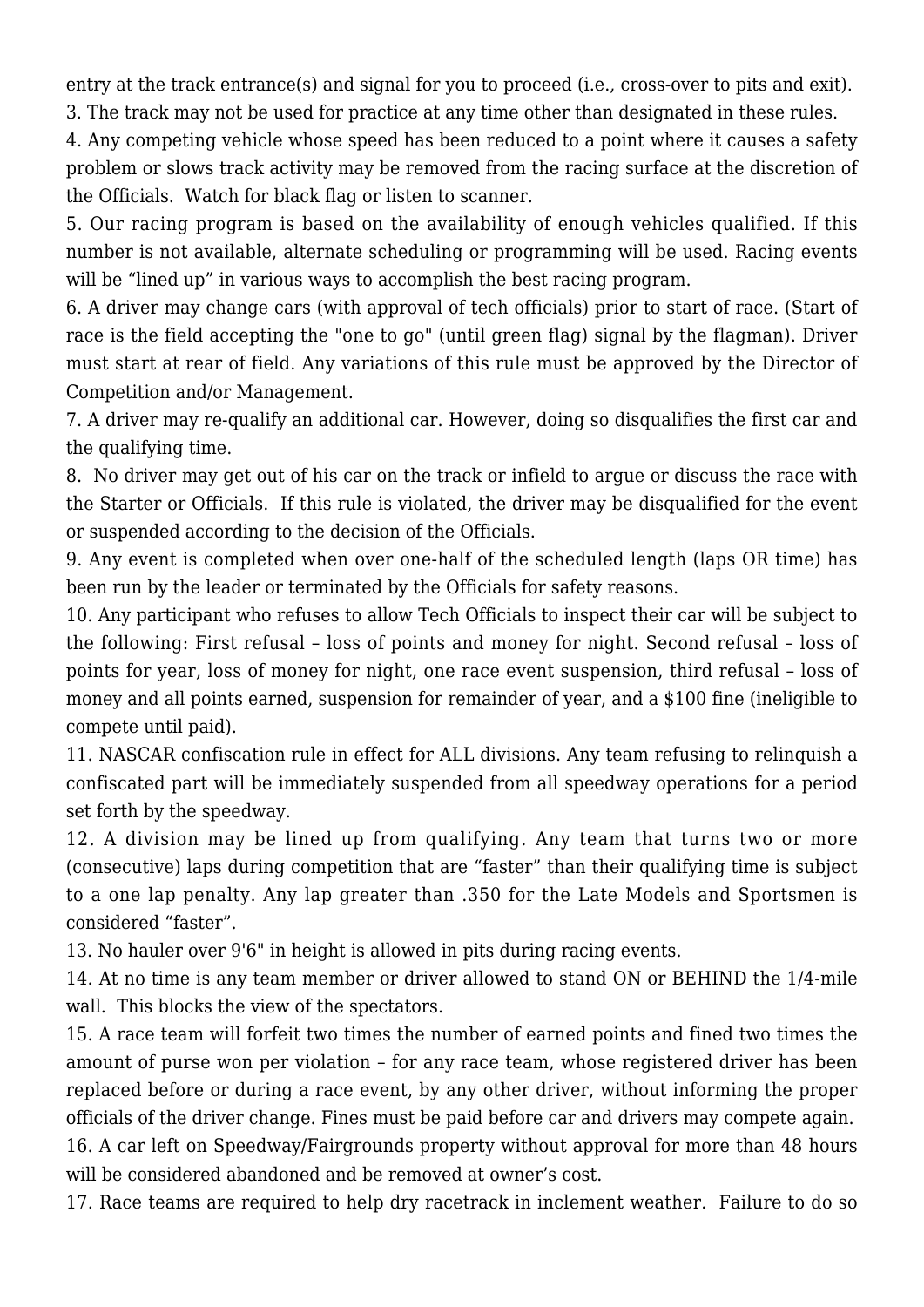may result in loss of starting positions or race team may not be permitted to participate in the race event itself.

18. Absolutely No "for sale" signs allowed on cars while on the racetrack.

19. **This Speedway uses a "fail to tail" system on yellow flags, any cars involved (a spin to avoid, or stopping is considered involved) will go to the rear of the field.** 

20. Compression limits and testing: For 9:1 motor -compression ratio of 9.0:1 is set; a tolerance of .4 is allowed, 9.5:1 will

 be declared illegal. For 10.5:1 motor -compression ratio of 10.5:1 is set; a tolerance of .3 is allowed, 10.9:1 will be

declared illegal.

 Compression ratio is defined as the difference between actual cylinder volume at B.D.C. and T.D.C. which will be

 determined by the volume gauge and/or electronic sonic tester (whistler). The whistler reading is final. A "re-check "can

 be requested by race team, however, the re-check must take place within 20 minutes of original test. An illegal engine will

result in the following penalties:

1) Loss of earned points and monies won from that day's event.

2) A cash fine of \$400.00 in lieu of confiscation may be assessed.

3) Off premise compression testing is \$15.

21. Transponders required for each team competing on the  $5/8<sup>th</sup>$  mile and for Hobby Stocks and Hornets.

Transponders will be available for rent each race night. Race finishes are determined by the race tower exclusively. Transponder must be installed no more than 12" above track surface, with unobstructed path to track, and arrow pointing down. **Location is mandatory: forward from center of rear axle to center of transponder is 25 1/2".** 

22. Race Teams are subject to a starting position penalty if they fail to be staged in lineup, by proper time for their race. "Proper time" is typically when white flag is displayed for current race.

23. A "break out" time may be implemented in the Sportsmen division – See Sportsmen Division rules for information.

## **Miscellaneous**

1. Drivers (only) in the Late Models, Sportsmen, Hobby Stocks, and Hornet divisions are required to have an operating scanner or Raceceiver. Any driver without an operating scanner will NOT be allowed to race. Any driver not heeding the tower's commands through the scanner will be sent to the rear of the field or pits. The scanner/Raceceiver frequency is*:*

454.000. No two way or one-way communication is allowed from driver to crew (or any other party). The only communication allowed is through the Speedway's race control and the driver via the scanners.

2. There is a 30 minute "no move" rule in effect at the end of the last race. This means no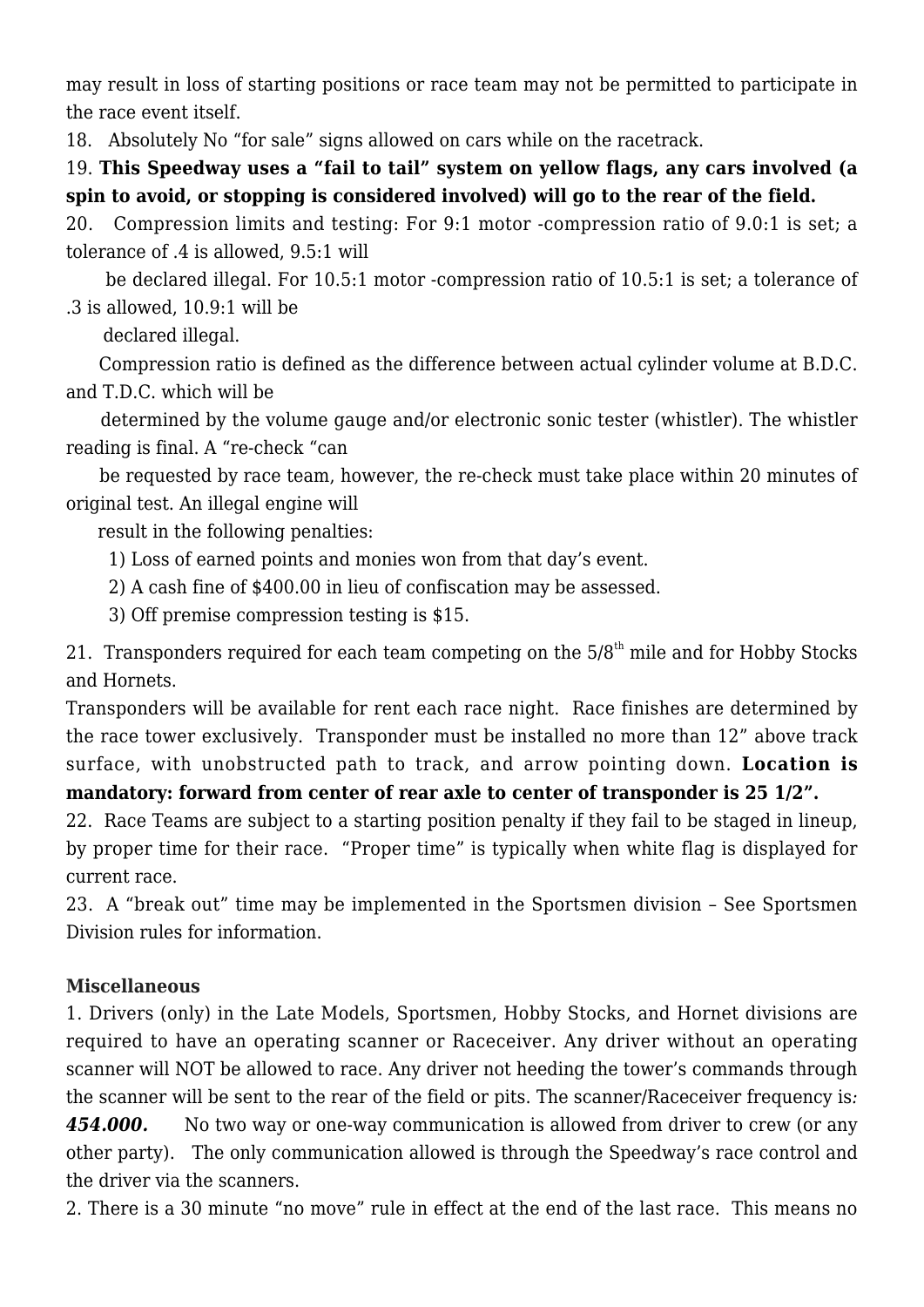race team or haulers may enter or leave the Speedway until approved by Tech Official. Teams that have special circumstances may leave early, but MUST contact a NASCAR Official *first.* 

3. DECALS- Race teams are required to display the proper decals in the proper location to receive points and pay.

#### **PAY-OFF PROCEDURES**

1. All points shall be earned by the starting driver. All payments will be made to the starting driver, unless prior arrangements have been made in writing.

2. Payoff will be made only for events actually COMPLETED. Never will any event be paid when it was not run.

3. When a program is shortened by rain or some unforeseeable or fortuitous event, yet is considered complete and no rain checks issued, payoff will be made for events completed. In this event, a lengthened feature may be run at the next practical time.

4. All race results will be announced before payoff. All winnings will be paid at the designated pay-off window (Typically the Beer Stand). DRIVER MUST BE A NASCAR AND LA CROSSE MEMBER TO EARN POINTS AND CLAIM PURSE WINNINGS.

5. A driver has a maximum of two weeks following event held to pick-up payoff. Money not picked up will be forfeited.

6. Any driver, car owner and business receiving and pay out must have a W-9 on file with the Speedway. No W-9, no pay.

## **TEAM RESPONSIBILITIES**

1. At any time the conduct of any team member or driver is a discredit to the Speedway, the racing industry, or to himself, he or she may be removed from all racing activity at the Speedway. **The driver is responsible for all the people associated with his car and/or signed in with the car (this includes the grandstands and any social media platform).** 

2. Responsibilities of the driver and crew are addressed in the NASCAR Rule Book and will prevail in most cases.

#### **TRACK POLICY**

The La Crosse Fairgrounds Speedway and the La Crosse Interstate Fairgrounds are private property. Any person on this property without the permission of La Crosse Interstate Fair Association and Motorsports Management Services, Inc. is guilty of trespass and subject to the penalties prescribed by law. Through your registration or association, you have been given the authority and the right to be on this property in conjunction with racing activities. However, the Administration of La Crosse Fairgrounds Speedway reserves the right to revoke and cancel this authority at any time that it is felt that your presence or conduct is not in the best interests of the sport of auto racing, your fellow competitors, the fans, the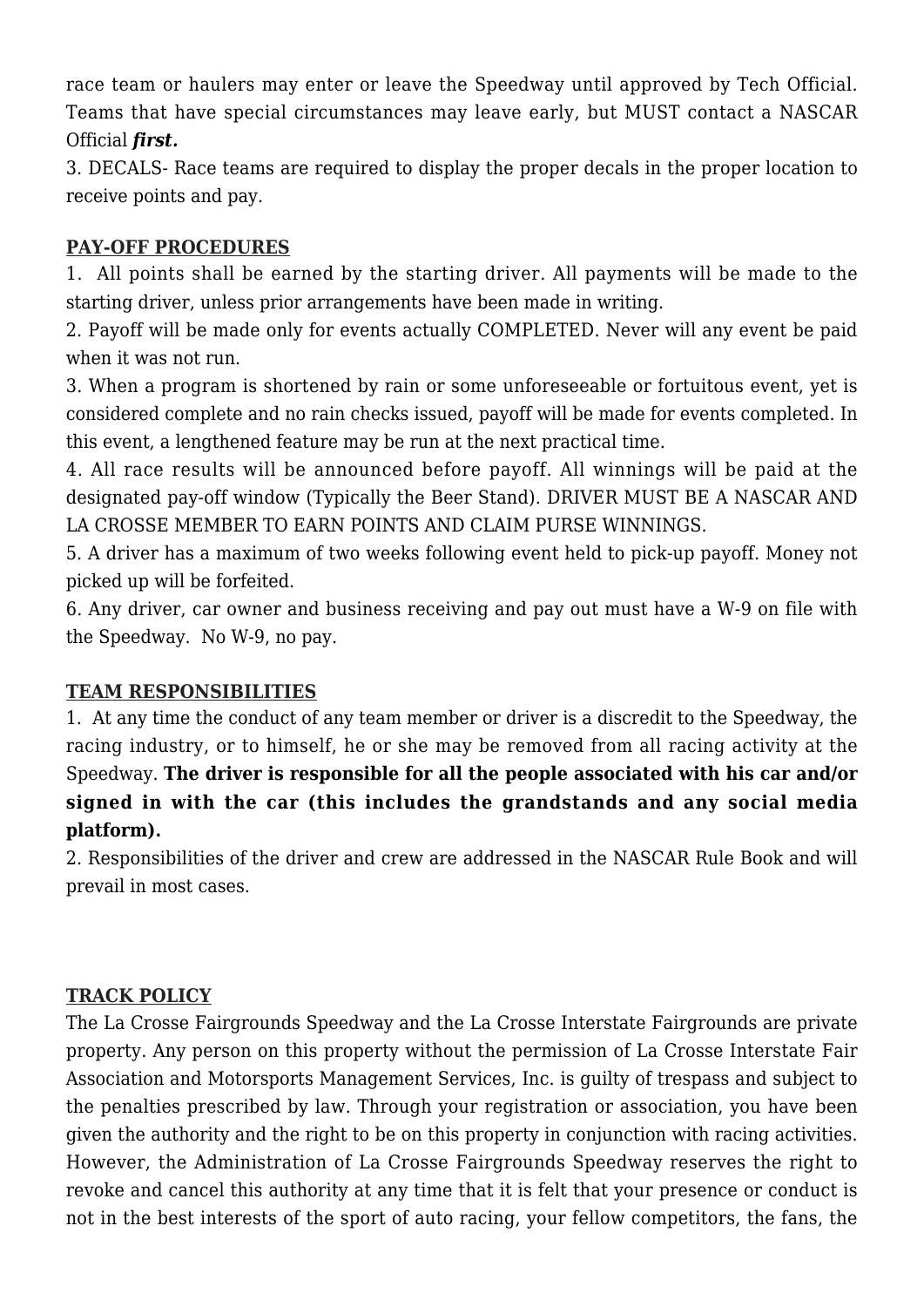management and the employees of the speedway.

## **MANAGEMENT CLAIM RULE HOBBY STOCKS / HORNETS / STREET STOCKS / 6 SHOOTERS:**

1. Management has the right to claim any car at any time. The Claim amount is \$950 for Hobby Stocks, \$650 for a Hornet,

\$500 for a Street Stock or 6 Shooter. Drivers may keep seat belts and racing seat.

2. If you refuse a legal claim, you will forfeit any points, trophies and prize money for the entire season. Car and driver will be

ineligible to compete for the remainder of the season.

## **POINT AND TRACK CHAMPIONS**

#### **SPORTSMEN:**

The 2022 Point Champion will be allowed to compete in Sportsmen Division the following year of their Championship.

#### **HOBBY STOCKS**

The 2022 Point Champion will be allowed to compete in the Hobby Stock Division the following year of their Championship

## **HORNETS / STREET STOCKS/ 6 SHOOTERS**

The point champion is ineligible to compete in his/her respective division the following year.

## **REQUIRED PATCH AND DECAL LOCATION FOR ALL NASCAR DIVISION CARS**

1. All cars must provide the area shown below for the current series sponsor decals. The exact placement will be distributed with the decals. In addition, provided "division" sponsor's decals are required in the location designated by the speedway.

2. The NASCAR Contingency decal area MUST NOT contain any other lettering, decals, or decorations.

3. NASCAR Series patch MUST be on left side of driver's uniform, La Crosse Fairgrounds Speedway patch on the right side.

4. Division sponsor decal must be visible on race car at all times to compete, receive payout, and points. This includes car shows, parades, etc…

## **DOORBAR DEFLECTOR PLATE**

TYPICAL DRIVER'S DOORBAR NETWORK All Divisions on 5/8 Mile Track (1 3/4 inch, .095-wall tubing) DEFLECTOR PLATES Approximate Dimensions: Plate A – 10" x 30", 1/8" Thick Plate B – 10" x 30", 1/8" Thick NOTE: 11 gauge is .119 thick and weighs 5-lb./sq. ft. 600 sq. in.  $= 4.17$  sq. ft. Approximate weight – 20.8 lbs.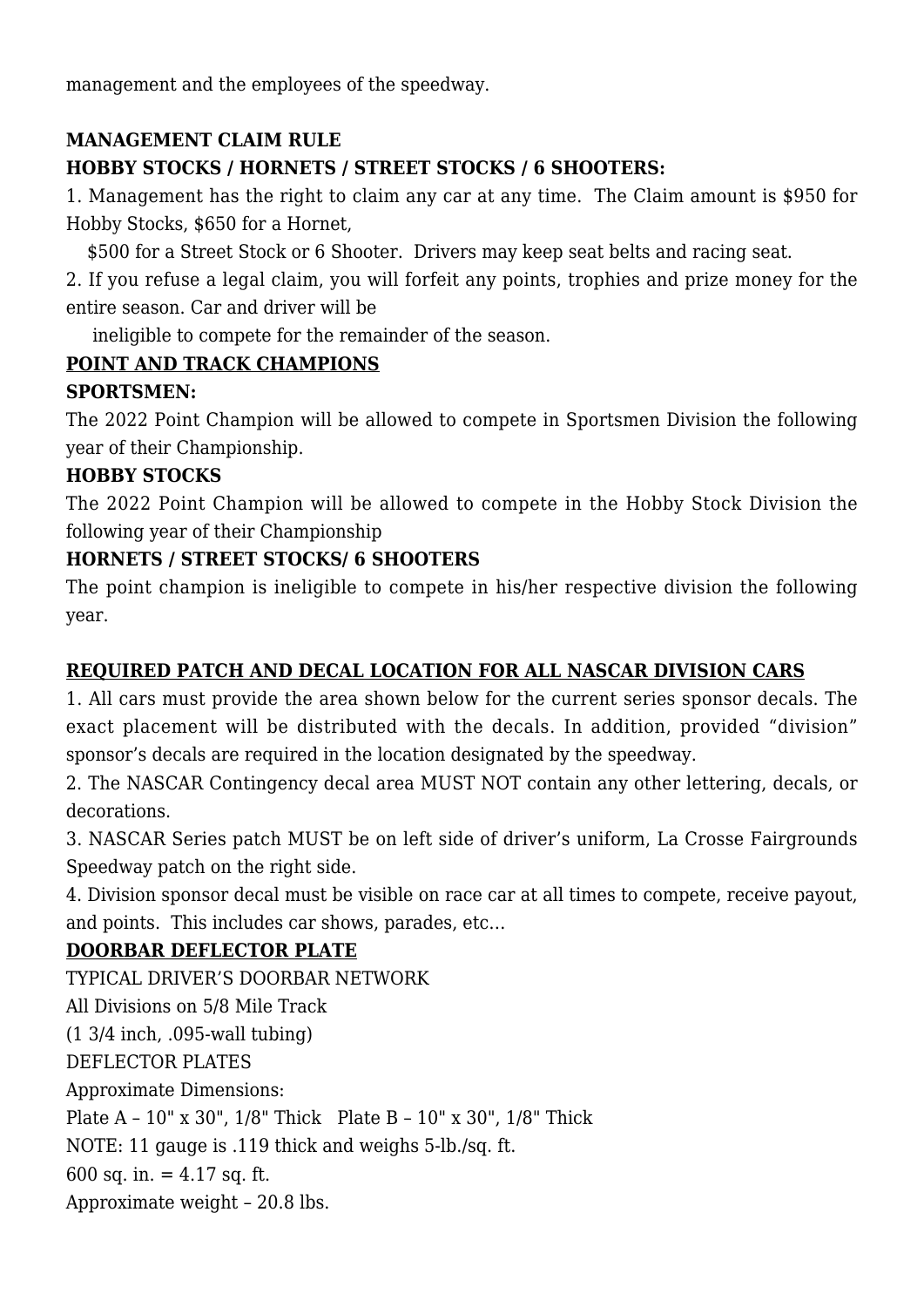

## *END OF GENERAL RULES SECTION*

Tire Rules and Point Distribution

## **LATE MODELS**

1) A team may purchase only one tire per night, per car. Tire must be run in (at least) the feature.

A) Each tire will be coded to assure that each NEW tire is used in feature.

B) A tire will be considered new until it completes at least one half of any feature.

2) Tires will be plated "Lax", or may have a radio chip implanted in it, and/or have a unique symbol.

 A) Every car registered at La Crosse Fairgrounds Speedway must have four properly plated tires by the second night of competition.

B) Non-registered cars must have properly plated tires in the following order:

First Night – One. Second Night – Two. Third Night – Three. Fourth Night – ALL

 (All non-registered cars will start no greater than eighth position for the first two FEATURES)

 C) Teams may purchase tires from other teams; however, purchased tires will be treated as a "new" tire.

3) Parity: After the third night or feature of the season, any team with four new tires must start at rear of field. Any team that is allowed to purchase tires after the season has started is subject to the following parities: Four tires – must start at rear of all fields for two weeks, behind inversion third week, eligible for new purchase after second week. Three tires – must start at rear of all fields for two weeks, eligible for new purchase after second week. Two tires – must start at rear of all fields for one week, behind inversion second week, eligible for new purchase after second week. All teams must have at least two used tires for any extended lap features. Any nonregistered team must have at least two USED properly plated and approved tires to

start in any feature after July  $1<sup>st</sup>$ . See Tire Marshall for exceptions.

4) NEW cut or damaged tires may be replaced if tire has code for that night, providing tire has not completed one half of the feature laps. Damaged tire must be inspected by Tire Marshal to approve new tire for following week.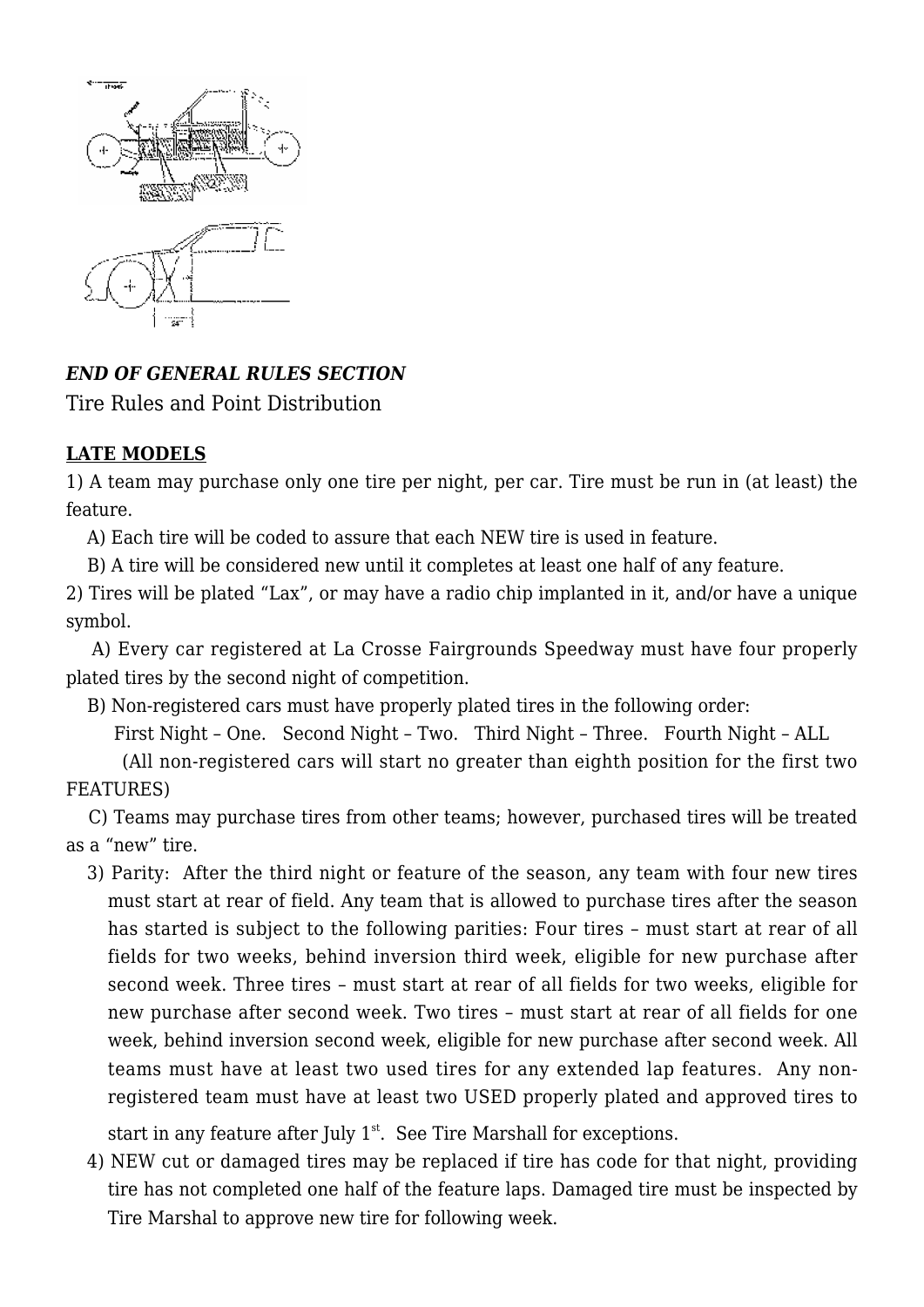- 5) Teams may purchase six new tires on first night of competition. Teams may purchase one new tire on the third night of competition OR THIRD FEAUTURE OF THE SEASON. One per night thereafter. On double features nights, the track MAY ALLOW a tire for each feature. Teams will be notified the week prior if two tires may be purchased for the double features. Tires must be run in at least (minimum of 10 laps) in one of the feature events.
- 6) Any team with 2 or more new tires after the third race or feature event of the season is subject to a starting penalty.(See tire rule #3)
- 7) Tires follow the driver, not the car. (Note: Some exceptions may apply, but only with the approval of the Tire Marshal.)
- 8) Penalties Penalties subject to discretion of officials.
- 9) Up to 6 registered tires may "carry over" from the previous season. These tires must be registered (and coded if needed) with the Tire Marshal. ANY CARRY OVER TIRES MUST BE REGISTERED PRIOR TO THE SECOND FEATURE OF THE SEASON. IF NOT REGISTERED BY THE SECOND FEATURE OF THE SEASON, ANY CARRY OVER TIRE WILL BE CONSIDERED NEW.
- 10) Cars participating in the semi feature are eligible for a new tire the following week, it they completed all laps in race.
- 11) **Speedway Officials and management may make amendments or changes to these rules at any time.**
- 12) All teams must submit a tire usage card before qualifying. Any team not submitting their usage card will be ineligible for a new tire at their next available race night, and may have to start at rear of field.
- 13) Teams must qualify on the tires they will use in the feature event. On race nights, where two tires are allowed to be purchased by all teams, only ONE new tire may be used for qualifying. Any changes other changes or situations must be approved by Tire Marshal.
- NOTE: TIRES ARE AN IMPORTANT COMPONENT IN KEEPING THE RACING COMPETITION FAIR AND EQUAL. ANY ATTEMPT TO CIRCUMVATE THESE RULES COMES WITH A HEAVY PENALTY. DON'T DO IT.

#### **SPORTSMEN**

#### **Due to the limit of tires available from the manufacture, the following tire purchasing rules are in effect for the D800 Sportsmen Tire.**

- 1. You must be registered to race here AND race here for the upcoming season.
- 2. You are limited to 4 tires for your first purchase. One every other week during the season.
- 3. Tires must be and will be recorded with Tire Marshall.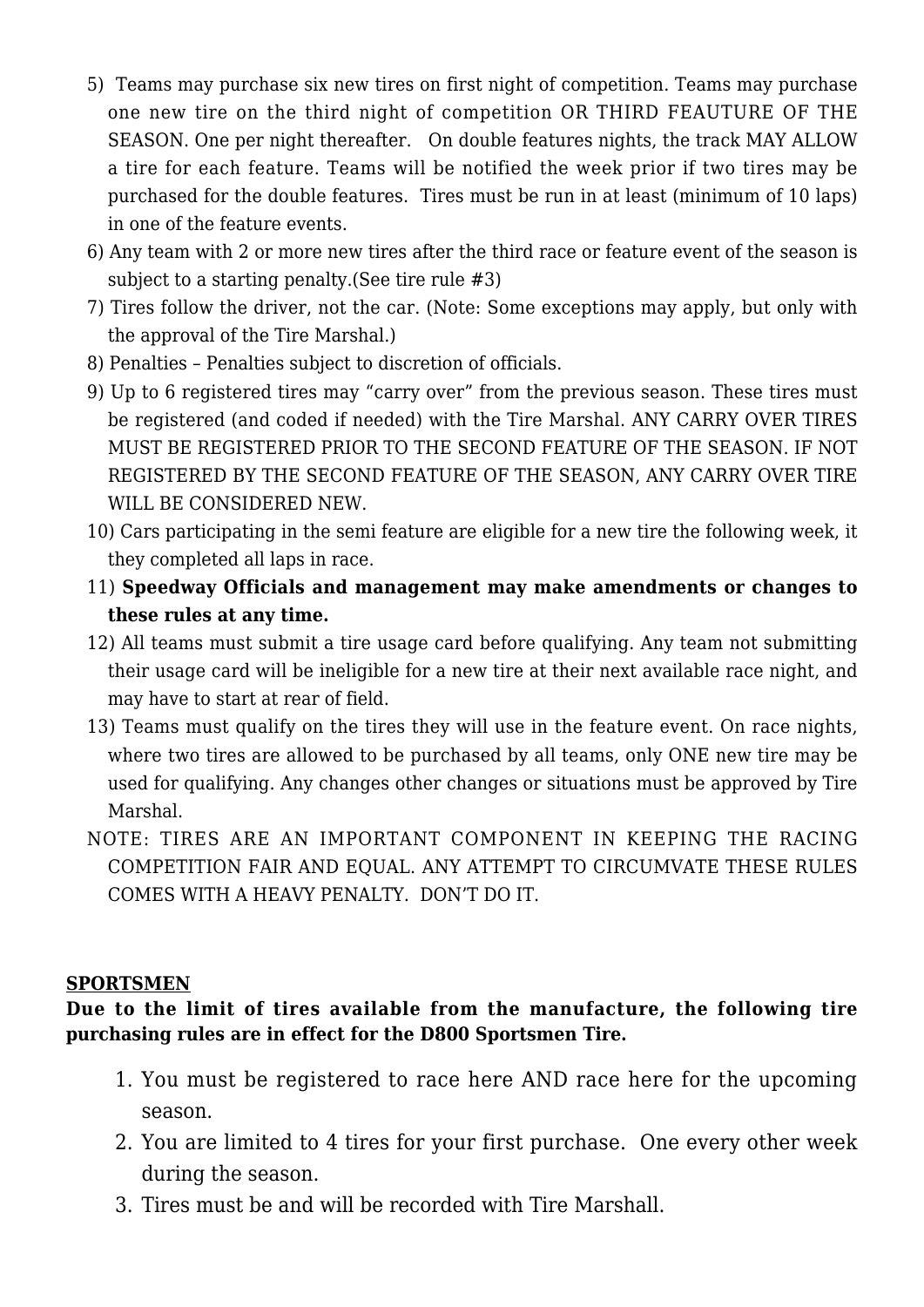## Late Models

#### **NASCAR LATE MODELS**

 *This Division will compete under the sanctions of NASCAR. The specifications listed will become part of the official NASCAR Rule Book, except in cases of obvious conflict. All technical rules will generally fall within NASCAR and La Crosse Fairgrounds Speedway specifications. Any disputes will be resolved by NASCAR officials. All drivers in this division must be a member of NASCAR to compete.*

## **BODY AND APPEARANCE**

1. Tech approved American Made production model of 2010 or newer.

2. Convertibles, station wagons, truck bodies allowed with approval of the Speedway Management. ALL BODIES MUST BE STOCK APPEARING.

3. All cars must have complete bodies, fenders, and trunks in proper configuration for the model and year. No car may qualify or race minus any part (without tech approval).

4. Body must be centered within 2 inches, based on distance between outer edges of tires.

5. Bars, plates, or pipes may not be welded or attached to the outside of any part of the body except a 1 inch by 1 inch rub rail touching the body during its entire length from wheel well to wheel well. It must be painted the same as its background.

6. Body must conform to the ABC bodies rules. All body panels shall remain as produced per the ABC bodies guidelines and may not have any additional holes, vents, ducts, bubbles, etc.

7. No aerodynamic devices such as fixed or moveable skirts or barriers to modify airflow beneath, below or around the car permitted. No wings, belly pans, or vertical/horizontal air stabilizers.

8. Nosepiece of all body styles must be installed at the produced stock angles. Front nosepiece must be as produced – with no modifications or add-ons. (approved repairs allowed).

9. Rear end of the car must be completely sealed, including area for tail lights. Rear bumper cover must be stock or molded rubber or fiberglass.

10. Bodies may be steel, aluminum or fiberglass, provided stock appearance is maintained. No Kevlar parts allowed.

11. Rear spoiler must be mounted in normal position. Must be single plane only. This means no excessive forward verticals, gussets, sideboards and no wrap-arounds. Spoiler may not exceed five (5) inches at highest point. Maximum width of rear spoiler is sixty (60) inches. Spoiler must be made of a clear "see through" material.

12. Bodies must conform to templates and/or measurements supplied by speedway. The ABC body is allowed and must pass the "referee tech template".

## **WINDOWS/OPENINGS AND WINDSHIELDS**

1. Must run a LEXAN windshield and clear (no tint) Lexan or Plexiglas rear window. Minimum thickness of 1/8".

2. Length, size and area of windshield and all windows must be stock size angle and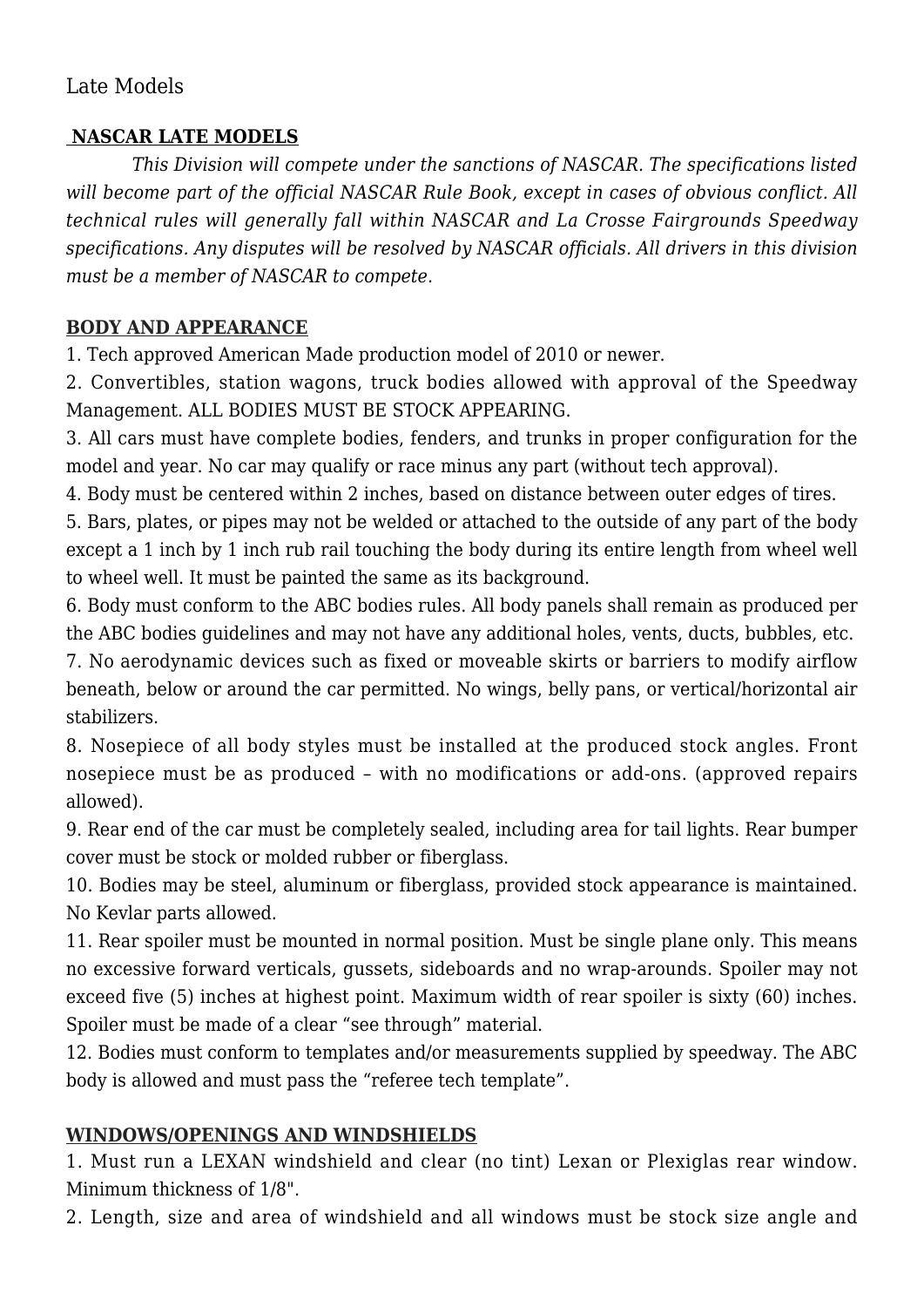configuration.

3. Approved side-vent fill-ins allowed, and may not exceed seven inches at lowest point and continue 90 degrees upwards from that spot.

4. Window nets required and used. Window nets must release from top. Window nets must be attached to roll bars only. Ribbon-style Window Nets only. NASCAR type seat belt latch to fasten window net required.

5. A minimum of two front windshield and rear braces must be provided to maintain stock configuration at any time. Recommended braces are installed to chassis.

6. Windshield pillars must be in stock position and have stock appearance.

7. Opera window vents allowed.

8. Brake ducts allowed with approval of Tech Official.

## **CHASSIS/FRAME**

1. The front stub frame must be a production model made by Ford, GM, AMC or Chrysler forward of the firewall, and at least 24 inches rearward of the spindle center. Frame must be finished out rearward.

2. The fabricated front stub frame must follow production Ford, GM, AMC or Chrysler layout (single frame rail, front cross-member design), front upper spring mounts must be directly attached to frame rail. Fabricated stub must be made a minimum of 2" wide, 3" tall. 120" wall rectangular steel tubing, all joints must be gusseted.

3. Ford struts may run rearward. Struts may dissect frame for travel only.

4. There is NO minimum ground clearance rule, chassis will be placed on 4" blocks to confirm correct height of body components and additional measurement

## **GROUND CLEARANCE**

1. There is no minimum frame and undercarriage ride heights.

2. All body parts 4 inches.

3. Front Spoiler 4 inches.

4. Everything behind rear wheels, except frame rail 10 inches (IROC Taper-on body allowed to the discretion of tech official)

5. Those clearances are absolute!!

## **WEIGHT**

1. Base weight 2825 lbs.

2. Minimum weight must be met at any time with the driver in the driver's seat, hands on steering wheel, with helmet on head.

2. Right side BASE weight of all cars shall be at least FORTY-TWO (42) percent of the car's current weight.

3. All added weight must be in 5 lb. minimum units and painted white AND NUMBERED TO MATCH THE CAR.

4. Weight must be attached to the frame structure. Do not mount to firewall, fuel cell,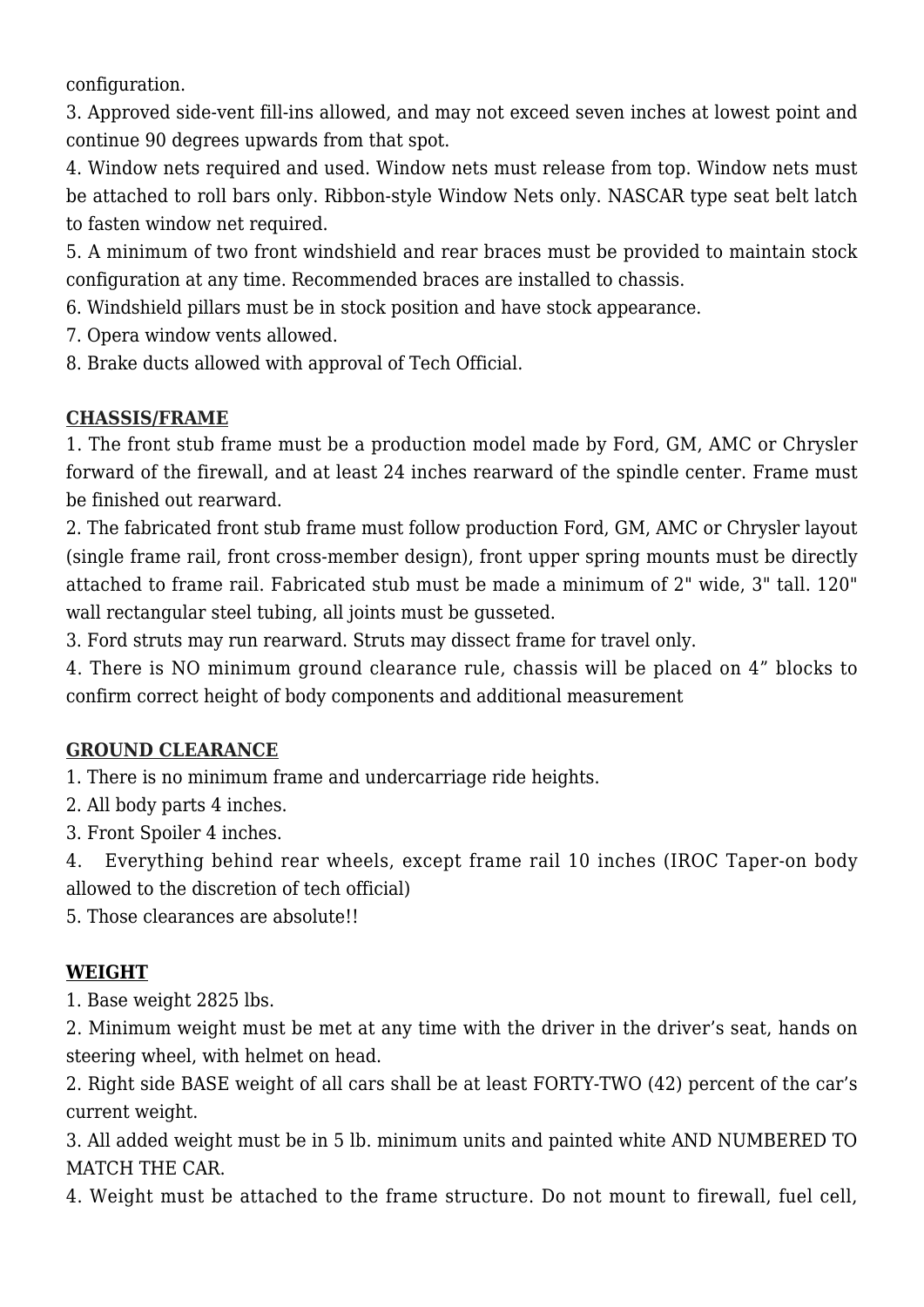battery mounts, floor pan or within driver's compartment. Weight attached behind the axle may not hang below frame rail (including kick-ups) and will be inspected for mounting.

5. Any loss of weight while racing will result in a cash fine of \$2.00 per pound.

6. Weight determined by the track scale only.

7. Minimum front-end weight is 49% of current total weight at any time.

8. Weight must be declared by race team and made visible to the Tech Official at scales.

9. Weight deductions:

1. 50lbs for stock OEM cast exhaust manifolds (see Tech Man for approval)

2. 25lbs for cast iron intake (on 9:1 motors).

3. 25lbs for a 9:1 motor

4. 25lbs for clutch 7.25" or larger.

5. 25lbs for approved common shock.

6. 25lbs for exhaust exiting rear of car with a downward deflector.

10. Weight additions:

1. 25lbs for a 10.8 compression motor.

2. 25lbs for Ford "N" heads.

4. 50lbs for cambered rear ends.

5. 100lbs (minimum) for LS Motors (subject to tech approval)

6. 25lbs for ratchet type differential.

7. 25lbs for declared track width greater than 65" (must be less than 66").

 8. (Winners Equalizing Percentage (WEP) – 20 lbs. added for each feature win. Driver will carry 10# of that weight

 from that feature win for the remaining regular season; the other 10# can be removed after the third night of competition

 following the feature win. Feature winners' weight applied at next race event they are competing in. After a third feature

 win, in addition to the extra weight, the right-side weight percentage will increase be ½% for that win, and every feature

win thereafter for the regular season, with a maximum of 2%.

11. Each race night, teams are responsible for declaring what the car needs to weigh for that event. The posted weight will

 need to be readable and accessible near the driver's door (A-post). Weight posted would be the sum of base weight plus

 or minus any weight adjustments subject to that car. An inaccurate posted weight will subject the car to disqualification.

#### **WHEELBASE**

1. The shortest wheelbase acceptable is 104 inches measured from centerline of front wheel to centerline of rear wheel. A

tolerance of 1/2" allowed.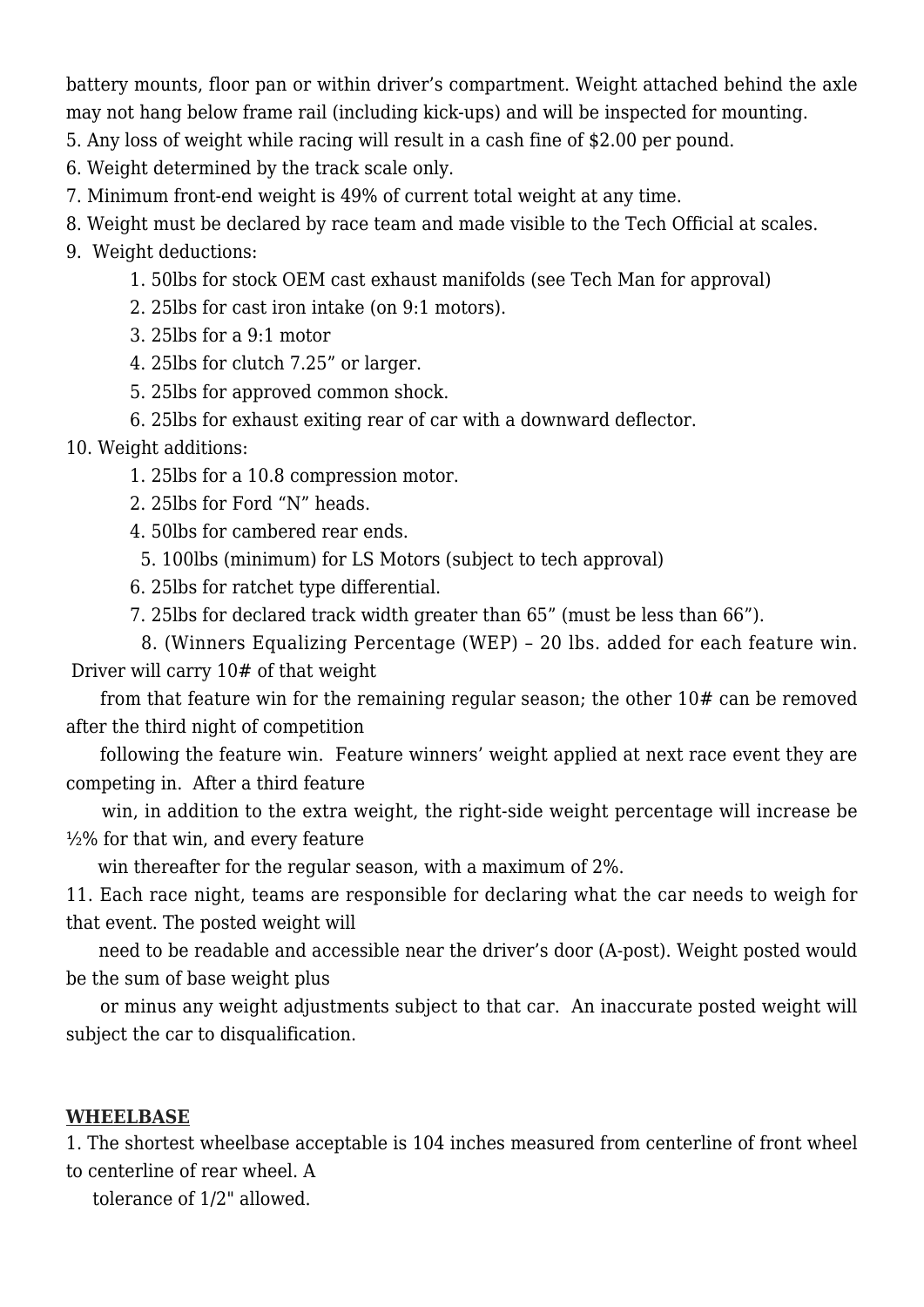2. Maximum track width 65 inches, at spindle height (front and rear) – 1/2" tolerance as measured with the referee.

3. A Wide Width can be declared by the driver of up to 66 inches but 25lbs will be added to the weight.

## **TRANSMISSION/DRIVELINE**

1. American made passenger car O.E.M. manual transmissions: 3 speeds must have 3 operable forward gears; 4 speeds must have 4 operable forward gears. Body must have an operable reverse gear.

2. One or Two 360-degree driveshaft hoops required.

- 3. One-piece steel or aluminum driveshaft only, Minimum diameter 2&1/2 inch O.D.
- 4. Driveshaft must be painted white.
- 5. Transmission "quick change" units not allowed.
- 6. No automatic transmissions allowed.

7. Transmission claim: Feature finishing positions 1-5, may be claimed by feature finishing positions 6-10. Claim would consist of \$50 cash and a swap of transmissions. Only one claim per driver (car) per year. CLAIM MUST BE APPROVED BY SPEEDWAY. Refusal of claim would result in a disqualification.

8. Stock style shifter required.

## **REAR ENDS**

- 1. Any Conventional closed type rear end acceptable.
- 2. Solid Steel axles. No gun drilled allowed. No exotic or torque release axles allowed.
- 3. Quick Change rear ends acceptable.

4. A \$20.00 fine will be assessed to any car whose rear end plug is not secured while on the racing surface.

- 5. A gear rule may be implemented per technical bulletin.
- 6. Cambered rear ends allowed with a maximum of  $\frac{1}{2}$  degree.
- 7. Detroit locker (ratchet type) allowed (add 25lbs).

# **BRAKES**

- 1. Four-wheel brakes required at all times.
- 2. Brake systems must be conventional hydraulic type.
- 3. Single, dual, or four piston (steel or aluminum) calipers with maximum retail price of \$190
- 4. No thermal lock pistons allowed.
- 5. Brake pedals must be in stock location.

6. Rigid mounted rotors, maximum diameter of 12 ¼ inches, no drilling permitted, no ceramic coatings.

- 7. No floating calipers or rotors, no self-centering rotors.
- 8. No ABS units or brake recirculation systems.
- 9. Only one brake bias adjusting unit per car.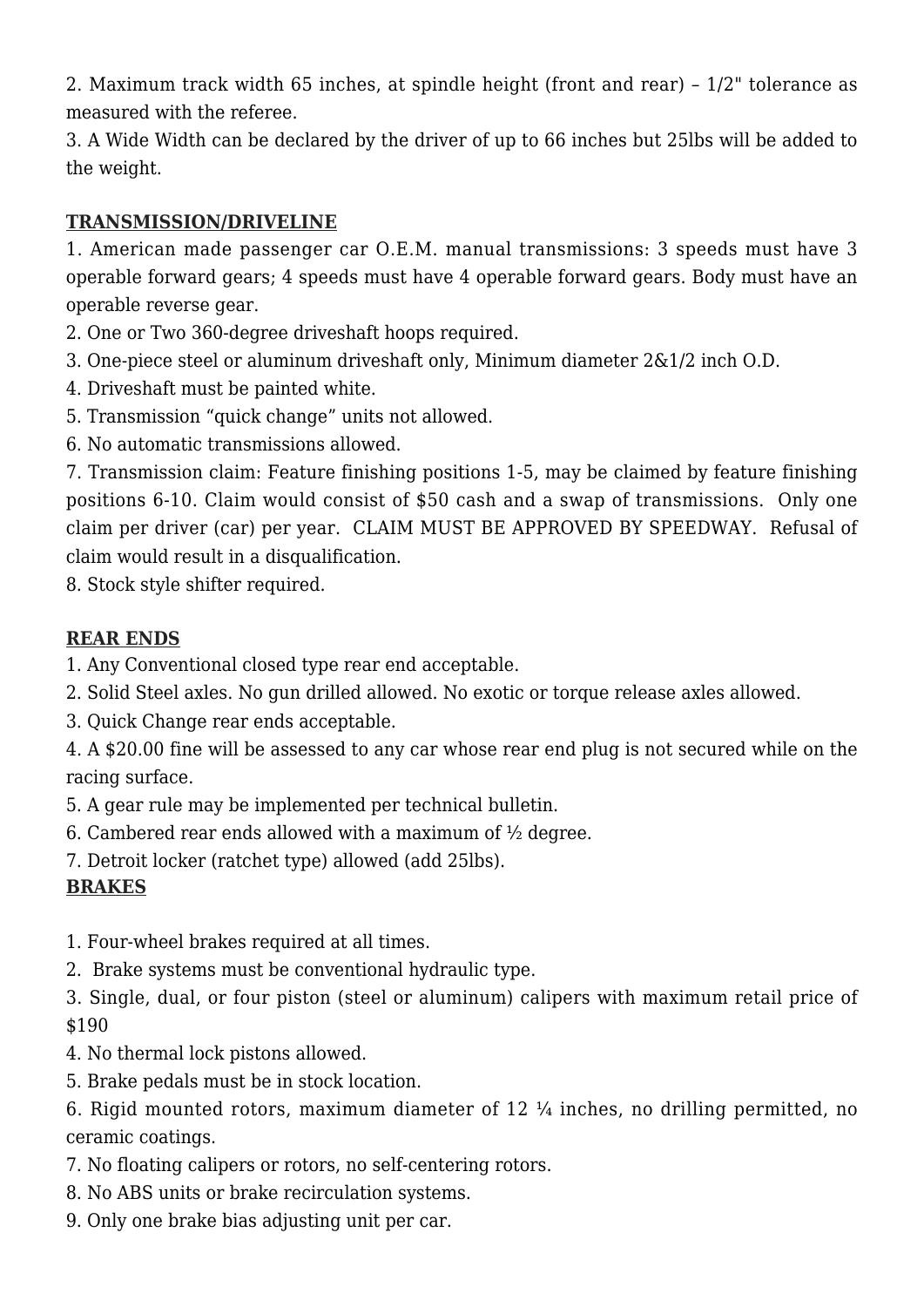10. No electric wheel fans or blowers allowed.

## **CLUTCH**

1. Clutch disc with steel hub, completely steel pressure plate and steel, cast iron or aluminum flywheel are required and must

 be of stock type and size. A functional full circle fiber faced clutch disc with a minimum diameter of 7.25". No button

clutches.

2. Only two, one-inch holes, placed front to rear with access from top of car, with clutch disc and pressure plate visible must be provided. One 1/2" hole must be placed directly above flywheel teeth at 12 o'clock, for aid in compression testing.

- 3. Steel scatter shield required.
- 4. Multiple disc, small clutch or other than stock allowed. However, it must:
	- A. Must be disc/pressure plate type clutch.

B. No cone or coupler type allowed

C. Clutch larger than 7.25" (deduct 25lbs). No clutch smaller than 5.5" allowed.

#### **SUSPENSION**

1. Conventional mounted 5" springs or coil overs allowed. Springs must be magnetic steel and not to exceed \$125 retail

 price. Springs must maintain equal coil separation and not be tapered. Springs must be able to freely move and not have

any type of binding.

2. Upper A-Frame may be tubular type but must be conventional "A" design and inner pivot points not exceed 12 inches, and

must have ball joint and mount from the top. Mono balls allowed.

3. Stock lower control arms and must have a ball joint.

A. Modifications allowed, but must maintain stock components, design and appearance.

B. Both fabricated and stock stub cars may use fabricated lower A-frames/control arms.

C. No Moveable lower spring cups.

4. Only one shock per wheel. The maximum retail value of all components not to exceed (to all competitors) per shock is \$325.00.

 A. Shock absorbers and components must be available to all Competitors from the shock absorber manufacturers.

 B. Track Officials may use a shock absorber and internal components provided by the respective manufacturer as a guide in determining whether a competitor's shock absorber and internal components conforms to the specification of the Rule Book.

 C. The only shock absorbers and internal components permitted will be those approved by Track

Officials.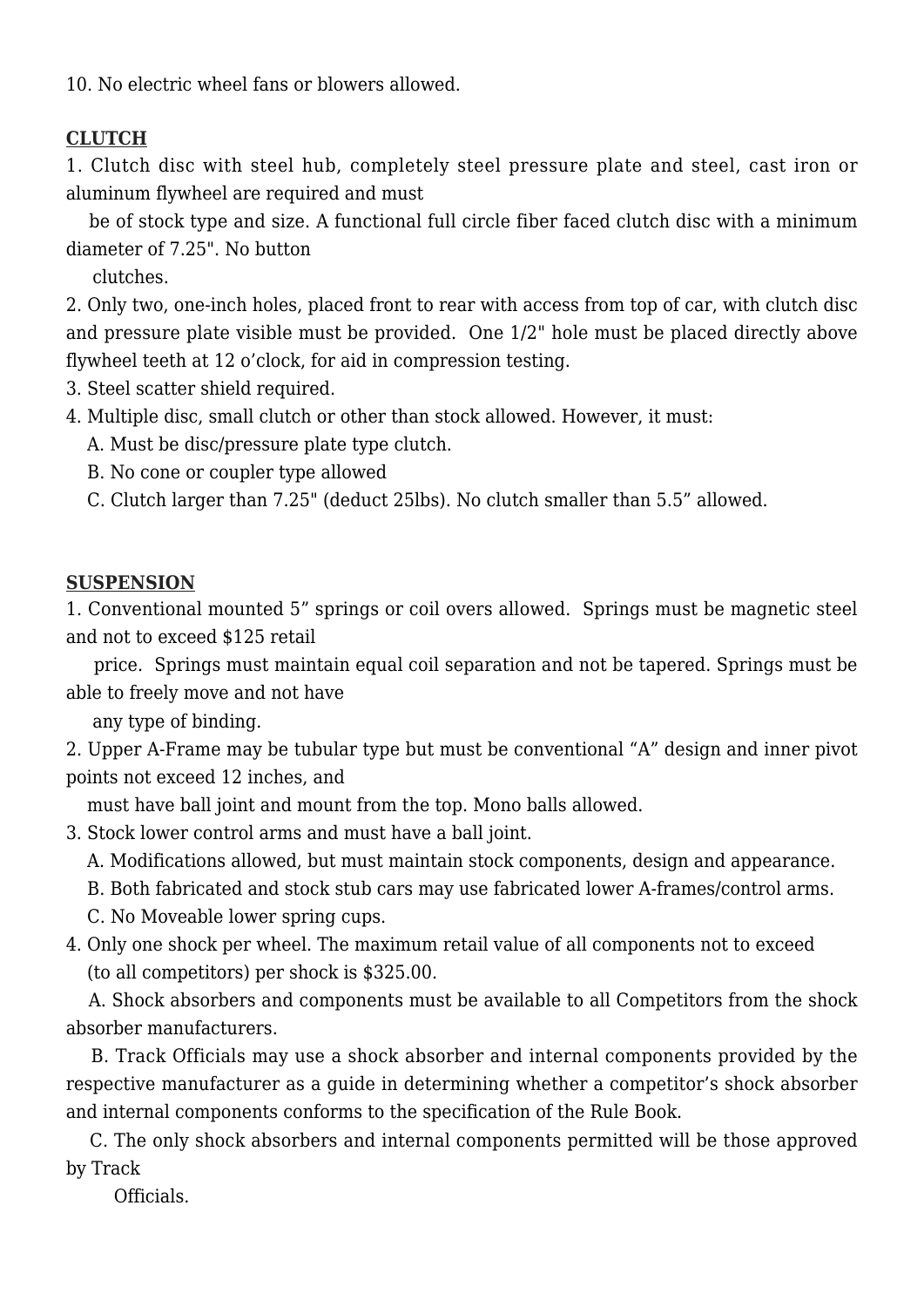D. Modifications or changes to the shock absorber and internal components will not be permitted.

E. Shock absorbers and components must be used as supplied by the manufacturer.

 F. All approved internal components must be used in only their respective manufacturer's shock absorber.

G. External adjustments will not be permitted on any shock absorbers.

H. Shock absorber base valves will not be permitted.

 I. "Steel" deflective disc valve shims must seal the primary metering faces of the single piston in the

main shock body.

 L. The shock must be mounted in a reasonable location so as to not act as a bump stop. Shocks must have travel and not be "solid" in any form.

M. No bump stop/rubbers, compression/rebound-limiting or coil bind set ups.

N. No chains, bolts, straps, etc. No shock covers.

 O. The shock body must be the same measurement as the shock shaft. Ex:) a 7-inch body must have a 7-inch shaft.

P. Shock absorbers utilizing a gas reservoir:

 1) Inert-gas pressurized shock absorbers must be mono-tube, deflective disc valve type with an integral gas reservoir.

 2) Only a single one-piece piston is permitted in the main body with one (1) shim stack on the compression side, and one shim stack on the rebound side and only a single floating piston will be permitted in the integral gas reservoir.

3) The gas reservoir, maximum outside diameter must not exceed 2.600 inches.

 4) The divider piston must be installed to the manufacturer's specifications without any modifications.

5) External shock absorber gas reservoirs will not be permitted.

 6) The gas reservoir must not be filled with any material other than in an inert-gas form. Oils or approved by Track

 Officials will not be permitted in the gas reservoir side of the shock absorber divider piston.

 7) An external Schrader / needle valve to pressurize the shock absorber with gas will be permitted.

**NOTE: A common shock is the goal for a majority of tracks in Wisconsin/Midwest. The first step is offering a weight break for the approved common shock. Future rules will continue to add weight for the non-conforming shocks and a weight allowance for the approved common shock. The current approved common shock is:** KONI: 30 SERIES Part Numbers 7325, 7436, 7499, 7647, 9325, 9436 (adjustable, nonrebuildable) mandatory 7" on the front and 7" or 9" on rear only, bump stop enclosed in KONI package will NOT be allowed. There is a 25lb weight deduction for this shock.

5. Rear suspension may use leaf or coil springs.

6. No cantilever or rocker arm rear suspension.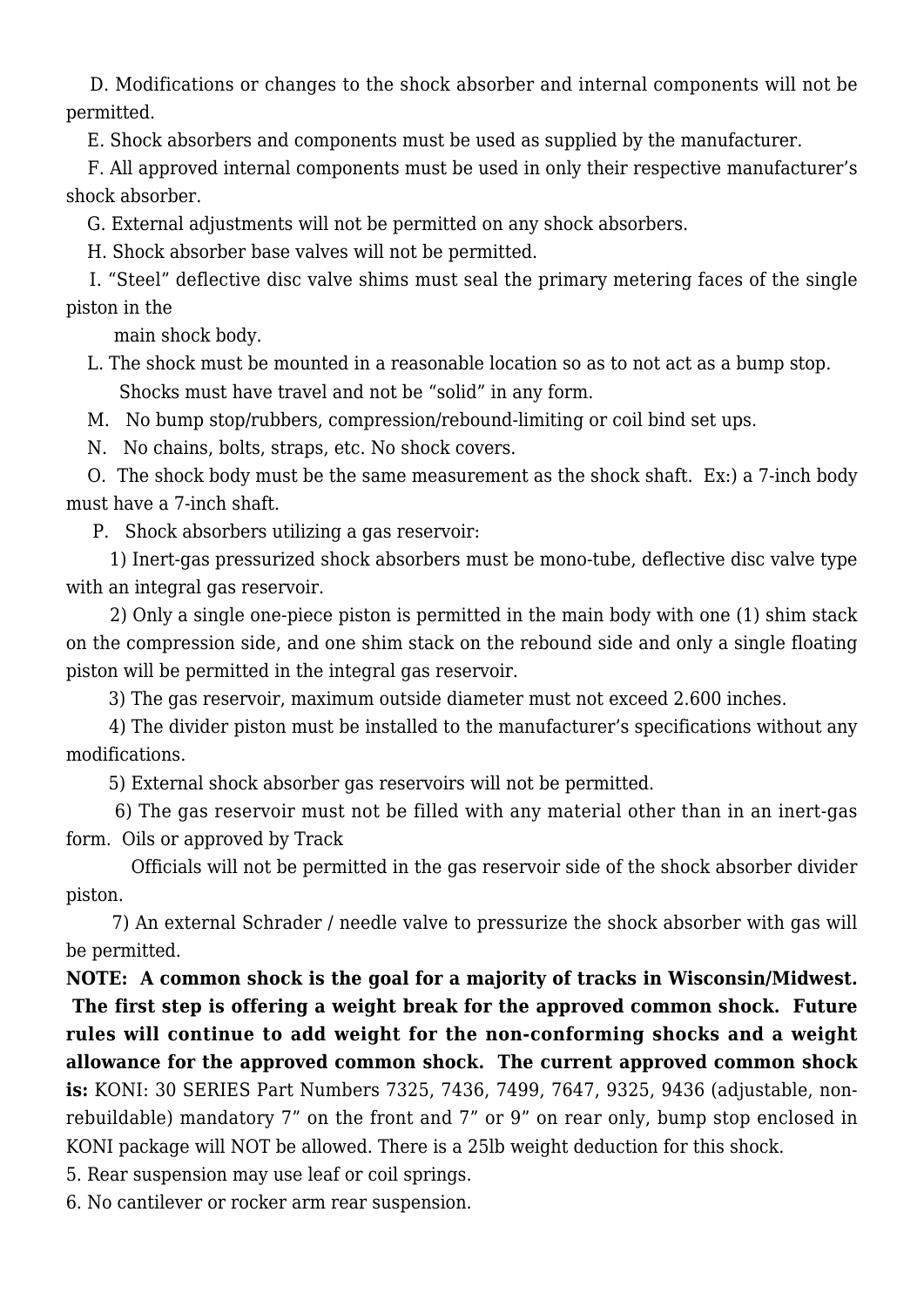7. Trailing arm tubes must be a one-piece solid tube. (No rubber or springs allowed). No floating type rear axle housing

mounts.

8. Aluminum replacement components of entire suspension system and chassis are NOT allowed, except:

A. Tie rod tubes B. Rack housing C. Trailing arms D. Rear rotor hats E. Rear hubs F. Quick change center sections and side bells. G. Wheel adapters and spacers, drive plates.

H. Heim joints I. Third link bracket J. Third link tube K. Lower strut tubes

9. No device, mechanical or electrical for shifting weight will be permitted inside driver's compartment. No hydraulic weight

shifting devices allowed.

- 10. Approved third link only (must be one-piece). Must be solid (no springs).
- 11. No rear sway bars allowed.

12. The droop eliminator on the rear axle must be fixed mounted that is not adjustable and has a minimum of 1.5 inches

clearance to the rear axle when the car sits on all four wheels.

13. No preloading allowed on coil-overs.

## **SPINDLES/HUBS**

1. Any steel spindles allowed. Must remain of stock design. Aluminum steering-arm and balljoint mounts allowed.

2. Aftermarket hubs allowed with 5/8" wheel studs. (Maximum retail price of \$325) No gun drilled studs allowed.

3. Wide 5 hubs and spindles allowed. (Wheels must meet minimum wheel weight)

4. No oil filled hubs.

## **STEERING**

- 1. Any type of conventional steering system allowed.
- 2. No ratio multipliers or one-piece shafts allowed.
- 3. Quick-release required.
- 4. Steering wheel "Nose Pad" required. Collapsible steering shaft recommended.
- 5. Power steering is allowed.

## **WHEELS**

1. Steel wheels only. Maximum width 10". Maximum measurement inside bead to bead. May be reinforced (non-ferrous

wheels made by riveting components or bolting components are not allowed).

- 2. "Superlight or ultra-light" wheels will not be allowed. Minimum wheel weights:
	- A. 17 lbs. wide-5 B. 21 lbs. for G.N. style  $(5 \times 5)$ .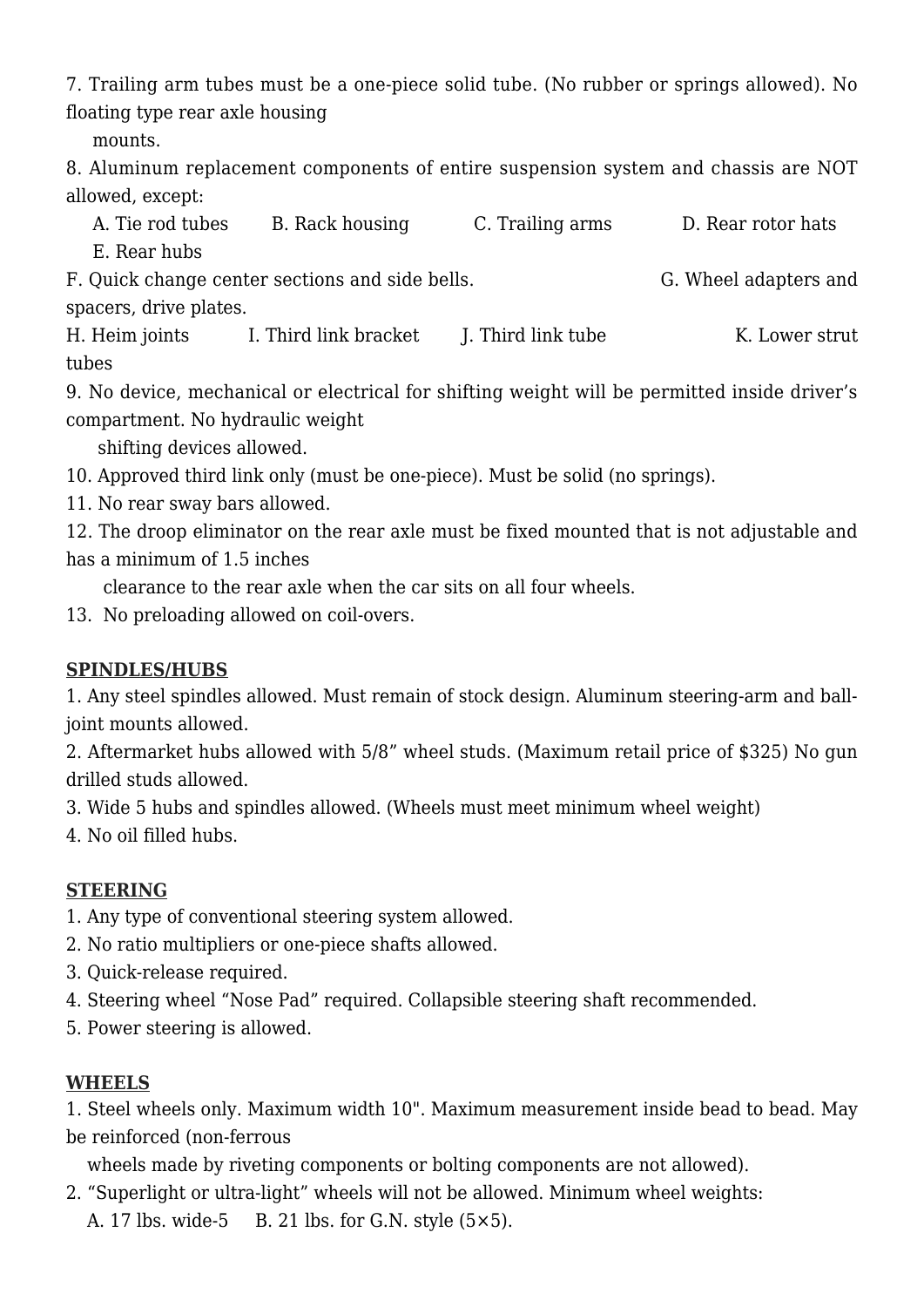- 3. Wheels will be weighed without tires and balancing wheel weights.
- 4. Bleeders not allowed. Lug nuts must be magnetic.

#### **TIRES**

1. The 2022 tire will be the 10" Hoosier 1070. The Hoosier D800 would be allowed to compete but would be

subject to Speedway approval and would have to start at the rear of all events.

2. Tires must be purchased through authorized speedway dealer. (See "Concept Tire Rules" in back of book)

3. Tires are subject to change adjustment and alteration.

4. No system of heating, soaking, sipping, grinding, buffing or changing the composition, coding or character of tire allowed. Note: anyone caught using or CARRYING tire softener in their hauler or pit area will be fined \$100.00 and immediately suspended for two weeks.

5. A tire "Minimum Softness" may be declared each race night. "Soft" tires will be confiscated.

#### **ENGINE**

## **GENERAL ENGINE RULES**

1. Any Domestic engine may be run in any body style of standard production.

2. The engine must be located so at least one spark plug hole is even with or ahead of a line,

2 inches back from the center

 of the spindles. For Ford engines that cannot clear the oil pan at the front cross member, a maximum of 3 inches will be

allowed, but the crank height will be at least 12.5 inches.

3. Minimum crank height 11 inches. From centerline of crank. For Ford engines that cannot clear the oil pan at the front

 cross member, and have greater than a 2-inch setback but less than 3 inches, the crank height will be at least 12.5 inches.

 The engine must be located so at least one spark plug hole is even with or forward of a line projected between the upper

 ball joints with the caster, right and left, at zero degrees and the frame rail level. Dodge and Toyota motors: see tech for

setback.

3. Minimum crank height 11 inches. From centerline of crank. (see above for exceptions)

4. The lateral (side to side) location of the engine, measured from the cylinder heads, must be centered between the

 centerline of tires within two inches. (The difference in the measurement from one side and the other may not exceed 4")

5. No external oil pumps or dry sump systems. Altered oil pans & oil coolers optional. No aluminum oil pans.

6. No roller cams, no hard face overlay cams or mushroom tappets. Maximum valve lift .600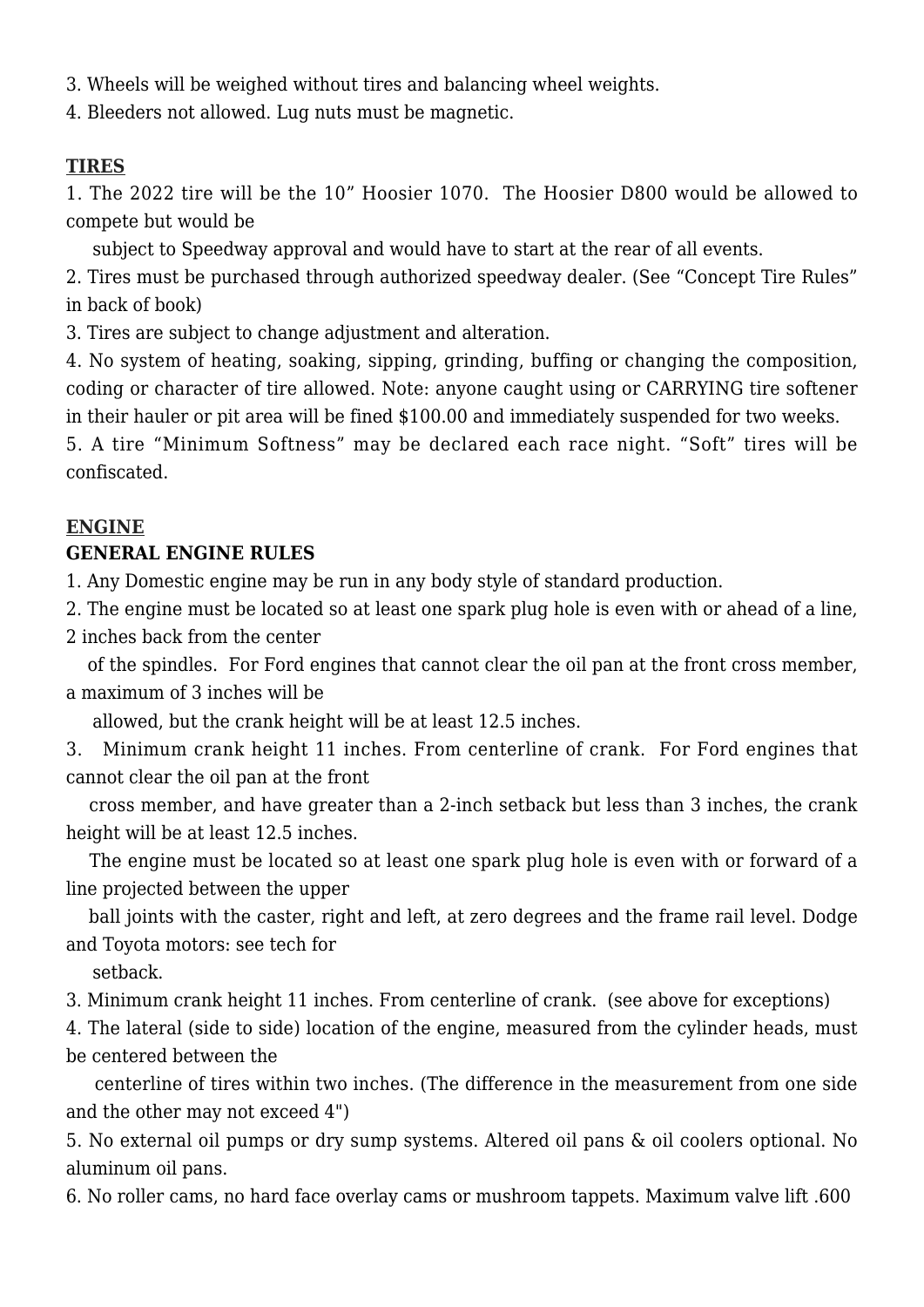- 7. No automatic cam timing devices, no belt drive.
- 8. Stock appearing type harmonic balancers only. (No minimum.)

9. Engines must be of a standard production corporate model not to exceed a maximum of

362 cubic inches. Maximum

overbore of .060 and stock stroke only.

A. No  $180^\circ$  crankshafts. B. No lightweight crankshafts.

#### **9:1 ENGINE & 10.5:1 ENGINE**

1. Cast iron block with a maximum of 362 CID.

2. Must use flat top style pistons.

3. Intake: Stock O.E.M., street application, single carburetor, cast iron intake (deduct 25 lbs). No modifications of any kind

 allowed (the Bow Tie intake would fall under this configuration), or Edelbrock Victor Jr. 2975 aluminum intake allowed.

EGR may be plugged.

4. Cylinder Heads

 A. Cylinder heads must be UNALTERED original "as cast" Form, with the following exceptions:

 1) Multiple angle valve grinds permitted. However, maximum angle not greater than 60 degrees may be done. Grind must be done with a steel cutter (no stones).

 2) Push rod holes may be enlarged. However, they may not exceed 1/8". No lightweight pushrods allowed.

3) Combustion chambers may be "cc" matched by resealing the valves ONLY.

 4) Intake, exhaust and head gasket surfaces may be re-machined (milled) to improve sealing.

5) Head may be cut for valve seals.

 B. Exclusive of the above exceptions: any cylinder heads with evidence of sanding, polishing, relieving, grinding, porting, angle milling, chemical treating, or abrasive blasting to the original cast form will be declared illegal.

 C. With exception of valve guide material. NO additional material of any kind may be added to the cylinder heads.

 D. Valves must be of stock size for that head. Minimum valve stem size is 11/32. Valves must be solid, no hollow valve/stems allowed.

E. Any stock style valve springs and retainers allowed.

- F. Screw in studs allowed.
- G. A maximum rocker arm ratio may be declared.
- H. No shaft mounted rocker arms. Some manufacturer exceptions apply.

 I. Stock or stock replacement cast iron unaltered heads with factory valve angles (no angle milling, porting, polishing,

 acid dipping allowed). GM Bowtie numbers 14011058, 10134392,(casting number 14011034 and 12480034),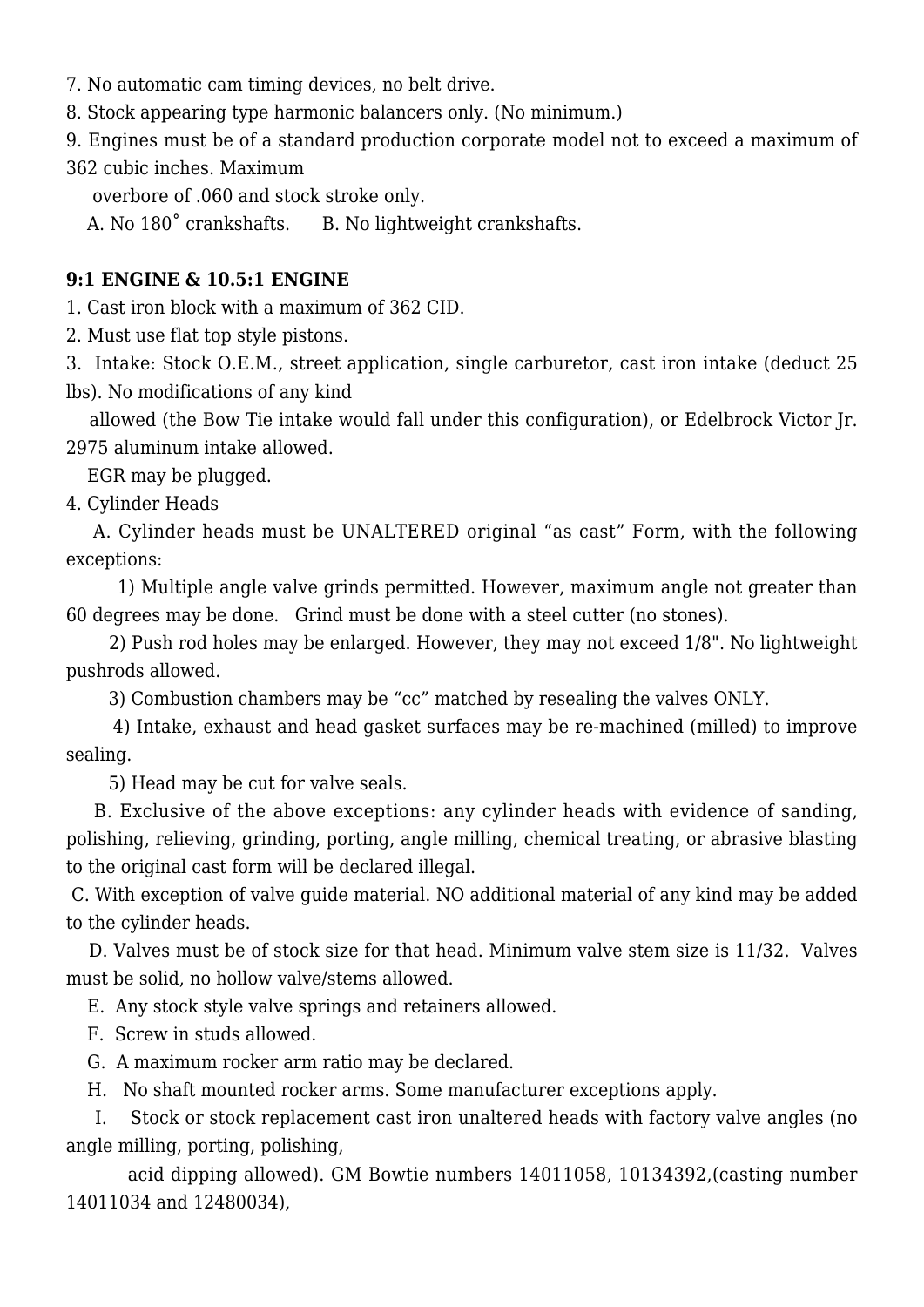World Products Sportsman II numbers 011150, 011250 allowed.

12. Vortec heads are not allowed.

13. For 9:1 motor -compression ratio of 9.0:1 is set; a tolerance of .4 is allowed, 9.5:1 will be declared illegal.

14. For 10.5:1 motor- compression ratio of 10.5:1 is set: a tolerance of .3 is allowed, 10.9:1 will be declared illegal.

15. Compression ratio is defined as the difference between actual cylinder volume at B.D.C. and T.D.C. which will be

 determined by the volume gauge and/or electronic sonic tester (whistler). The whistler reading is final. A "re-check "can

 be requested by race team, however, the re-check must take place within 20 minutes of original test. An illegal engine will

result in the following penalties:

1) Loss of earned points and monies won from that day's event.

2) A cash fine of \$400.00 in lieu of confiscation will be assessed.

14. Stock appearing valve lifter only (no roller or mushroom type). Diameter of lifter and lifter bores must be stock as

 produced for that engine. Lifters must be stock type steel, no composites & no ceramics. Must be magnetic. Lifter bores

may not be sleeved with exception of block repair – maximum 3 bores on any block.

15. Titanium retainers allowed. NO other titanium parts allowed.

16. Camshaft bearings must remain stock babbitt type (No roller).

- 17. No plastic or aluminum blocks.
- 18. Connecting rods must be magnetic steel.
- 19. OEM style rocker arm mounting required.
- 20. No crankcase vacuum pumps.
- 21. Oil pan inspection plug mandatory.

22. Stock OEM firing order. Exception: #4 and #7 may be switched (only).

23. If you have any question on the legality of your heads, it is your responsibility to contact the late model tech official, before you put your engine together

24. Any engine may be impounded to check the internal components.

25. NOTE: Weight reductions for 9:1 engine = 25lbs. Weight addition for 10.8 engine = 25lbs.

## **CRATE MOTOR**

1. A crate motor must be completely and remain completely sealed by factory to be eligible to compete.

2. Motors must be purchased through the Speedway. Motors may be purchased from other local teams with the approval of

the Speedway.

3. Exhaust manifolds (headers) must have primary pipes 15/8" or less into a 3" collector.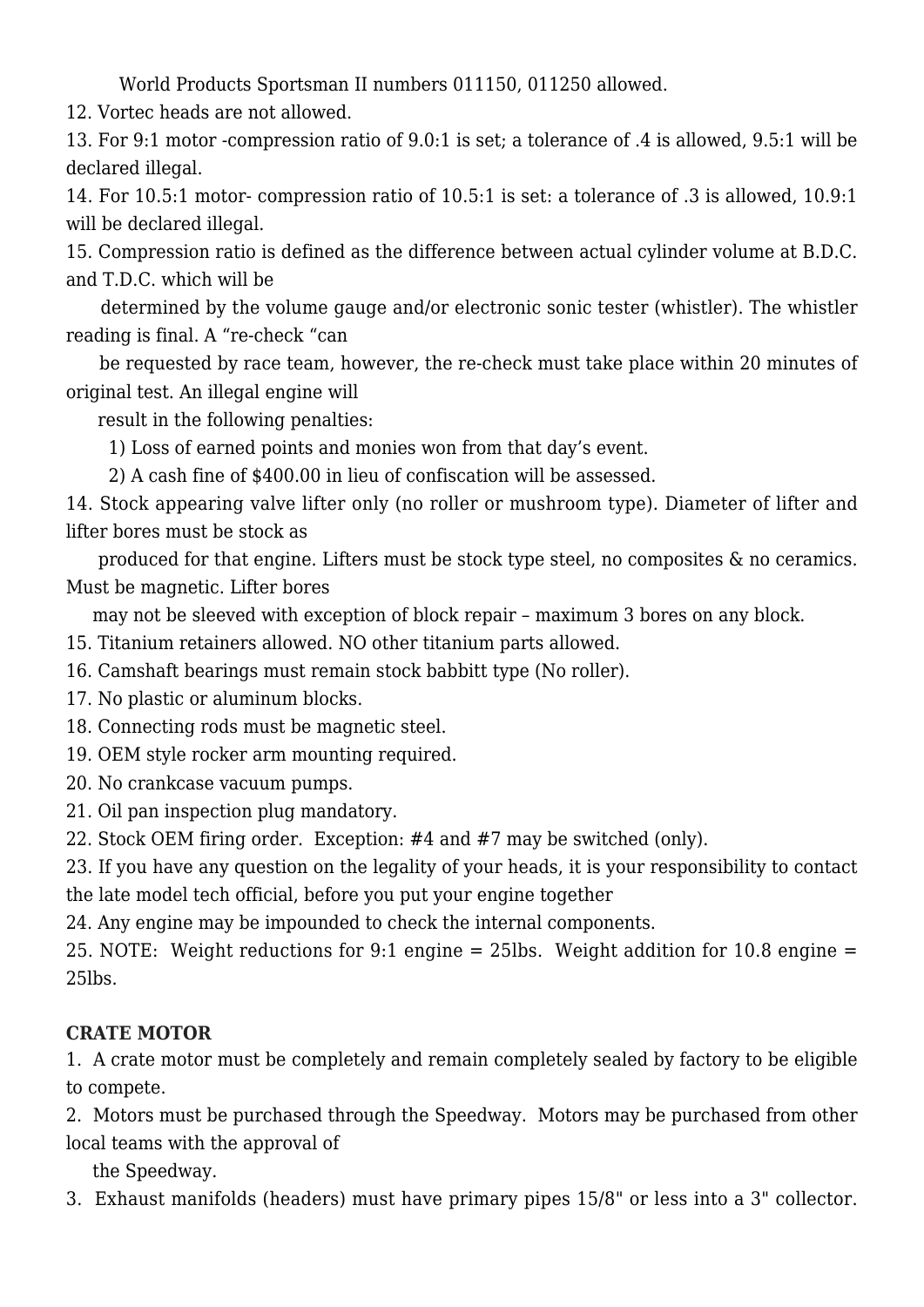Must use approved mufflers with

headers.

4. Weight penalties, if any, will be reviewed at the technical staff's discretion.

5. The only motors allowed: GM 88959604 or 19318604. Maximum compression can never be greater than 9.8:1

6. The RPM chip is set at 6400 rpm.

7. At the Speedway's discretion, to ensure the integrity of the crate motors, the Speedway has the right to "swap" a (new) crate motor with a competitor after the driver or car has won 5 features during the regular season (Oktoberfest dos not count). Note: Any driver or car that has 5 or more of the fastest qualifying time of a race night- that will also be considered as a "feature win". Location and time for the swap to be set forth by the Speedway and swapped motor must remain in original unaltered condition as when the swap is announced.

## **LS MOTORS**

Because of the continuous evolution of the LS Motors, no parameters can be set at this time other than the "home track"

rules apply. An LS Motor may compete, but not more than two times during the regular season and will be subject to a

minimum weight penalty of 100lbs.

## **CARBURETOR**

1. Acceptable for the 9:1 or 10:5 motors are the two-barrel, Holley 4412 500 CFM carburetor. Holley Ultra series carb. not allowed. The Holley Aluminum (Part #0-4412SA) 500cfm carburetor is not approved/allowed. No alterations of and/or no

 metal removed from the carburetor, except enlargement of idle hole in throttle plate. For the Crate Motor: Holley 650-HP

 (PN-80541-1) carburetor. No alterations of and/or no metal removed from the carburetor, except for enlargement of idle

hole in throttle plate. The Holley Ultra XP carburetors are not allowed.

 A Spacer plate plus gasket (of no more than 1.5/8" total) allowed. Straight bore for Crate Motors. Tapered allowed for

non-Crate Motors

2. Choke housing may not be removed. Choke "Butterfly" may be removed.

- 3. Adaptor plate and/or spacer and gasket may not exceed 11/2 inches.
- 4. Jets may be changed. No dial-a-jet devices.

5. Carburetor restrictor plates may be required on all cars. Plates will be supplied by NASCAR officials. Opening size will be

determined by NASCAR officials. Plates may not be altered in any way.

6. Air box opening at windshield may not exceed 27 inches long and 2&1/2 inches in height. Air box cannot dissect plane of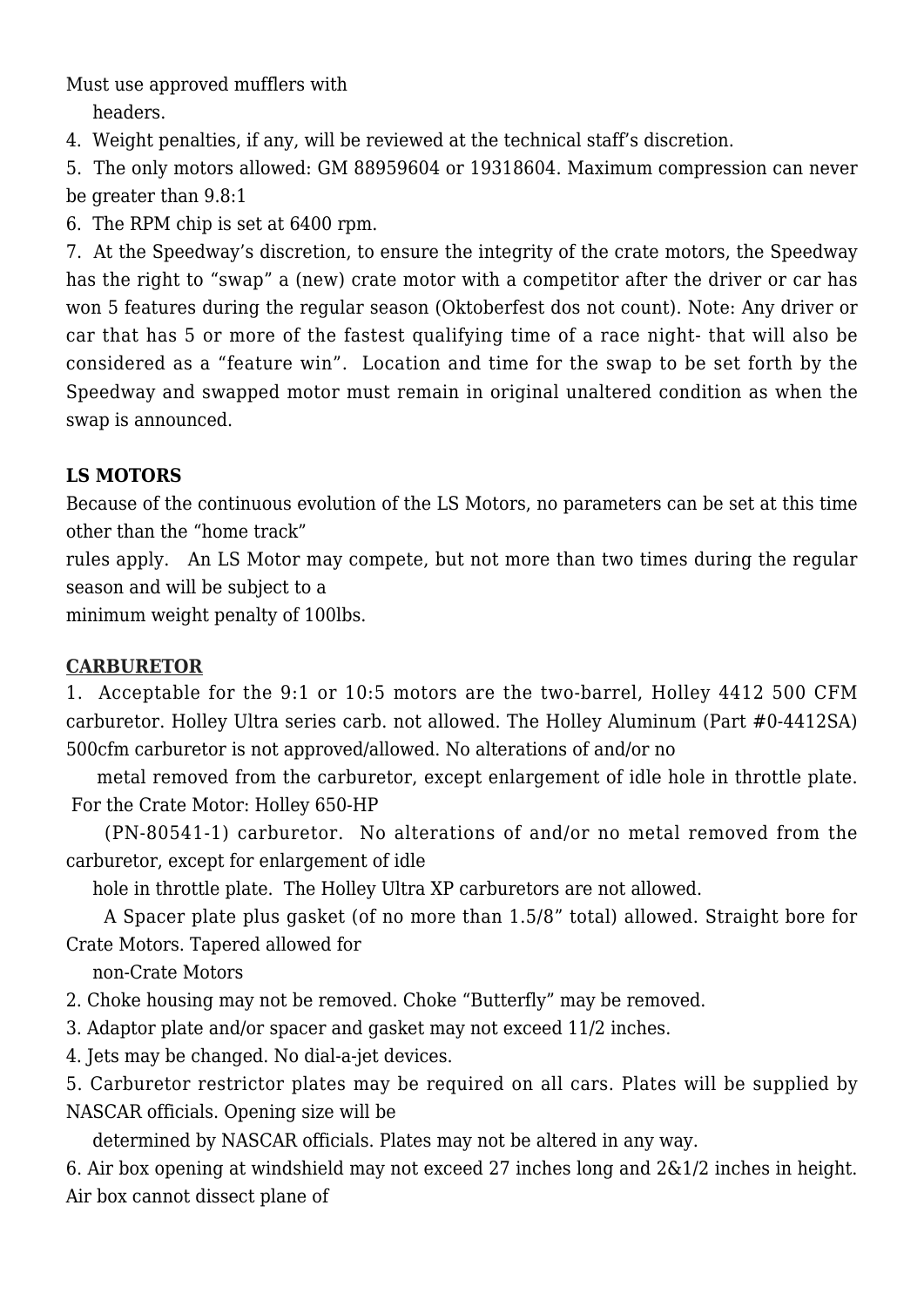where the windshield and dash meet. Air box must be forward of this intersection.

7. Only one 4" x 14" air cleaner element or less allowed.

8. No additional fuel reservoir or pressure equalizing systems allowed. A. Fuel filter must be used on suction side of fuel

pump if used.

9. Mandatory throttle return springs working in opposite directions.

10. Stock type mechanical fuel pump only, pump must mount in stock location.

11. Carburetor must be secure. No vacuum leaks, and in stock location.

12. Carburetor components may not be altered to allow any additional air, air flow, or emulsify gas with air.

#### **EXHAUST**

1. Maximum O.D. of plumbing 4 inches.

2. No form of spacer plates allowed except for gaskets between head and exhaust manifold.

3. Cast iron unaltered exhaust manifolds allowed.

4. Headers with a price under \$650 allowed on all engines. Tri-Y are not allowed, no Merge-Collectors. No custom, one-of-

 a-kind or homemade headers. No Stingers, inserts, cones, scavenge devices or any other devices allowed in header

collector at any time.

5. Mufflers required (must not exceed >96dba while competing). Visiting teams are allowed an exception for two events, and

are subject to a weight penalty of 25lbs.

## **FUEL**

1. Pump Gasoline only. No power boosting or oxygen enhancing additives allowed. Fuel test at track is final.

2. Vacuum fuel pumps only, NO electric or pressure systems.

3. Fuel tank must be separated from driver by a complete metal firewall.

4. Fuel cell must be secured with at least a minimum of four 11/2" x 1/8" straps over and under the fuel cell.

5. The fuel cell itself may not have more than a 22 gallon. maximum capacity and must have an 11-inch ground clearance.

 (Note: Fuel cell size greater than 15 gallons must be approved by Tech Official) Absolutely no fuel cell "blocks" or any other

device that will alter the fuel's location is allowed.

6. Fuel Cell Construction – 22-gauge steel with plastic or rubber bladder. Cell must have rear and front guards, baffles and

foam. Cell must be protected with 1/8" steel plates on rear, right and left sides.

7. No nozzles, injectors, containers or lines for the purpose of dispersing pressurized liquids or gases – other than fire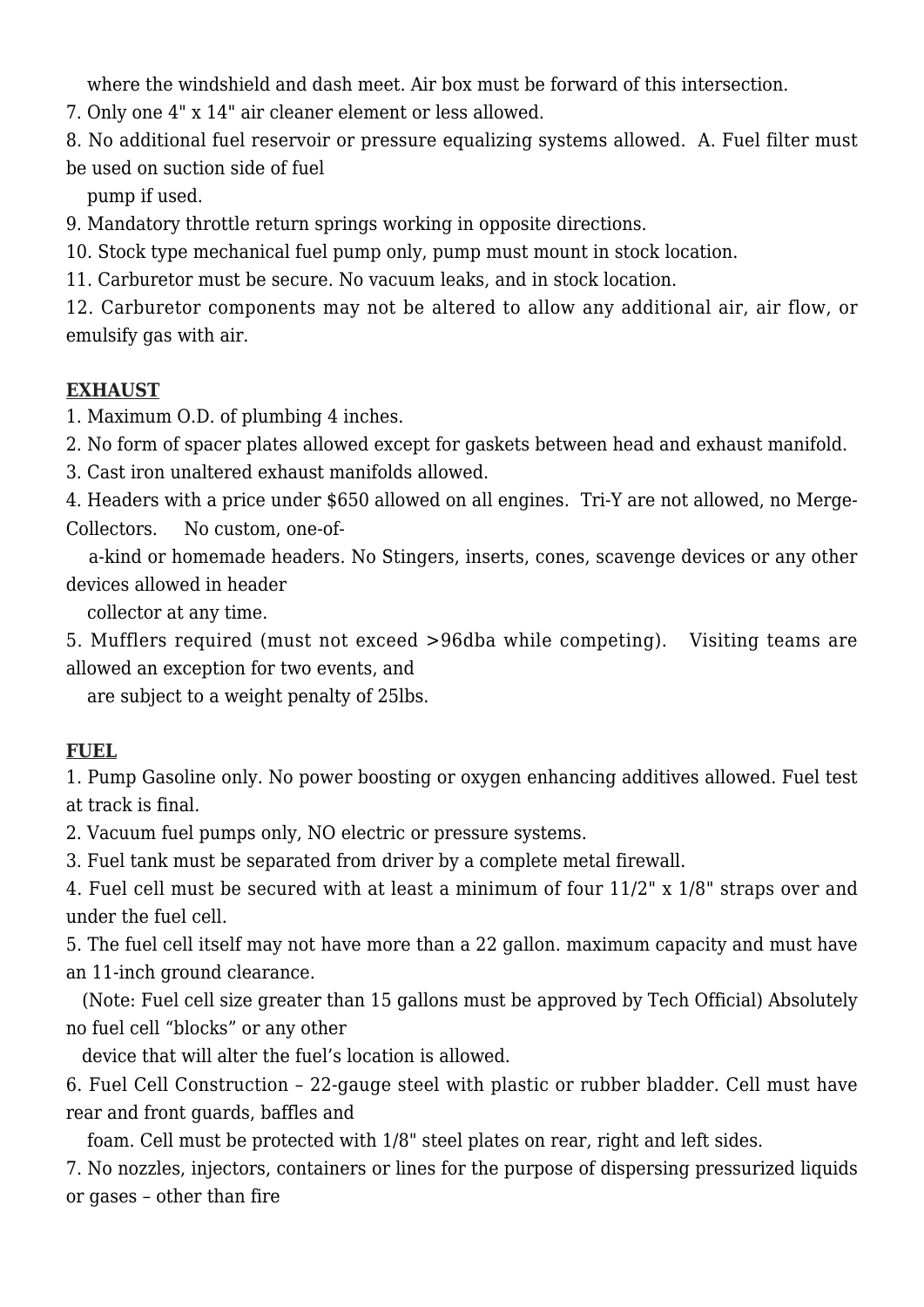extinguishers allowed on race car.

8. Fuel cell must fit between rear clip of frame. Fuel cell must be centered (+/-1") off centerline of rear wheels.

9. Breather must exit back bumper cover on left.

10. Fuel fill to be approved by tech official. Fender fuel fill must be cabled.

11. Fuel fill cap must be secured (chained/cabled) to prevent loss. If possible, fuel shut off valve should be installed near cell.

12. Fuel will be tested by the Speedways' test equipment and must pass any measurements set forth by the Speedway.

## **RADIATOR**

1. Any production radiator allowed provided it fits under the hood, in stock location. Aluminum radiators allowed with prior

approval of Technical Supervisor.

- 2. Fan must have a shroud.
- 3. Overflow catch can is required. Permanently installed ahead of engine firewall.
- 4. Aluminum water pumps allowed.

5. No antifreeze allowed in cooling system. \$20.00 fine for any violations.

## **ELECTRICAL**

1. No magnetos, crank trigger, multiple coil or programmable systems allowed. Only one ignition system.

2. MSD/Crane ignition boxes- must have 6 pin connection. All approved ignition boxes must be mounted in plain

site and out of reach of driver.

3. Dual points, breaker or breaker-less systems allowed.

4. Batteries must be securely mounted between the frame rails, forward of the rear axle and covered.

- 5. All cars must have an operating starter.
- 6. Stock 12-volt batteries only.

7. Master kill switch to the (+) positive side of battery. Switch must be located in center of car, with access from both

windows.

- 8. Electronic traction devices not allowed.
- 9. Ignition wiring must be exposed.
- 10. ALL leads MUST be accessible and visible to Tech Staff.

11. The ignition box must be mounted to the right of the driver and easily accessed from the passenger window.

12. The ignition box must have a 6- pin female connector. The **MSD** part number **ASY-17296** wiring harness must be used.

The track will have several shielded wiring harnesses that will be swapped with the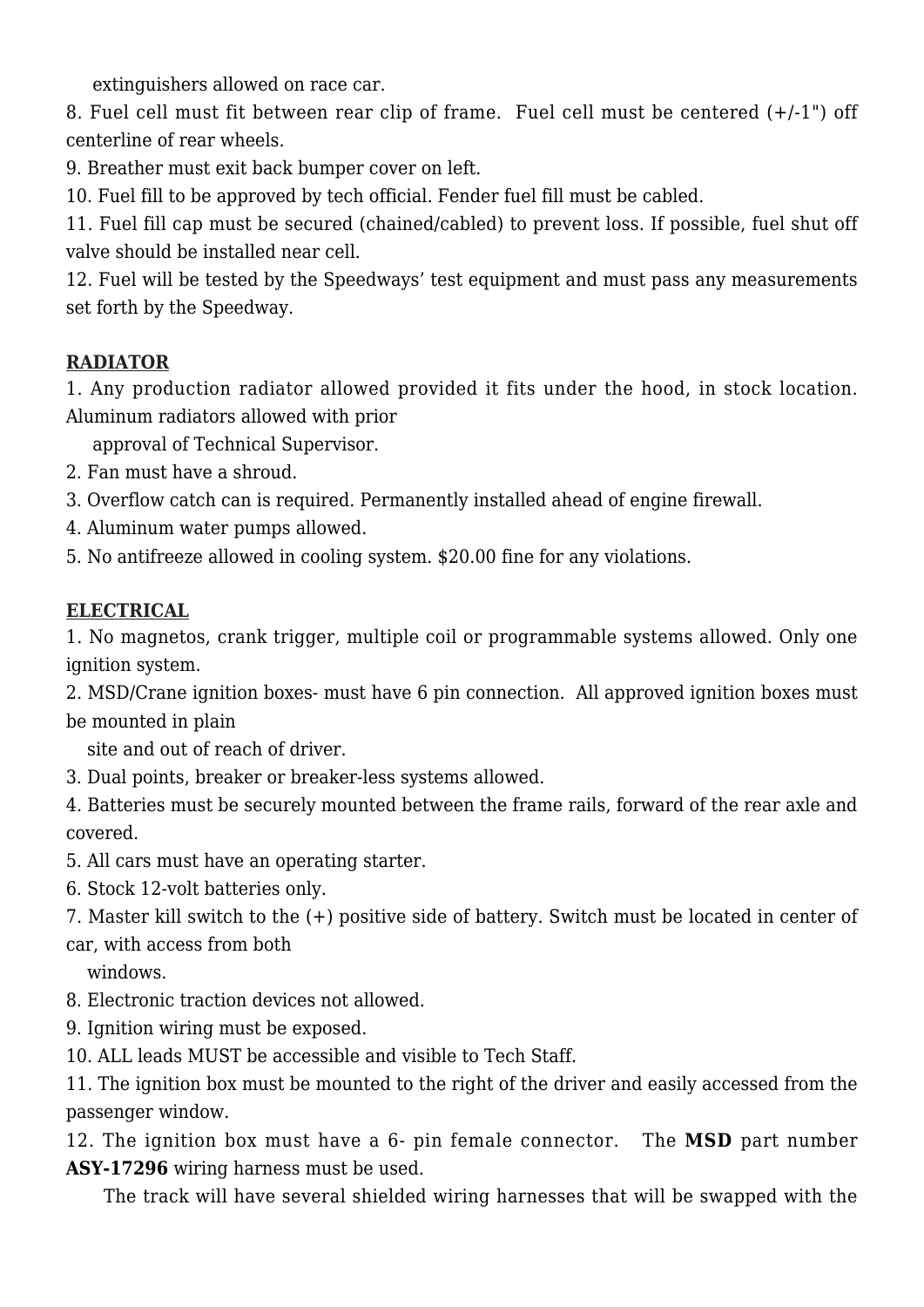competitor's harness.

13. The wiring harness path from the ignition box to distributor must be large enough for easy swapping of wiring harness.

14. No digital gauges or data loggers allowed.

#### **ROLL CAGE**

1. Round steel 13/4" .095 roll-over bars are compulsory and must meet NASCAR minimums as prescribed in the Weekly Series Rule Book. Aluminum and/or other soft metals not permitted. Roll bars must be welded.

2. All cars are required to have a rear vertical hoop behind the driver's head connected to left and right front roll bar legs by a roof hoop. The front roll bar legs must follow the contour of the windshield post and cowl. The rear vertical hoop must be supported by a diagonal bar from top left to bottom right or top right to bottom left. A roll bar must connect the left and right of the rear vertical hoop at seat height. An "X" must connect left and right frame rail. An additional roll bar must be installed across the bottom of the dash board, extending from the left front roll bar leg to the right front roll bar leg. Rear support bars (no less than 11/2" round steel), left and right, must extend from the top of the rear vertical hoop to the rear of the frame in the trunk compartment. The front leg bars and rear vertical hoop must be connected with four horizontal door bars on the left side. The door bars on the left side, must be convex in shape and spaced from top to bottom as equal as space permits. A minimum of 4 door bars must have six (6) vertical studs equally spaced. Two angular studs must be attached from bottom door bar to main frame rail. Right side must have at least 3 door bars. Transmission hoop and front hoop are required. Butt welds, joints, and connections must have gusset plates for reinforcement.

3. Roll bars must be padded and taped from top of frame on left side to center to top.

4. Roll bar thickness will be ultrasound tested. Severe penalties will be assessed for violation of minimum thickness.

5. Top roll bar and hoop must follow contour of roof as close as possible. Roof hoop at sides or side window opening must be tight to roof as close as possible.

6. Door bar deflector plate mandatory. Door plate must be welded to roll cage. (See diagram on page 9).

7. Rear clip construction, either 'over tail' or 'under tail' conventional rear clips allowed. (Over tail is highly recommended.) Rear frame rail must be 2" x 3" box style tubing with a minimum thickness of .083.

#### **MINIMUM SPECIFICATIONS**

1. At any time, before, during, or after an event, officials may require additional measures of equipment or make additional

determination, as they deem necessary to further reduce the risk to competitors.

2. All cars are subject to a minimum specification inspection at any time. It is the responsibility of the driver to prepare their car FREE of defects and in safe racing condition.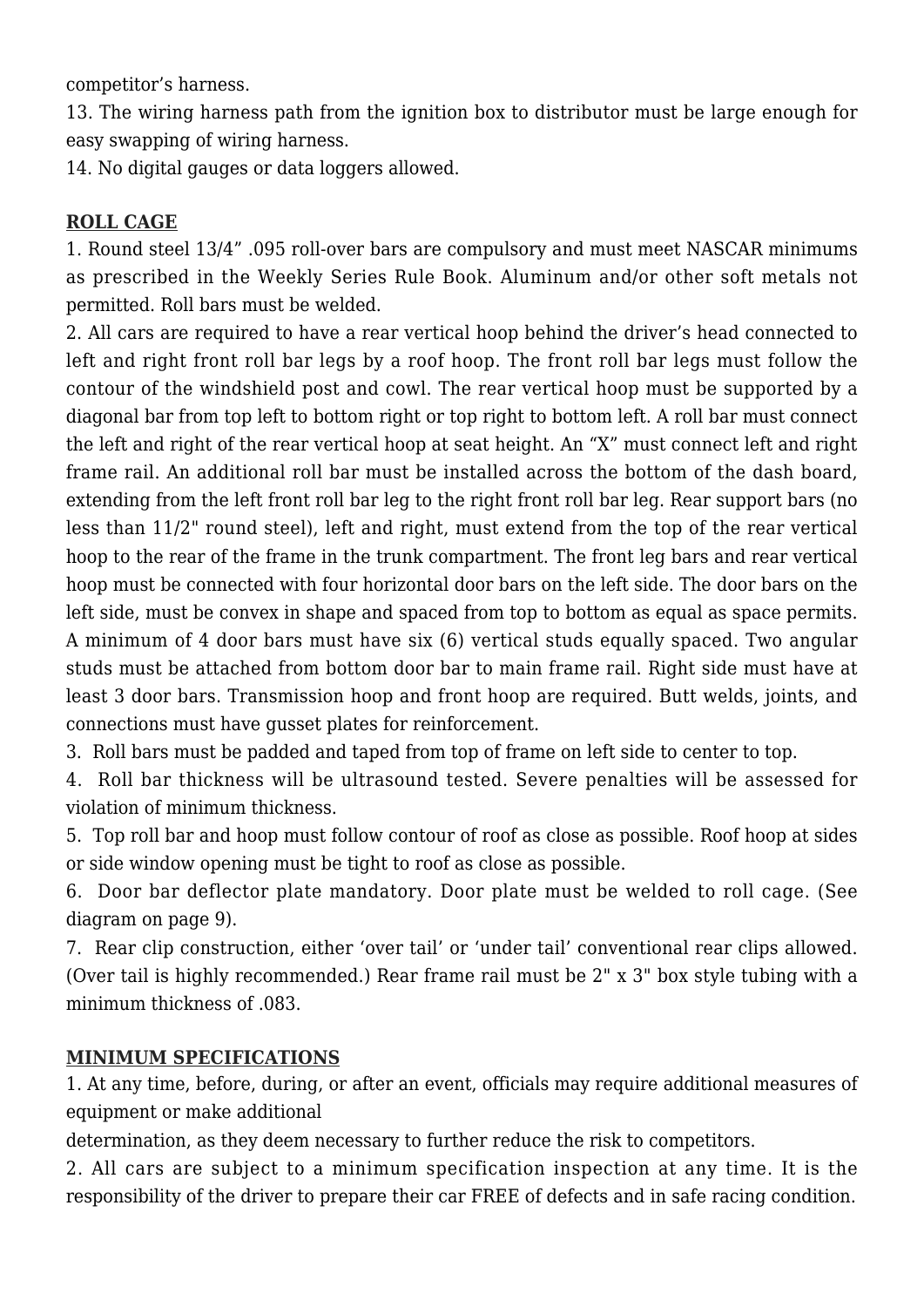3. A. A quick release-type approved safety belt of no less than three (3) inches in width is compulsory. Both ends must be fastened to roll bar cage with aircraft quality bolts not less than 3/8 of an inch in diameter. A steel plate may be welded to the roll bar cage on the right side of the drivers' so the belt can be brought down in such a manner that it will prevent the driver from sliding from side to side under the belt. The belt must come from behind the driver.

 B. 3" shoulder harness and additional V-Type seat belt mandatory. NASCAR-approved padded headrest mandatory. Shoulder harness inertia reel cannot be used.

C. Additional right-side head restraints allowed.

4. Center top of steering post must be padded with at least two inches of resilient material.

5. It is required that race cars have an approved fire extinguisher with its equipment within ready reach for any emergency. Pressure-type metal containers used as part of a fire extinguisher system will only be approved for installation and discharge in the driver's compartment in conjunction with the fire extinguisher system. The container cannot be concealed in any manner and there is a limit of one container for each fire extinguisher system.

6. Driver's seat must be fastened to the frame.

A. Rib rest shall remain flexible and not reinforced.

B. Recommended seat be as far right as possible.

7. A. Window nets are required and used at all times. NASCAR type seat belt buckle method of mounting is recommended.

B. Window net must be full size ribbon type.

8. All drivers must be protected at all times with a flame-resistant driving suit, top and bottom. 3) Recommend undergarments be worn under driver's suit.

9. Front and rear 'bumper' ends must be capped.

## **MISCELLANEOUS**

1. All cars must run steel floorboard under the driver, metal firewalls. No tub type interiors.

- 2. Side window area must remain open other than window nets.
- 3. No carbon fiber or titanium parts anywhere. (see engine rule)
- 4. Racing seat required.

5. Fire extinguisher required with a nozzle in driver's compartment and fuel cell.

6. All cars are subject to a minimum specification inspection at any time. It is the responsibility of the driver to prepare their car FREE of defects and in safe racing condition.

## **GENERAL RULES, FLAG RULES, RACE PROCEDURES, CONDUCT AND DISCIPLINE RULES**

1. Later bulletins and/or the decisions of the race officials will take precedent and their decision will be final.

2. Protests based on NASCAR standard operating procedure.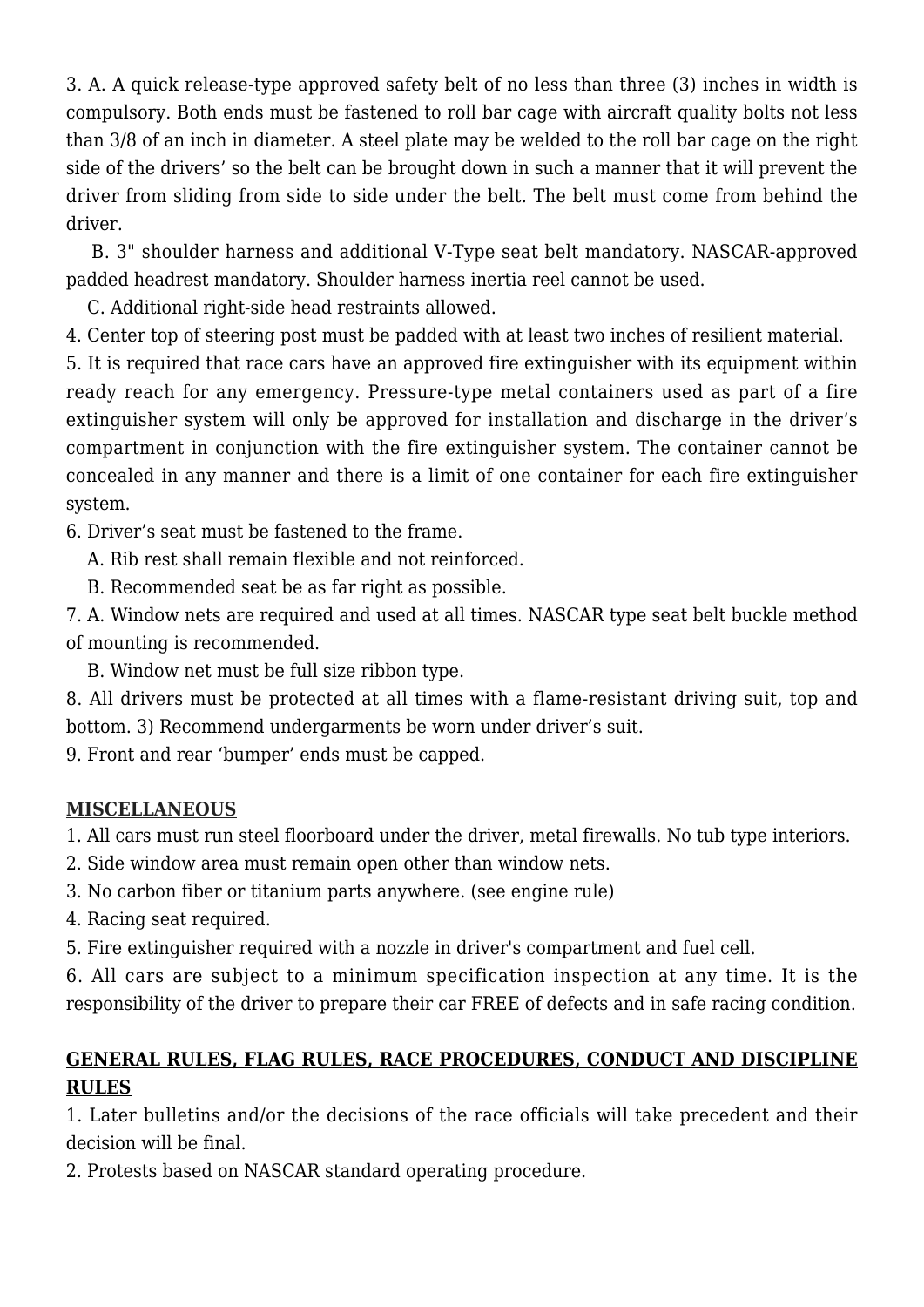#### *END OF LATE MODEL RULES*

Sportsman

#### **2022 GRAND NATIONAL SPORTSMEN**

*The 2022 rules for the Sportsmen have been drafted to allow more teams to participate, and to coincide the rules package with other race tracks in the Midwest. The rules as outlined below will be applied to all cars. The Speedway may change any rule at any time in an effort to maintain equal competition, or improve safety.* 

*BREAK OUT RULES: This class will have an established time of 22.000 seconds per lap for competing on the half mile. Teams are allowed to "break out" (turn a lap faster than 22.000 seconds) twice during a race event. The third time and the car will be disqualified for that event. You CANNOT "break out" on the last lap of the event. Do so, and you are disqualified. (Sportsman, Mid-American, Vintage, Trucks, 602 Late Models and Modifieds are welcome as well as any other car that meets the rules of this class).*

*A lap faster than (TBD) may be implemented at any time.These rules are subject to change.*

#### **GENERAL SPECIFICATIONS**

#### **BODY AND APPEARANCE**

 **1. ABC' or newer release Late Model bodies allowed with 50lbs in 2022. 100lbs in 2023..** 

 **2. Cars must have full roof.** 

 **3. Stock hood must have reinforcements removed. Fiberglass hood allowed (no light weight).**

 **4. Spoiler may not extend outside body by more than 1″.**

 **5. Bumper ends must be capped and not extend past body.**

 **6. Stock or Lexan windshields, (1/8" minimum thickness) required, all other windows (if used) must be of Lexan.** 

 **Dirt cars without windshield must have sufficient driver protection bars.**

 **7. Body must be within 2″ of outside of tires.**

 **8. Numbers 18" high required on both sides and roof (readable from right side).**

 **9. 1" square rub rails maximum allowed, mounted within 3" of ends. Ends must be tapered, capped, and ground smooth.**

#### **SEATS- BELTS- DRIVERS COMPARTMENT- INTERIOR TIMING DEVICES**

 1. Approved aluminum driver's seat required. Seat must be fastened to frame/roll cage and located so that the

 centerline of the seat is at least 15" from driver's door bars. Properly installed headrest support required.

Rib rest must remain flexible. Shoulder supports on right and left sides of seat and head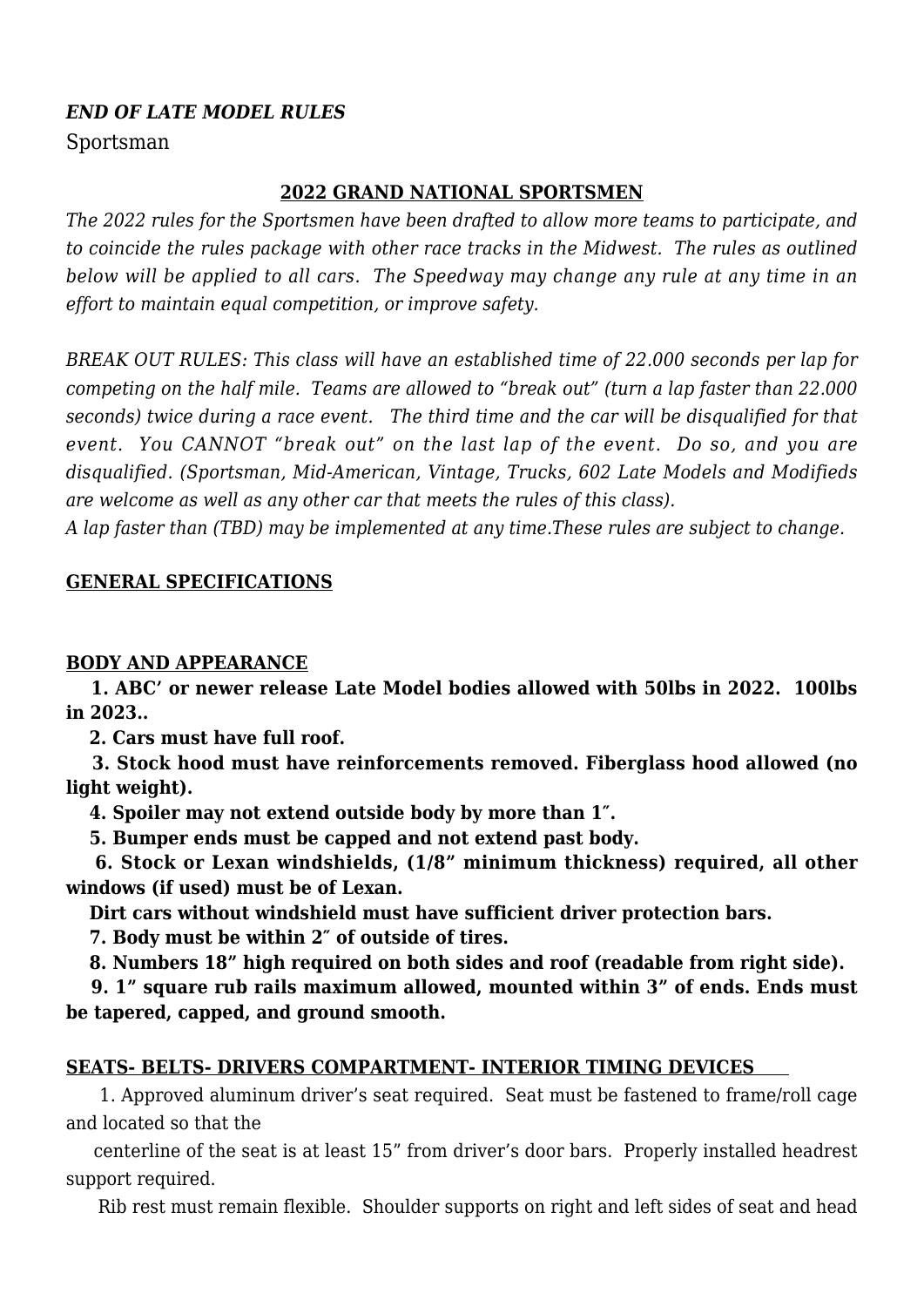support on

right and left are recommended.

 2. Safety belts must be dated 2014 or newer. Minimum 3" wide lap belt, 3" wide shoulder harness and

 submarine (crotch) strap required. Belts must be anchored to roll cage or frame. Belt anchoring's must swivel or be

 bolted solid pointing in same direction as when driver is belted in. Grade 5 bolts and hardware required. Shoulder

harness must not be anchored lower than 2" below drivers shoulder height. 6-point belts (double crotch strap) are

recommended.

 3. Driver's compartment must be completely sealed off from engine compartment and fuel container and must be

 constructed to allow access to driver from right side by emergency personnel. Padding required around driver

 including steering post. Securely mounted fully charged fire extinguisher with visible dial type gauge required,

 4. The window net may be a ribbon or mesh type window net with seat belt buckle release required.

 Window net must be permanently mounted to driver's door bars with buckle toward front roll cage upright and

near roof. Clearly labeled push-pull or toggle type kill switch accessible from either side of car required.

 5. Steel firewall and floor pan required on driver's side, (foot box style is OK). Passenger side interior can be

tinned over from top of driveshaft tunnel to passenger side door bars.

 6. No suspension components including stabilizer bar can be adjustable from the driving compartment. No carbon

fiber interior components will be allowed

#### **CHASSIS**

1. Stock stub and fabricated frames allowed to compete.

 2. In order to be considered Stock frame/chassis it must be an American made passenger car, complete stock

 steel frame must be retained to a point meeting or surpassing the firewall. Replacement with square tubing

allowed rear of that point.

3. Fabricated chassis allowed with GM 602 Crate Motor with no weight penalty.

 **4. Fabricated chassis with open motor allowed. Add 100lbs in 2022. 150lbs in 2023.**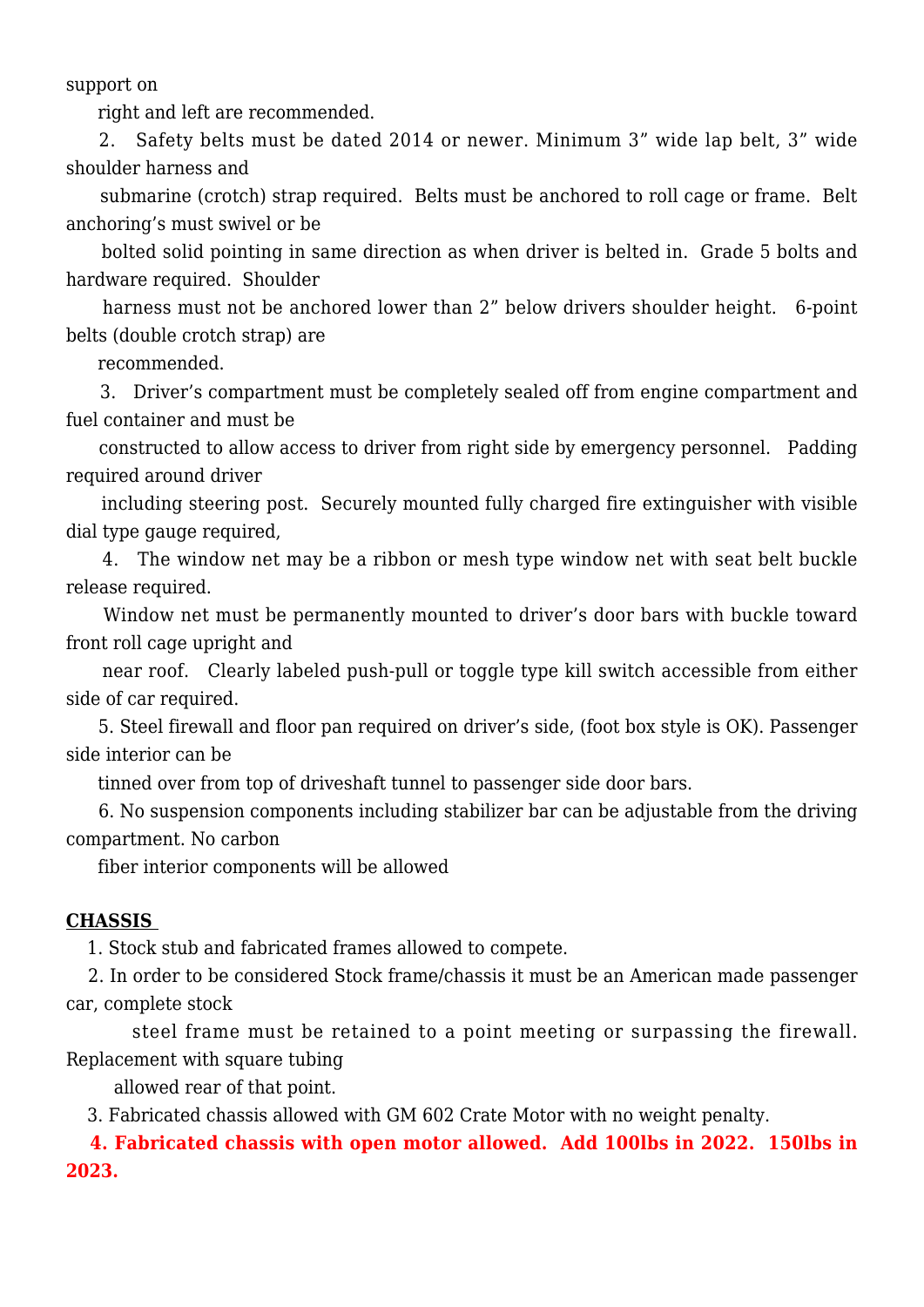#### **ROLL CAGES**

 1. All cars must have a welded and gusseted 4- or 6-point roll cage made of minimum 1 3/4" x .090″ wall tubing or

 equivalent. Roll cage must have four uprights properly welded to frame. Right side of roll cage may not be located

 inboard more than right rails of front and rear stubs. Main roll hoop must be behind driver and contain a diagonal bar.

 Cage must be reinforced from left to right with bars under the dash and behind driver in main roll hoop. At least two bars

 must extend from main roll cage rearward to frame kick-up or beyond. A minimum of four equally spaced horizontal bars

 required in driver's door, three in passenger side door. Door bars must be connected with a minimum of two equally

 spaced vertical studs. Two angular bars must connect bottom door bar to frame rail. All welds in cage and door structure

 must be gusseted. Driver's foot protection bar required. Left side door bar deflector plates of at least 1/8" steel required.

 Front hoop must connect to front roll cage uprights. Uni-body roll cage construction: contact competition director for

guidelines.

#### **SUSPENSION**

 1. Any stock appearing, non-progressive, magnetic steel spring with a maximum cost of \$100.

 2. Steel or aluminum bodied, non-adjustable shocks with a maximum cost of \$200, KONI 30 Series shocks

allowed. No bump-stop or rebound limiting suspensions allowed.

#### **STEERING**

 1. Regionally accepted components for this level of racing will be allowed, call with questions.

#### **SPINDLES – HUBS**

 1. Regionally accepted components for this level of racing will be allowed, call with questions.

#### **BRAKES**

- 1. Four-wheel brakes required at all times.
- 2. One brake bias adjuster (proportioning valve) allowed.
- 3. "Wheel fans" and brake blowers are allowed.
- 4. Floor mounted pedals allowed.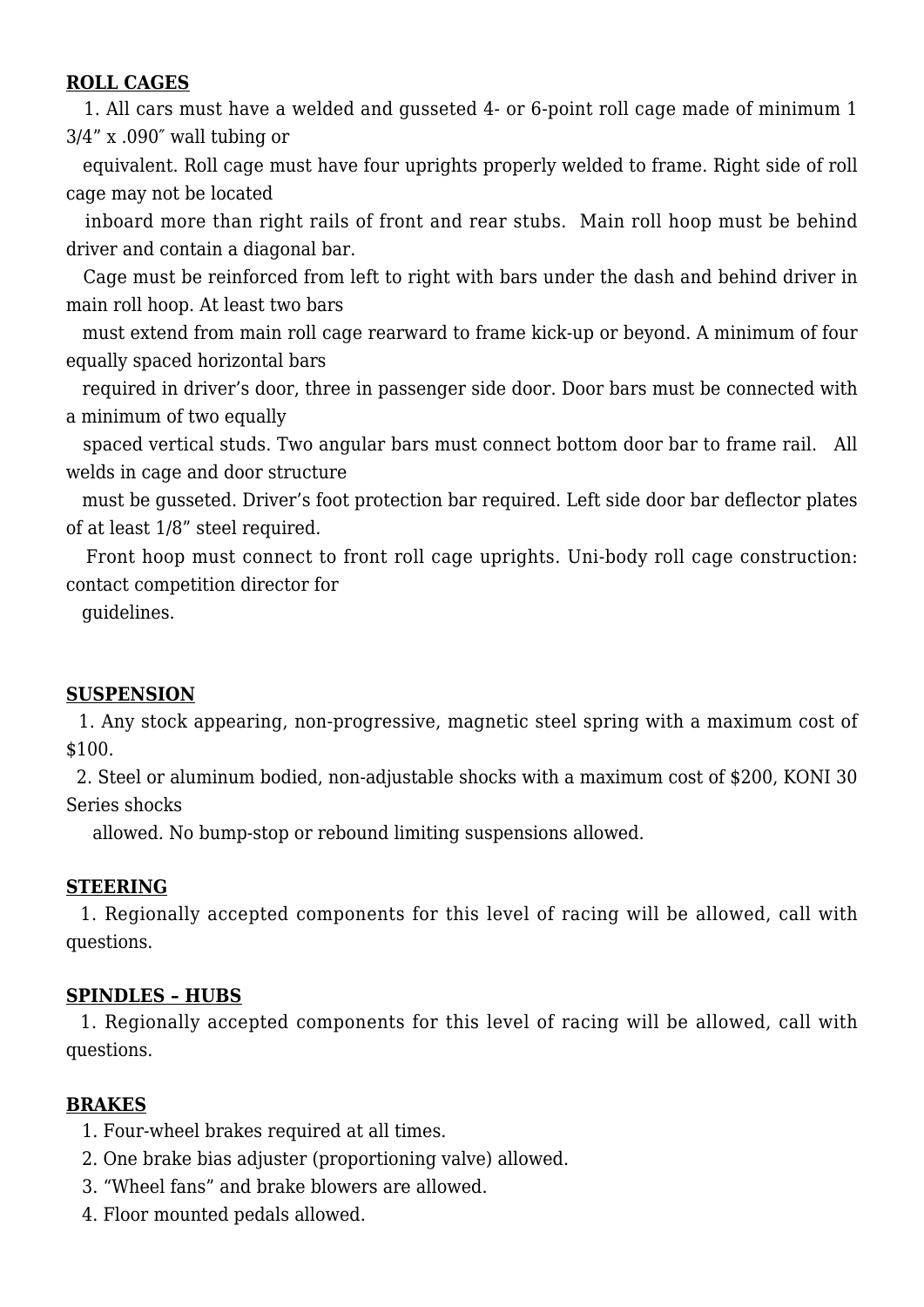#### **WEIGHT**

1 Minimums including driver:

A. 2900lbs for: Sportsman OR, Mid-Am OR, Vintage.

B. 2700lbs for: Truck, OR 602 Late Models

C. 2650lbs for: Modifieds

**D. Fabricated chassis with open motor add 100lbs.**

**E. ABC body add 50lbs in 2022. 150lbs in 2023**

 2. Maximum 60% left side weight All weights must be properly anchored to, but not below bottom of frame rail.

 Ballast must be painted white and lettered with car number. No tungsten, lead shot, ball bearing type,

or liquid type allowed.

3.No moving weight or weight moving devices allowed.

#### **WHEELS**

1. Aftermarket made for racing, steel wheels required, 8″ maximum width.

2. Wheel studs must be long enough for threads to show on outside of lug nuts.

#### **FUEL AND FUEL CONTAINER**

1.Fuel cell required.

 2.Fuel cell must be located behind rear axle between frame rails as far from rear bumper as possible.

 3. Minimum 11-gauge (.120″) container around sides and bottom of fuel cell required. Bottom of fuel cell

 must be at least 10″ from ground. Fuel cell protection bar, 1 3/4″ minimum diameter, required and must extend

 below fuel cell and be braced back to main frame. All vents must have valve to prevent leakage in a rollover situation.

 Filler tube extensions not allowed. Inlet cannot be on right side of cell. Outlet must be on top. All fuel cells and

associated protection bars will be vigorously inspected.

 4. Steel or made for racing fuel lines only (no aluminum), must be located outside driver's compartment.

5. Gasoline only, no oxygenated additives allowed.

## **TIRES**

 1. This class may utilize any treaded Hoosier Racing Tire which properly mounts on an 8" or narrower wheel.

 2. Chemical treatment (softening) is not allowed. Tires must be at least 1/32 off of new tire depth measurement

3. Tires must be purchased from approved tire retailers.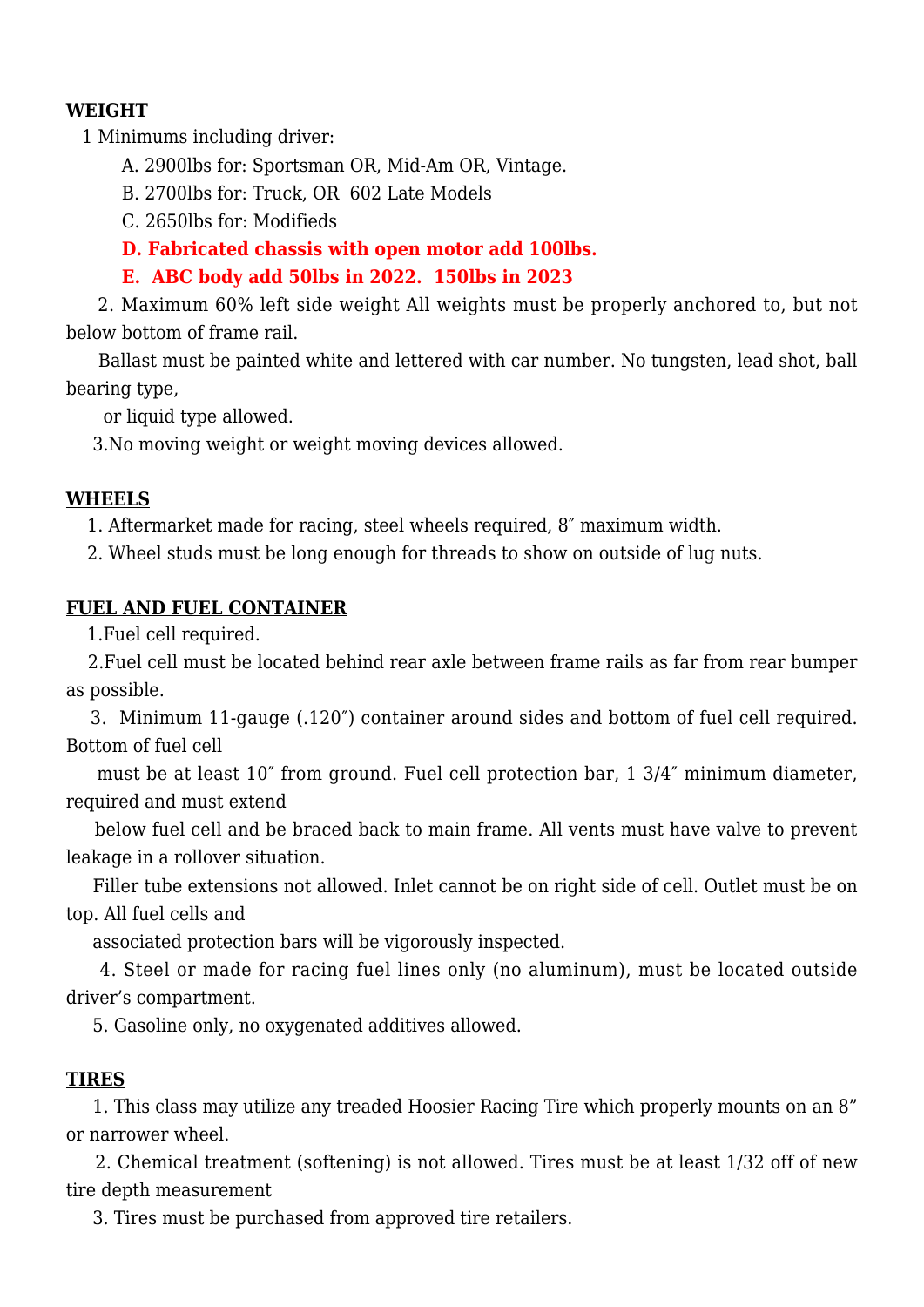#### **ENGINES**

 1. All engines: oil pan may be no lower than bottom of cross-member. Options to correct are add to bottom of

cross-member with square tubing or raise motor.

 2. Crate Engines: GM 602 Crate Motor (P/N 19258602) is the only crate motor allowed and must be used as produced

 from factory. 602 allowed on all chassis, fabricated chassis MUST utilize 602 Crate Motor.

 **3. V-8 cast iron blocks and heads only. OEM type, mechanical fuel pump, in original location, required.**

 **4. Open Engine with fabricated chassis add.100lbs.**

#### **CARBURETOR**

 1. Limit of one carburetor. Steel or made for racing fuel lines required, metal fuel filter required.

#### **EXHAUST**

1. Exhaust must remain under car body.

2. Must exit behind driver, beneath car pointing downward.

 3. All cars 100 decibel max, measured from middle walkway of grandstands. Effective mufflers required

4. Collector or muffler must be located rear of engine.

5. No car expelling flame, smoke or backfiring allowed

## **RADIATOR AND FAN**

 1. Any production radiator permitted. Under the hood in-stock location that does not require any body modifications is

acceptable.

2. Radiator overflow catch can mandatory and must be mounted forward of firewall.

3. No antifreeze allowed; water only. \$20.00 penalty if found in car.

#### **ELECTRICAL SYSTEMS**

1. Battery must be enclosed and secured to frame and located behind driver.

2. Only 12-volt systems allowed.

#### **DRIVE TRAIN**

1. Stock style transmissions only.

2. Aluminum or steel driveshaft required.

3. Driveshaft must be painted a bright reflective color.

4. Safety hoop required on front half of driveshaft. Driver must be protected from driveshaft entering into driver's compartment.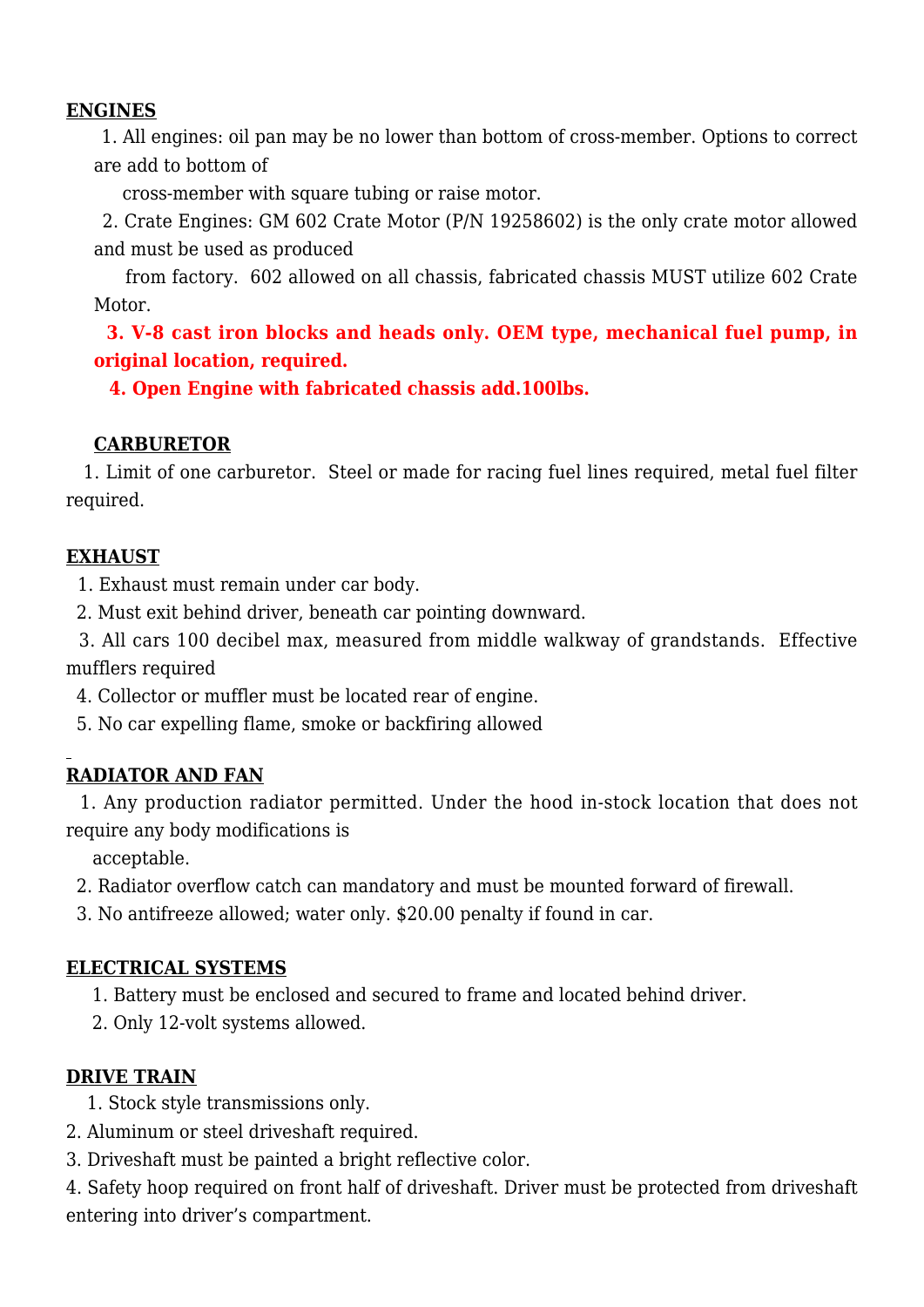5. All rear end plugs must be safety wired.

#### **MISCELLANEOUS**

1. No on-board timing devices allowed.

2. TRANSPONDER—Mandatory, with location of transponder 165″ behind front edge of nosepiece.

3. RADIOS – Two-way communication between driver and pits not allowed. One-way scanners or raceivers are required.

#### **LAP TIMES**

- 1. This class will have an established time of 22.000 seconds. (Subject to change)
- 2. Drivers will be allowed two (2) 'Mulligan' per race in which they can be under the set time, at that moment they will be warned but able to maintain their running position on track. If driver surpasses the 22.000 third mark again in the same race, they will be disqualified from the event and scored and payed at the rear of that event. Any driver turning a lap faster than 22.000 on the *last lap* will be relegated to the rear of the field and scored in that position.

 Disqualification for a lap faster than 21.400 seconds MAY BE implemented. If implemented, car must return to the pits.

3. Race line-ups will use qualifying as a basis. A dice roll, plus an inversion of up to 6, and the previous events finishing positions will determine feature line ups. Non current season- feature winning cars may be placed higher up in the starting grid. Heat races will be based on qualifying and inverted.

#### **MINIMUM SPECIFICATIONS.**

It is required that race cars have an approved fire extinguisher with its equipment within ready reach for any emergency. Pressure-type metal containers used as part of a fire extinguisher system will only be approved for installation and discharge in the driver's compartment in conjunction with the fire extinguisher system. The container cannot be concealed in any manner, and there is a limit of one container for each fire extinguisher system.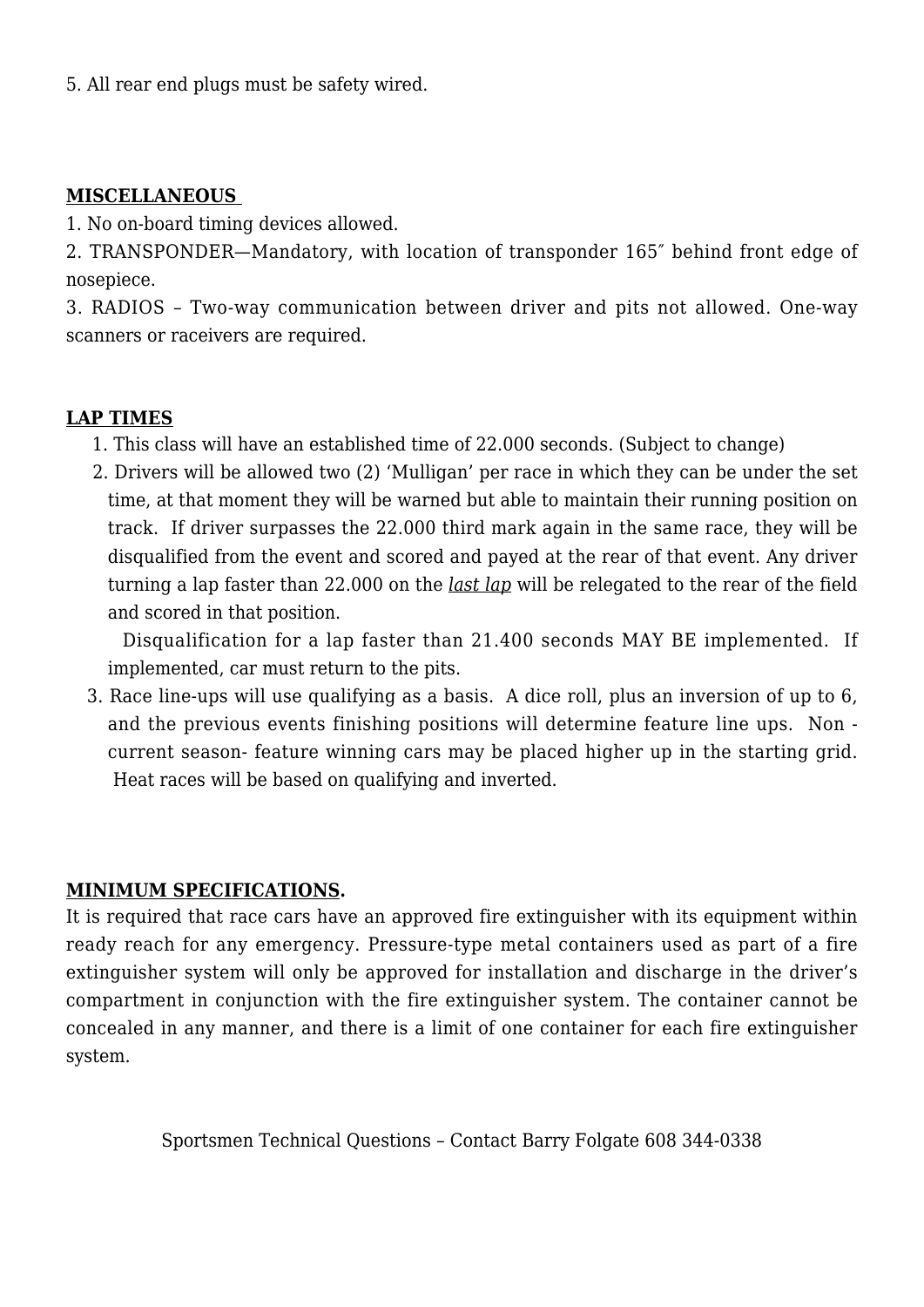# *END OF SPORTSMEN RULES SECTION*

Hornets

# **HORNETS**

## **ELIGIBLE MODELS**

- 1. Any 3- or 4-cylinder compact car.
- 2. Maximum wheelbase of 103". (Wheelbase exceptions must be approved by Speedway)
- 3. A minimum wheelbase may be established for the 2023 season and beyond.

#### **INTERIOR**

1. Dash, steering and pedals must remain stock. (Dash may be altered to accommodate any roll cage)

- 2. Folding seatback fastened in position.
- 3. Racing seats allowed. Quick release steering wheels allowed.
- 4. Interior floor pan must be complete. No holes.
- 5. All airbags must be removed.

## **BODY**

- 1. Sun roof openings must be closed with steel.
- 2. Remove all glass except windshield. Broken glass must be cleaned from inside car before arriving at speedway.
- 3. Driver's door must be chained or welded shut. Driver's door plate required if roll cage does not have door bars (see roll

cage)

- 4. Passenger door must be welded or chained.
- 5. Front and rear bumpers may be replaced with aftermarket products. Both front and rear bumpers may be reinforced.
- 6. Hood and trunk must be secured with hood pins only. All factory hood and trunk latches may be removed. Hood may be

debraced.

- 7. No gutting of steel body panels.
- 8. Working third brake light optional.
- 9. Minimum ride height of 4.5".

#### **ENGINE COMPARTMENT**

- 1. Stock engine for that make and model from carburetor to the exhaust manifold.
- 2. Stock transmission.
- 3. All insulation under hood must be removed.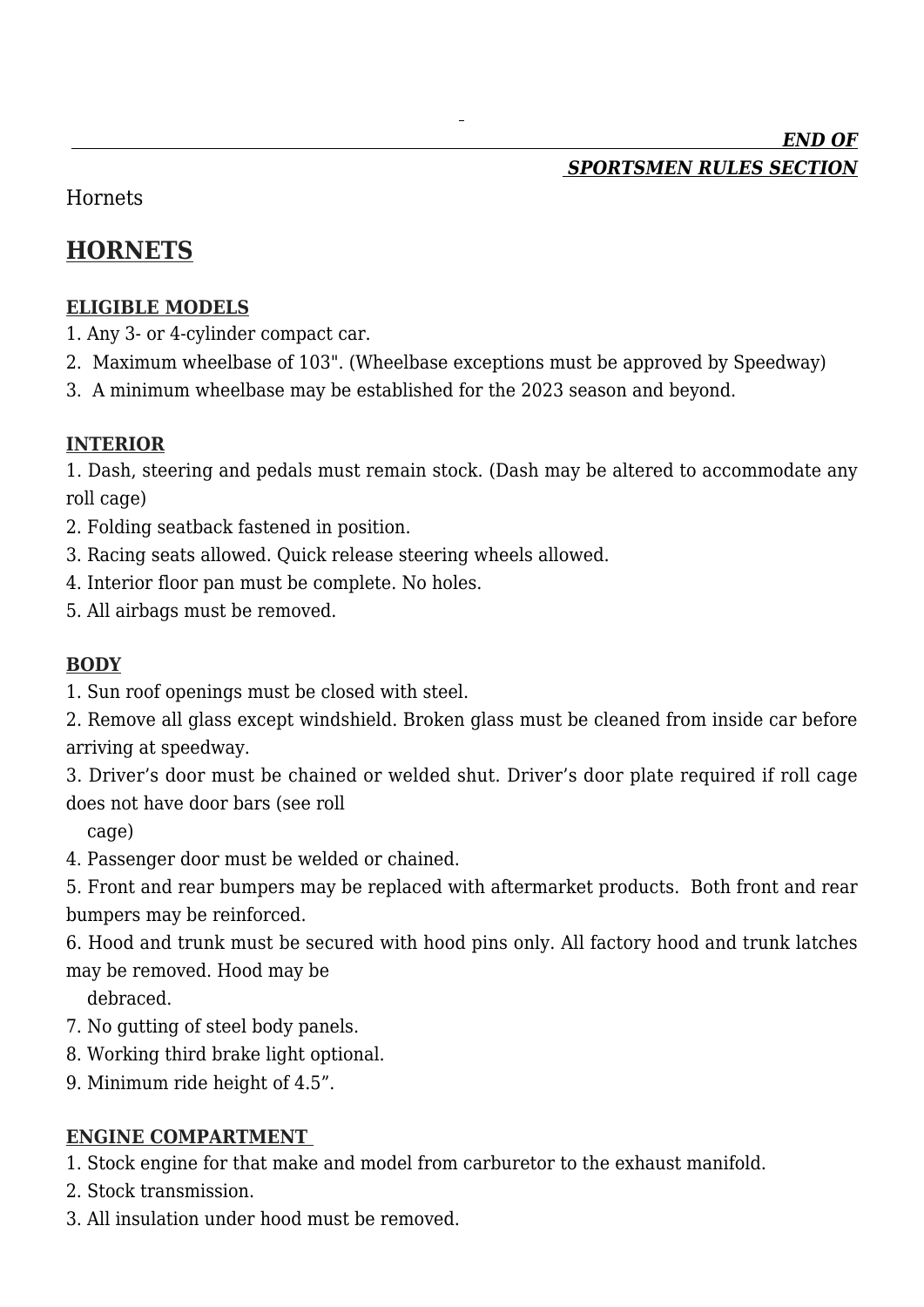4. Battery can be relocated. If relocated, it must be placed behind the drivers' seat. All batteries must be secured by

minimum 1/8" x 1" steel strap with minimum 3/8" hardware with large head washers.

5. **Exhaust must be complete and leak free**. Maximum size of 2" O.D. must run from engine to an area behind the driver.

Mufflers are required to retain any sound below 96dba.

## **SUSPENSION**

1. Steering must remain stock with no modifications

2. Springs may be replaced but no other modifications allowed to existing stock spring buckets. Any evidence of cutting, moving or changing the geometry of the stock buckets will result in not passing tech. Tabs or other retainers are allowed in stock buckets to hold springs in place.

3. 1" camber allowed. See Tech Man for system used to measure camber.

4. Maximum 1" toe in or toe out allowed.

5. Minimum ride height of 5 ½". A tolerance will be applied if the OEM ride height is lower. Exhaust not included in

measurements.

6. A strut bar is allowed.

## **COOLING SYSTEM**

Any radiator allowed which will fit in stock mounts. An overflow container mounted in engine compartment. Water only in radiator. No anti-freeze.

## **GAS TANK**

If gas tank is ahead of rear axle it may remain in place. If gas tank is behind axle it must be placed with a fuel cell or marine tank (max. 6.6 gal.). Must be secured by minimum 1/8" x 1" steel strap with minimum 3/8" hardware. Must be covered in hatchback in a metal case.

## **TIRES / WHEELS**

1. Tires may not have a retail value (to all) greater than \$80.

 2. No racing tires. No autocross, no SCCA approved tires, no competition DOT. All tires subject to Speedway approval.

3. Maximum footprint of 7". Tires must have same size and profile on all 4 corners

 4.. Wheels must be of same size. Aftermarket racing wheels allowed. Wheels stock off-set or not to exceed 4".

## **WEIGHT**

- 1. Weight distribution must remain as stock.
- 2. A minimum weight of 2200 lbs. for single overhead cam cars.
- 3. A minimum weight of 2400 lbs. for dual overhead cam cars.

4) Any ballast added must be within 18 inches of centerline of car. Note: Door plates are not considered ballast and can be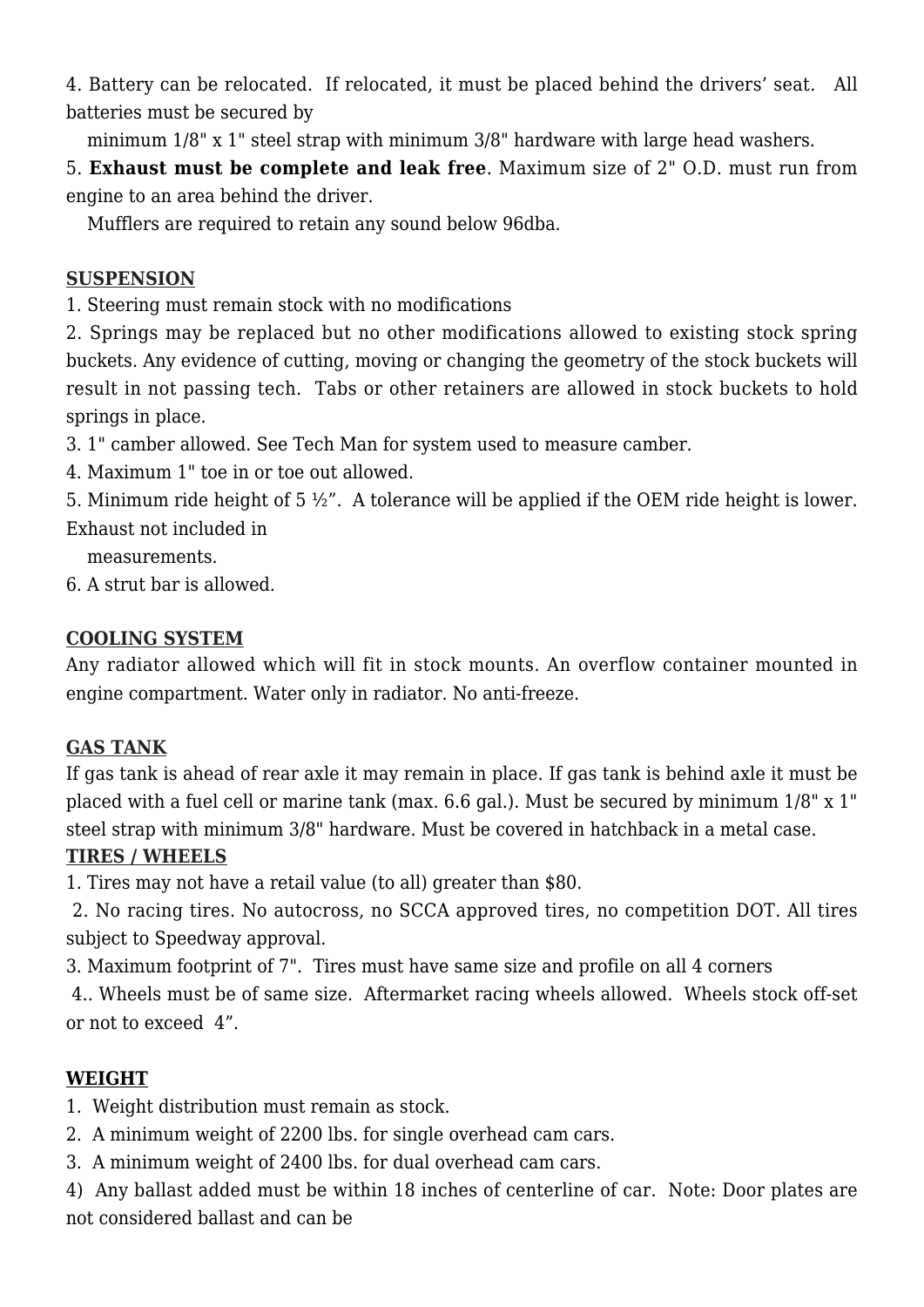added to both sides of car.

5) Weight reductions or additions may be implemented based on the engine's horsepower as determined by manufacture.

## **SAFETY**

1. Helmet must meet minimum DOT standard, suggested Snell approved. Gloves and long sleeves required.

2. Fire extinguisher required. 2 lb. BC rated mounted in quick release bracket within reach of driver.

3. Window nets required. Racing seat belts are recommended.

## **ROLL BAR AND SIDE BARS**

1. All vehicles must be equipped with a roll bar. The material used must be 13/4 x .095 or better milled steel. No pipe fittings, exhaust pipe, or conduit.

2. Door bar or plate REQUIRED.

3. The roll bar must be located directly behind the driver and reach as close as possible to the roof and the left side of the car.

4. Two support bars must be added to roll bar to form a triangular, strong structure.

5. Driver compartment bracing must remain inside the driver's compartment and may not dissect, bisect or pass through either the engine or trunk firewall. Such bracing may be installed as a safety feature only and may not reinforce the body or frame or alter the geometry of the car.

6. Roll bar installation is subject to inspection which will be closely scrutinized. Refer to illustration for possible designs.



NOTE: Four door hardtops (no door post must have door bars or plate as described below.

 A flush, securely mounted exterior driver's door protection plate is permitted as an option.

NOTE: Plate must be same color as car body (entire door area may be white) and properly numbered.

NOTE: The plate should over-lap the front and rear door edges by at least 12 inches.

## **CAR NUMBERS**

1. Minimum 18" high numbers in contrasting color on both doors and roof.

2. 6" number on upper right corner of windshield and on back of trunk – right side above tail light.

3. NO spray painted or "duct" tape numbers. Cars with non-legible numbers will not be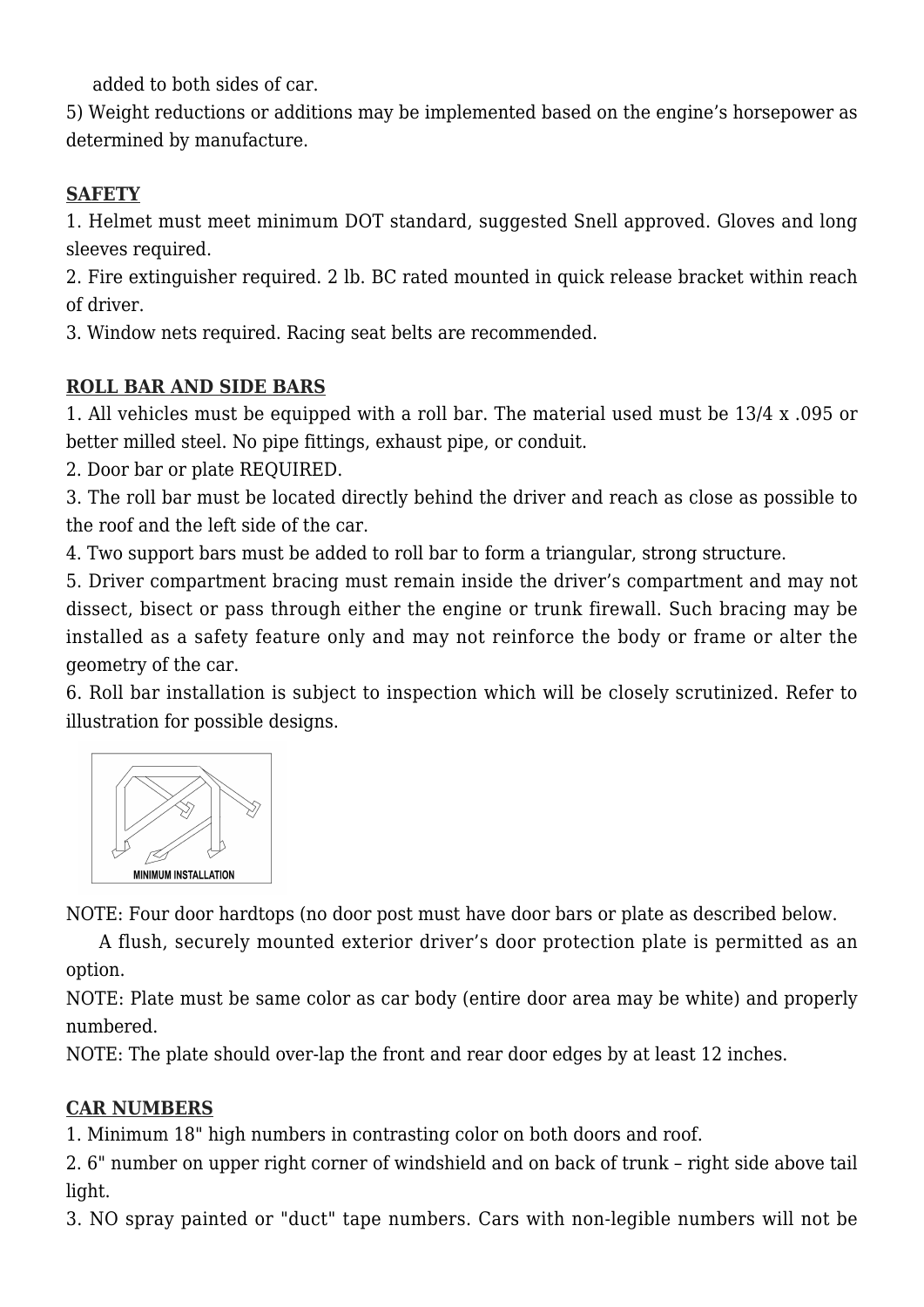scored.

#### **GENERAL**

All cars are subject to a minimum specification inspection at any time. It is the responsibility of the driver to prepare their car FREE of defects and in safe racing condition.

#### **MISCELLANOUS**

1. Scanners required. Frequency is 454.000. Transponders required. Location of unit determined by track.

## *END OF HORNET RULES SECTION*

Hobby Stock

# **2022 HOBBY STOCKS**

## **CAR ELIGIBILITY**

 1. Any 1960-1996, American made car allowed. Minimum wheelbase of 108" (104" for Ford and Chrysler), no T-tops,

 sports cars, pony cars, or special manufactured car allowed without approval. Unitized body cars required to cross brace

driver's area and have sandwich plates at roll cage mounting points.

#### **FRAME /ROLL CAGE**

1. Frame must be unaltered from front to back. Roll cage must have 4 uprights located in the furthest forward corners of the

 drivers compartment and directly behind drivers' seat. Roll cage width must be symmetrical and not narrower than frame

rails.

2. Roll cage must be constructed of 1 ¾" .090 wall tubing or equivalent. No pipe fittings, galvanized pipe, or exhaust tubing

 allowed. Roll cage must be welded to the frame or the sandwich plates if unitized body. Rear main roll cage uprights must

 be reinforced with 2 bars welded to the rear frame kick-up. These bars must mount to top of the frame kick-up ahead of

 the rear axle. Two additional bars can run from these roll cage support bars back to a point on the frame at least 16" from

 the rear bumper mounts. These bars may not be located within 24" of the main roll cage halo bar. Roll cage must include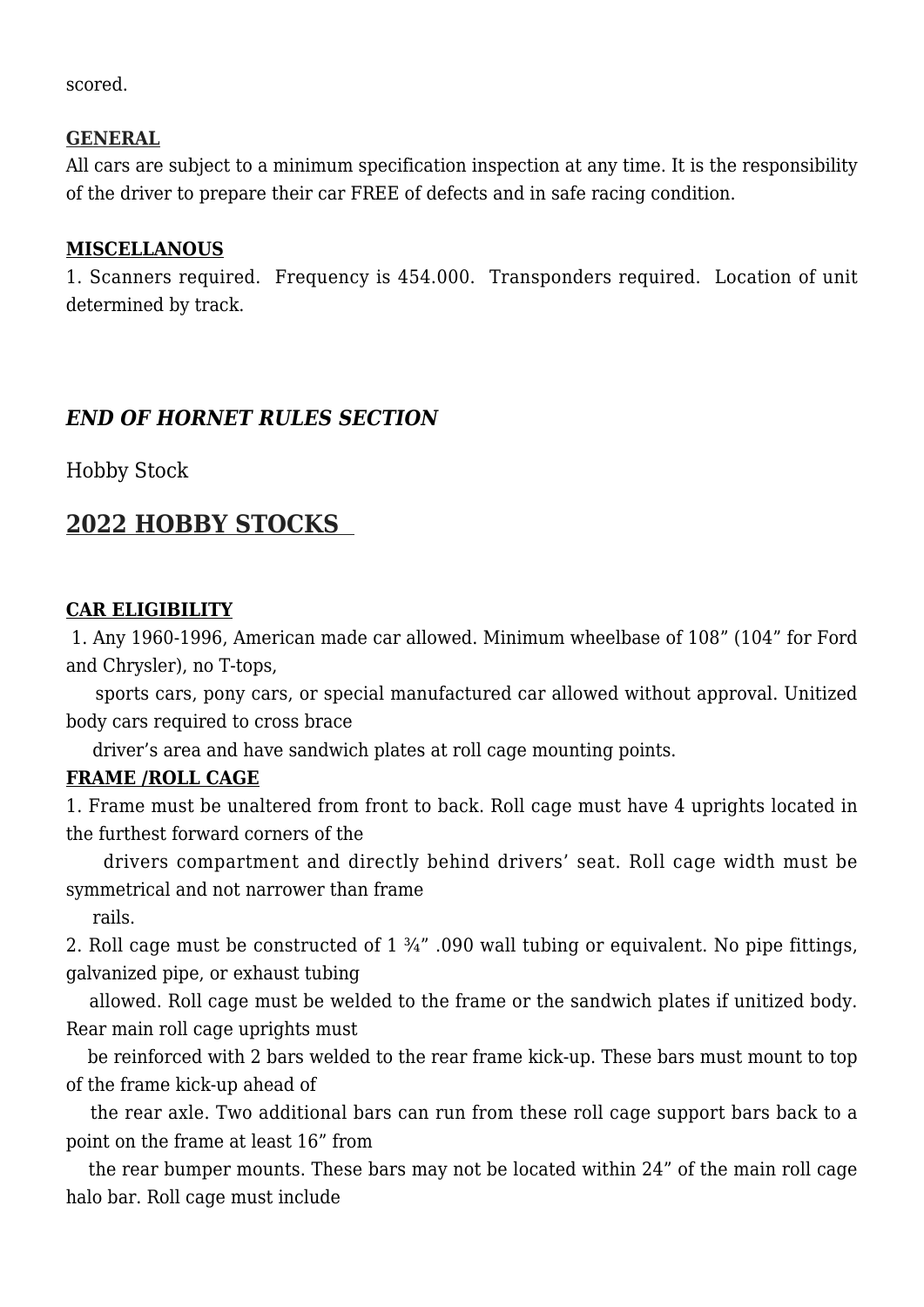an "X" or diagonal brace behind the driver.

3. Three bars are required in both the drivers' and right-side doors. "Door Plates" required on driver's door. Doors maybe

 gutted for bar clearance. All welds must be gusseted and of good quality. Deflector plates and foot protection bar

 required. One bar from each roll cage upright allowed through the firewall, bar must mount to frame at or before the top

 of the axle kick-up and radiator protection bars. Front hoop may connect to front stub at a maximum of 6 points. Wedge

 (diagonal) bars allowed. Metric cars may modify firewall (moderately) for distributor clearance. Frame rails may be boxed

in.

4. An "X" brace under drivers' compartment is permitted. Unit body cars allowed four bars from roll cage to rear sub-frame.

 Sub-frames must be connected with tubing. 6. Ground clearance- Minimum ground clearance 5 ½' at any point (with

driver), except front cross member and mufflers which is 3 ½".



# **INTERIOR**

1. Firewall and floor pan must be stock. Firewall maybe boxed to allow clearance for valve covers and distributor with

engine setback. Rear firewall must be added to isolate from trunk area.

## **SEAT AND DASH ASSEMBLY**

1. Seat with seat belt and harness required. Racing seats allowed. Seat must be mounted in straight ahead position. If stock seats are used, a high back seat is required. Removable steering wheeled allowed, however steering shaft must remain in stock location.

2. Dash may be removed but to only accommodate a roll bar hoop.

3. Rear bottom seat cushions may be removed. Rear-seat shelf or adequate firewall is MANDATORY.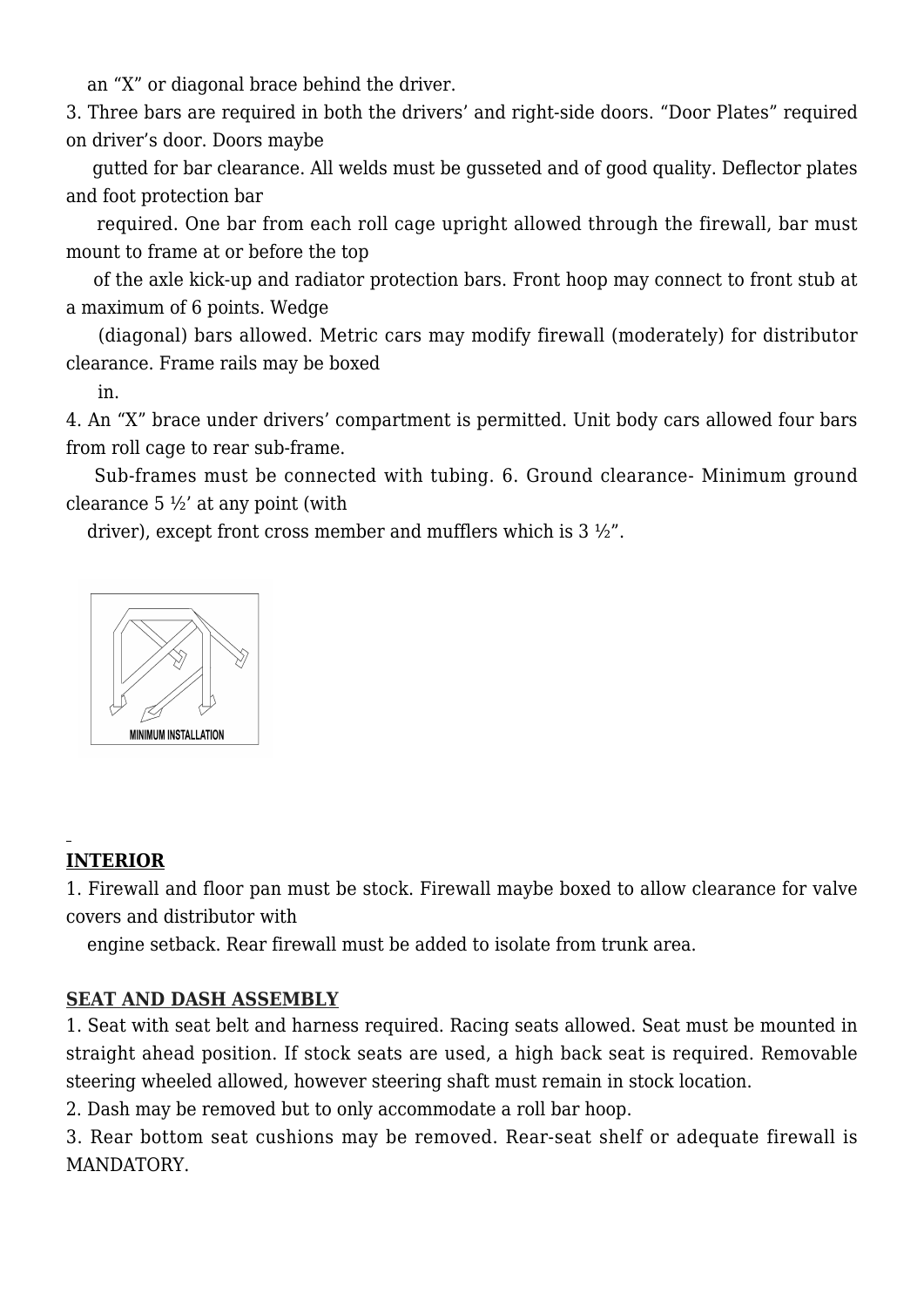#### **TIRES**

1) Only approved tire is the Hoosier 850.

#### **SUSPENSION**

1. Completely stock suspension components for vehicle used required. No modifications allowed except rubber bushings

may be replaced with non-metallic stock replacement parts.

2. Stock ball joints (stock length and width) required. Full size spindles allowed on metric chassis. Lower control arms on

 metric cars may be lengthened 1". Rear stabilizer bar must be removed. Any magnetic spring over 5" in diameter allowed.

 Rear springs must be over 11" tall in non-metric cars. Rear springs must be over 8" tall in metric cars. No progressive

springs allowed.

3. Straight valve shocks (compression and rebound must be equal) required. Shocks must be non-rebuildable and non-

adjustable. Stackable shims allowed on top or bottom of coil springs.

4. Stock steering components required. No spring separators or weight jacks allowed. Stock or SRP shocks required. Max

camber is 3" measured at the wheel.

5. Maximum tread width is 63", 50 lbs. penalty for each inch over max. No offset rear end bushings allowed. Stock

replacement center link allowed.

6. Minimum ground clearance 6 inches. 4-inch clearance for exhaust.

#### **ENGINE**

1.Engine must be stock for that make. All engines may be located so that center of the furthest forward spark plug is in

 line with or ahead of the upper ball joint's centerline. No Chevrolet 400 CID engine blocks allowed. Maximum displacement

 362 (373 for MOPAR) CID, maximum compression 9.3:1. No domed pistons. No aluminum intakes or heads. Hydraulic

 cam/lifters only. Lifters must pass leak-down test. Maximum lift a valve: GM .425, Ford/MOPAR .465. No matching,

 grinding, polishing of any type allowed. No aftermarket parts, no stud girdle, no dual point distributor. OEM type mechanical

fuel pump in original location required. One OEM, unmodified two-barrel carburetor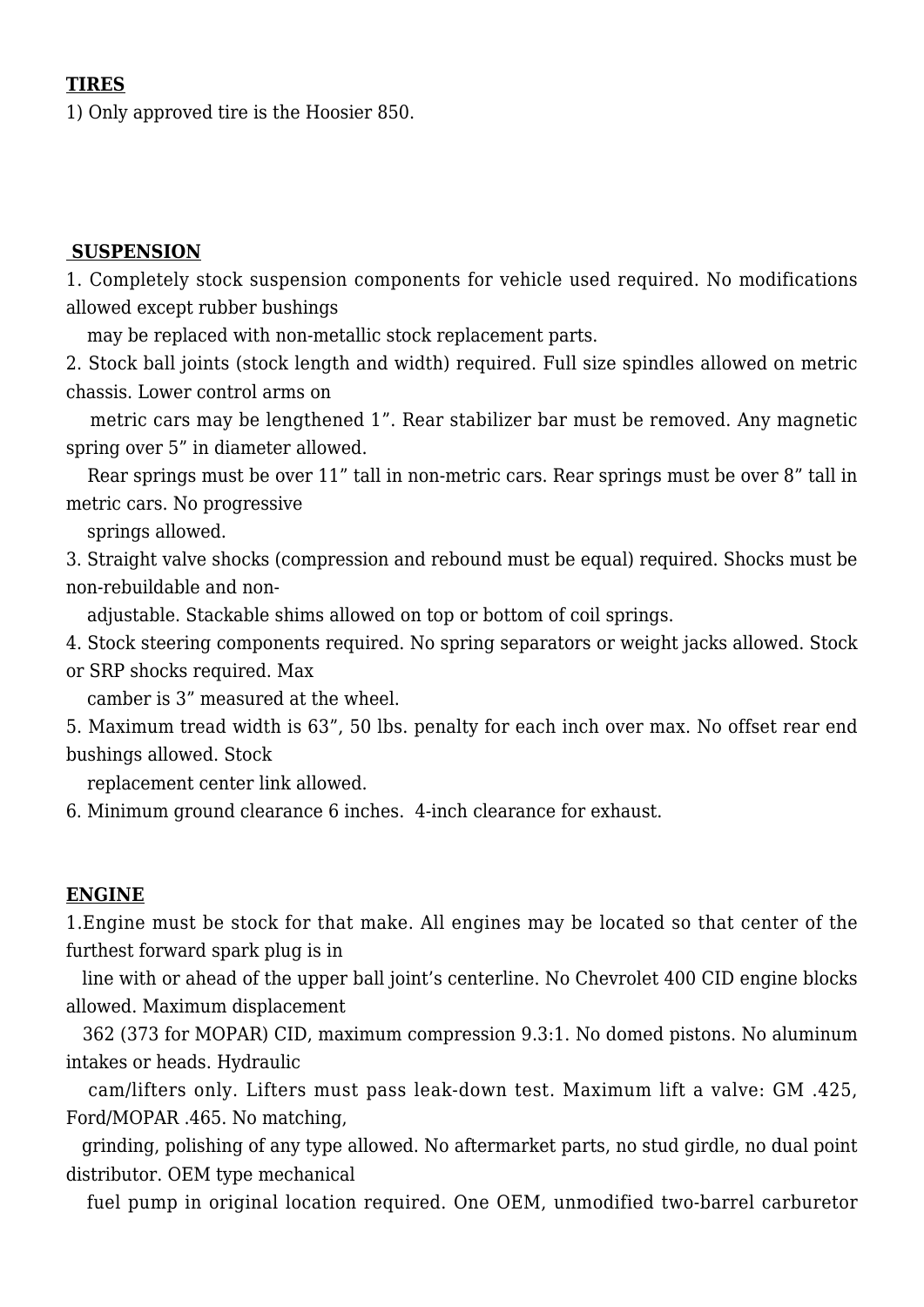required, maximum bore diameter

 1 ¼" with pressed in style booster cone. 1 3/8" on Ford, 1 9/16" on Chrysler products. No dual feed carburetors. Air cleaner

 and overflow tank located under hood required. The IO52 World Product stock replacement head with 171cc intake runners

 are the only non-OEM heads allowed. Roller tip rocker arms allowed 1.52 max. A ¾" NPT inspection hole in oil pan

 required. Inspection hole must be located in line with second or third rod journal of crankshaft, on either side of pan and

above sump area (oil level).

2. Crankshaft- Stock appearing crankshaft required, minimum weight #48. Crankshaft must stock appearing counter-weights

 and may not be scalloped or gun-drilled. Stock, unaltered flanges required. Any suspect crankshaft can be removed and

weighed.

3. Intake and exhaust manifolds-Completely stock passenger car 2bbl cast iron intake and exhaust manifolds required. No

 grinding, polishing or altering allowed. 4bbl intake and manifolds allowed only on engines that were not offered with a 2bbl

 manifold. 1 ¼" adapter plates allowed on cars with 4bbl manifolds. No Bow-Tie manifolds. Internal heat riser crossover

 must remain in place. Center dump and log style manifolds allowed. Max exhaust manifold diameter 2 1/16". No cast iron

header manifolds.

4. Aluminum pulleys allowed as long as remain stock size and configuration.

#### **CARBURATOR**

1. One stock Holley 4412 on one Rochester carb required. HP metering blocks not allowed.

#### **COOLING SYSTEM**

1. Stock OEM radiator or aluminum aftermarket radiator (\$150 max) in stock location.

- 2. No electric fans.
- 3. One-gallon overflow catch-can must be maintained inside engine compartment.
- 4. No extra engine coolers.
- 5. No antifreeze allowed.

#### **DRIVE TRAIN**

1. Stock automatic transmission with all forward and reverse gears operating required. Stock operating 12inch minimum

 diameter torque converter required. Transmission overflow bottle required. No lightweight (Vega type) torque converters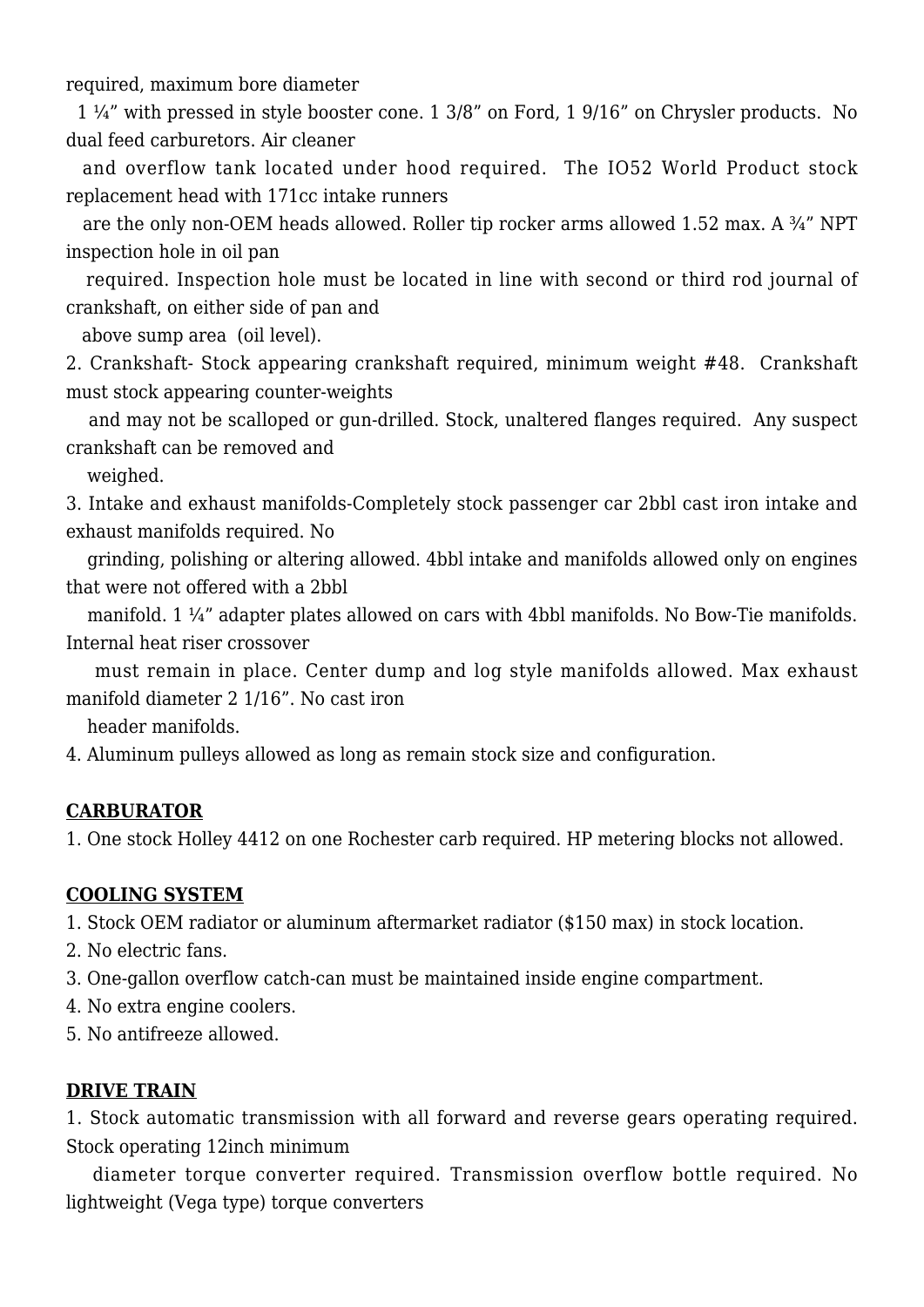allowed. No Powerglide transmissions. No rubber transmission lines allowed. Transmission cooler not allowed in

driver compartment.

2. Stock, unaltered, open rear-ends required. Stock diameter steel drive shaft required. Aftermarket or

S-10 right side axle required on metric cars.

## **WEIGHT**

1. Minimum total weight 3400lbs. 53% front axle and 45% right side weight.

2 All ballast weights must be properly anchored to (and not lower than) frame rail outside drivers' compartment. Ballast

must be painted white and lettered with car number.

3. All weights include driver.

4. Management reserves the right to adjust the weight requirements as needed to preserve competitive balance.

5. Metric weight rule- Metric cars run at 3400lbs with a right-side weight 44%.

## **WHEELS AND TIRES**

1. Hoosier 850 tires required.

2. Steel wheels only. Max width 8" measured at the bead. Max offset 2". Aftermarket racing wheels required on right front.

 No wheel spacers allowed. No bleeders allowed. 1" lug nuts required. Heavy duty studs recommended.

3. Offset on racing type wheel 3 inches maximum measured from back side.

## **GAS TANK**

1. All stock tanks must be removed. A 6 or 8 gallon marine or farm tractor tank allowed. Maximum 16 gallon fuel cell allowed.

2.Gas tank must be placed as far forward in the trunk area as possible, centered right to left. Minimum ground clearance of

 10" and secured with solid metal straps, bolts and washers. No plumbers strap allowed. If trunk floor is removed, it is

 required to install two 2" square tube .125" wall cross members to the rear frame rails: one in front of and one behind the

tank/cell.

3.Fuel line must exit top of tank. No fuel lines in drivers' compartment. Complete metal firewalls front and rear required.

## **BRAKES**

1. Stock brake units only. Four-wheel brakes required at all times. Master cylinder and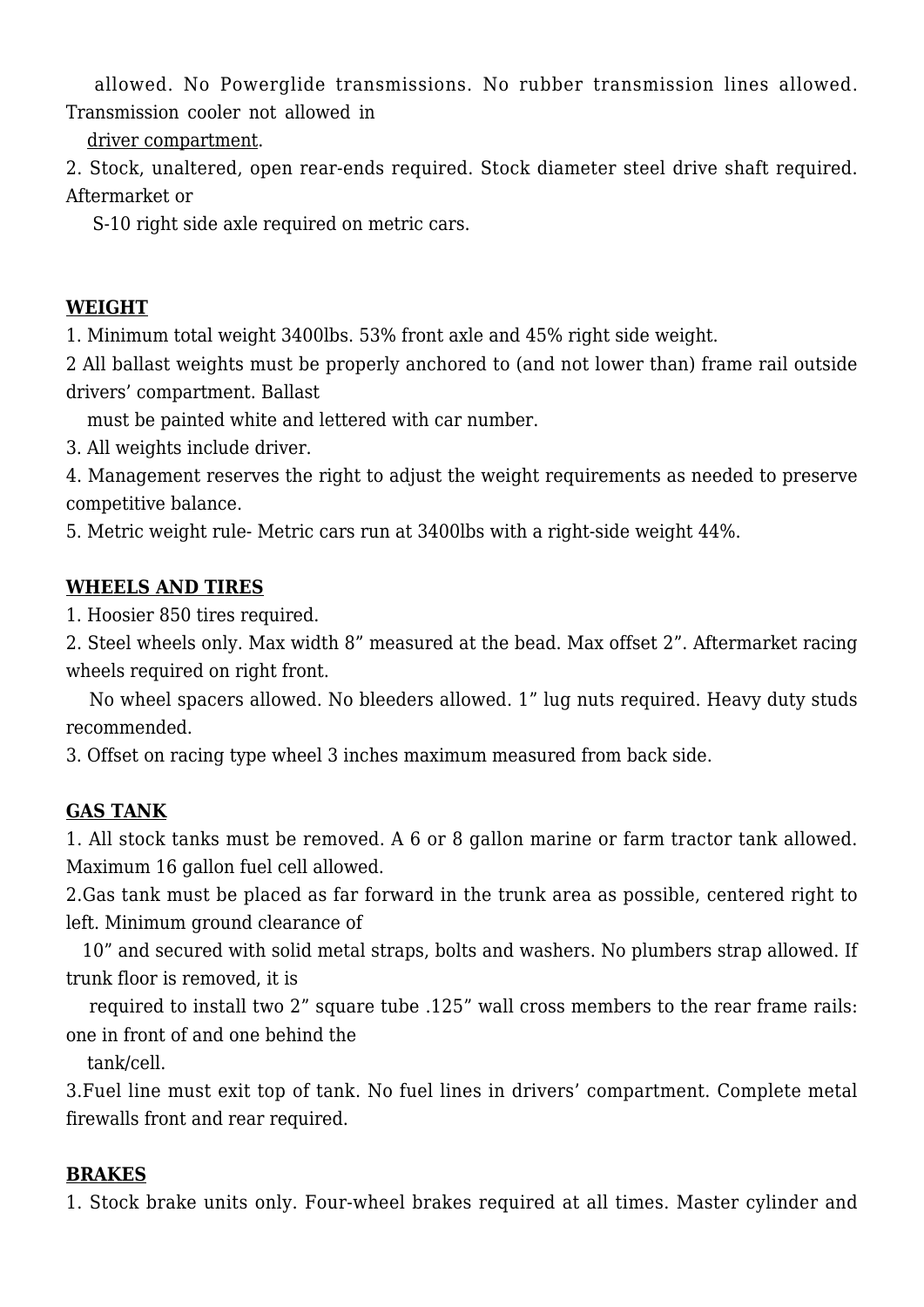pedals must remain in stock location.

2. No "made for racing" components allowed. No brake motors allowed.

3. One OEM brake bias adjuster (proportioning valve) located in engine compartment allowed.

## **BATTERY**

1. Batteries must be strapped and securely covered. Batteries must be safely and securely mounted. Batteries may be

 moved into driver's compartment, remain in stock location or ahead of rear axle and away from fuel container and lines.

2.All batteries in driving compartment must be in approved sealed battery box.

3.Maximum 12-volt system.

## **EXHAUST SYSTEM**

1. Maximum diameter 2 ½" before collector and/or muffler.

- 2. 4 ½" maximum diameter behind muffler.
- 3. Exhaust must exit left or rear (not right side) and behind driver.

4. Effective mufflers required. Collector or muffler must not be located forward of transmission. 100 decibel limit. No car

expelling flame, smoke or backfiring allowed.

## **BODY AND TRIM**

1. Complete stock appearing steel bodies with glass or Lexan windshield (with braces) required.

Full metal firewall and floorboards required.

- 2. Rear spoilers allowed, maximum spoiler length 3". Spoiler may not extend outside body.
- 3. Stock unaltered body mounts required.
- 4. All doors must be welded shut.

5. Fenders may be trimmed moderately for clearance. Fenders may not be inclined or bent downward

more than 3" from stock. Front and rear overhangs maybe shortened maximum of 4".

6. All glass and plastic must be removed, except windshield.

7.Hood pins must replace hood and trunk latches. Hood X-brace reinforcement must be removed.

8. Limited radiator protection bars allowed. Modest use of bars on top of bumper and behind nose piece

allowed.

9. Plastic nose and rear bumper covers allowed provided they are stock appearing for that make and

model car.

10.Tow hooks- Tow hooks on front and rear required. ¼" cable has proved inadequate.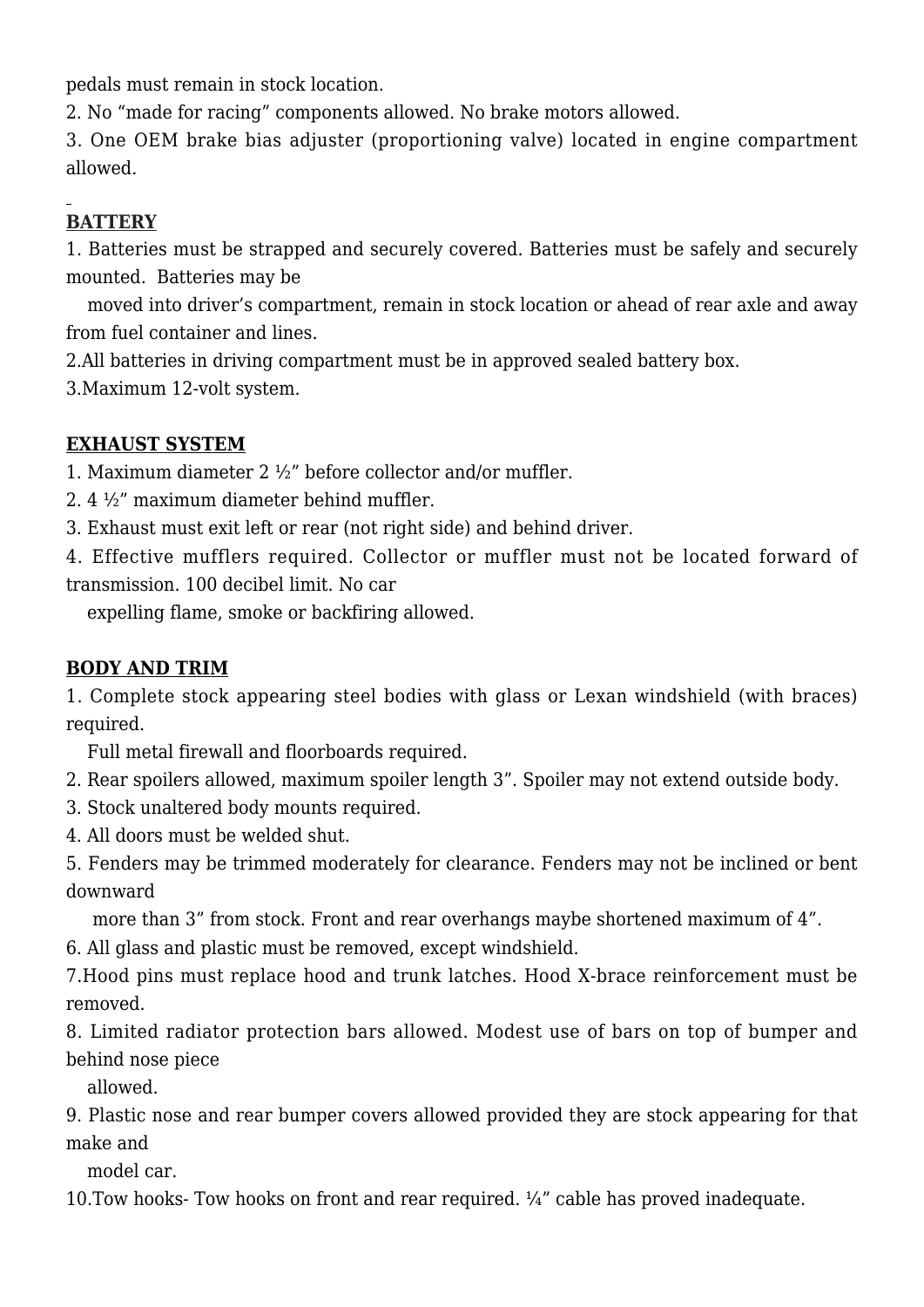#### **BUMPERS AND BRACING**

1. Car must have complete stock bumper, do not cut off bumper ends or corners.

2. Each bumper must each have two safety chains or straps to prevent the bumper from falling off the car.

3. A "brace" or protection bar allowed on front and rear. Limited to a single bar or loop. No blunt ends and must be welded

securely to frame.

4. "Bay" bars allowed as long as there are no uncovered holes in firewall.

#### **EXCEPTIONS**

1. Ford and Chrysler exceptions- Ford and Chrysler will be permitted some variation to improve competiveness. Such

variation requires prior approval by Director of Competition.

2. GM Metris exceptions- IMCA approved stamped steel tubular upper A-arm 8 to 8 ½" only allowed.

a. One inch longer than stock ball joint allowed, both sides must be the same length

3. Crate motor option- Management reserves the right to experiment with adapting a GM 602 crate motor for use in the Hobby Stock division. All carburetion, weight and other rules will be adjusted to maintain competitive balance. Contact track for additional information.

## **MISCELANUOUS**

1. Safety Belts and Helmet- Belts must be dated 2015 or newer.

2. Helmet must meet Snell SA 2010 or newer.

3. Transponders required this Division.

4. No two-way radios. All drivers must have an operating scanner when on the racing surface. Scanner frequency: 454.000

5. The frequency, method, timing and type of car inspections and the number of cars to be inspected at any event will be determined by management. The management reserves the right to seal, mark or impound cars competing in their events for inspection purposes. Illegal items escaping detection during inspection does not make them legal. Illegal items will be confiscated.

7. One driver per car per night. Only one person may hot lap, qualify and race the car during the entire night.

8. A fire extinguisher must be secured and within reach of driver.

9. All cars are subject to a minimum specification inspection at any time. It is the responsibility of the driver to prepare their car FREE of defects and in safe racing condition.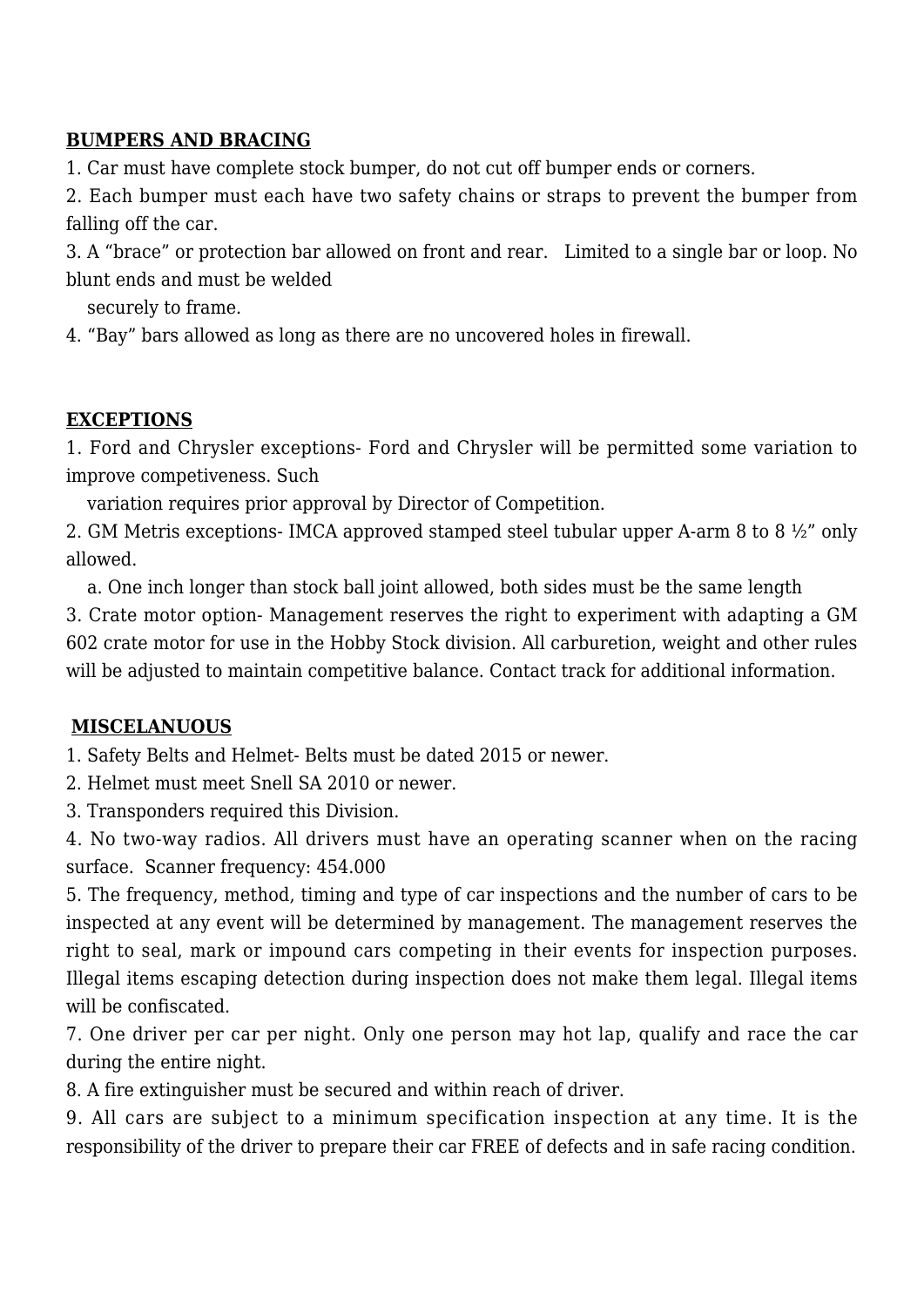## **ELIGIBILITY**

Experienced drivers are acceptable but previous race driving experience may disqualify you. Our officials will resolve any questions about your eligibility. \*\*REMEMBER!! DON'T DISAPPOINT YOURSELF IF YOU'RE A MINOR…GET YOUR MINOR RELEASE NOW! (15 years through 18 years.)

## *END OF HOBBY STOCKS RULES SECTION*

Street Stocks & Mini Vans

# **STREET STOCKS / MINI-VANS**

#### **ELIGIBLE MODELS**

- 1. Any 6-cylinder stock OEM car, truck or van. Minimum wheelbase of 103"
	- a) No engines greater than 3.8 liters for Street Stocks
	- b) Mini Vans must have a sliding side door to compete in Mini Van Division.
- 2. No four-wheel drive (activated) vehicles allowed. Rear wheel drive cars allowed.
- 3. No manual transmissions allowed.

#### **INTERIOR**

1. Dash, steering and pedals must remain stock. (Dash may be altered to accommodate any roll cage)

- 2. Folding seatback fastened in position.
- 3. Racing seats NOT allowed.
- 4. Interior floor pan must be complete. No holes.
- 5. All airbags must be removed.

## **BODY**

1. Sun roof openings must be closed with steel.

2. Remove all glass except windshield. Broken glass must be cleaned from inside car before arriving at speedway.

- 3. Driver's door must be chained or welded shut. Driver's door plate recommended.
- 4. Passenger door chained only.
- 5. Bumpers must be chained to frame.
- 6. Hood and trunk may be secured with hood pins.
- 7. No gutting of steel body panels.
- 8. Working third brake light optional.
- 9. Stock ride height must be maintained.

## **ENGINE COMPARTMENT**

- 1. Stock engine for that make and model from carburetor to the exhaust manifold.
- 2. Stock transmission.
- 3. Insulation under hood may be removed.
- 4. Battery must be in stock location. Secured by minimum 1/8″ x 1″ steel strap with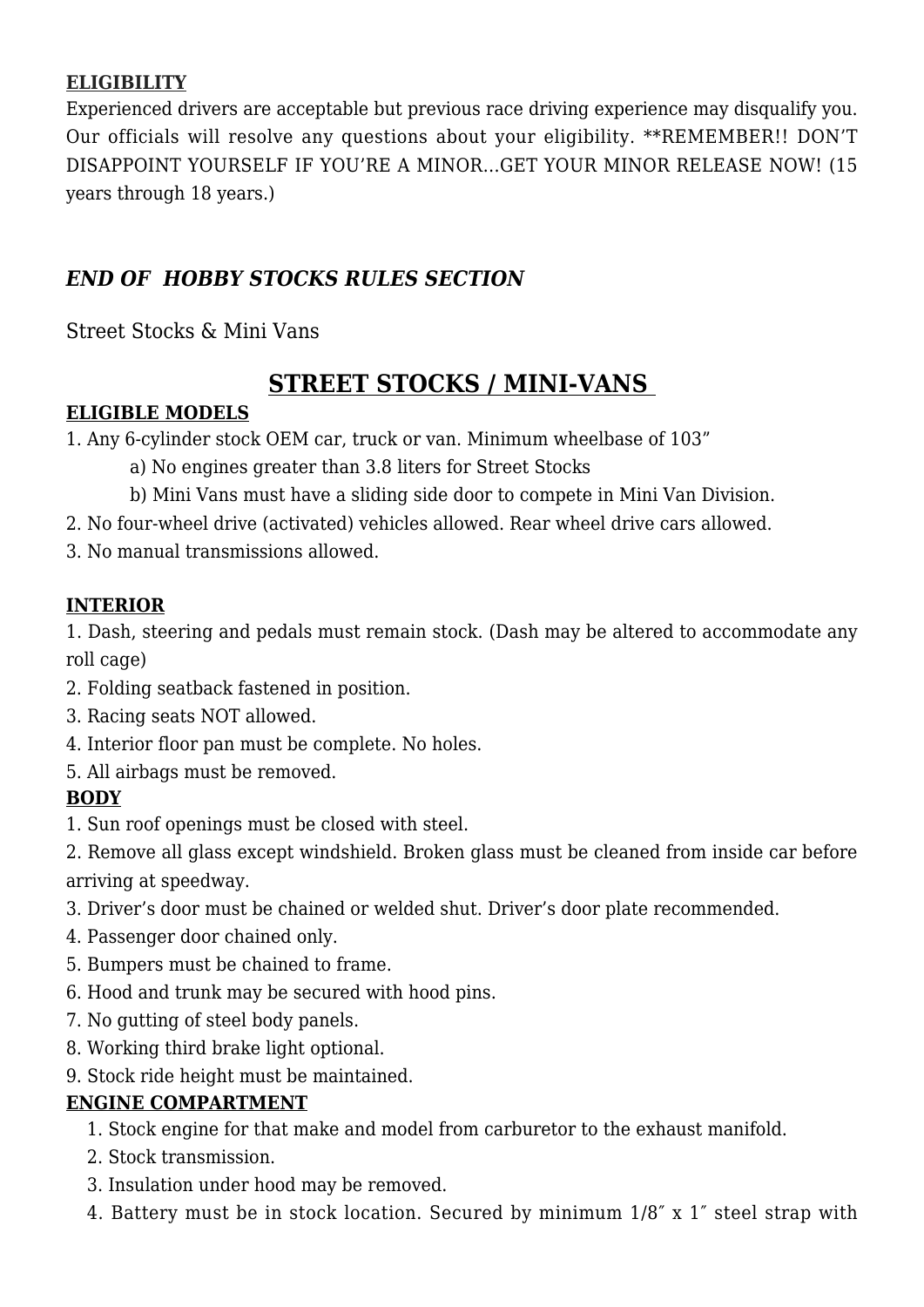minimum 3/8″ hardware with large head washers.

5. Exhaust complete and leak free. Maximum size of 2″ O.D. must run from engine to an area behind the driver. Mufflers are required.

## **SUSPENSION**

1. Steering and suspension must remain stock. No modifications. Ride attitude must be maintained.

- 2. 1″ camber allowed. Measured with a carpenter square.
- 3. No ballast may be added.
- 4. Maximum 1″ toe in or toe out allowed.

## **COOLING SYSTEM**

Any radiator allowed which will fit in stock mounts. An overflow container mounted in engine compartment. Water only in radiator. No anti-freeze.

## **GAS TANK**

If gas tank is ahead of rear axle it may remain in place. If gas tank is behind axle, it must be placed with a fuel cell or marine tank (max. 6.6 gal.). Must be secured by minimum 1/8″ x 1″ steel strap with minimum 3/8″ hardware. Must be covered in hatchback in a metal case.

# **TIRES**

1. Tire size must remain stock OEM size. Tires may not have a retail value (to all) greater than \$70.

2. Must be DOT approved.

- 3. No racing tires.
- 4. Only tires speed rated M,N,P,Q,R,S,T or H allowed.
- 5. No tires rated U,V(VR), W(ZR), Y(ZR) or Z allowed.
- 6. Maximum footprint of 6.5″
- 7. Same size and profile on all 4 corners
- 8. Wheel size must be for that make and model. Same on all corners.

# **SAFETY**

1. Helmet must meet minimum DOT standard, suggested Snell approved. Gloves and long sleeves required.

2. Fire extinguisher required. 2 lb. BC rated mounted in quick release bracket within reach of driver.

3. Window nets and racing seatbelts are recommended.

## **ROLL BAR AND SIDE BARS**

1. Recommend vehicles be equipped with a roll bar. The material used must be 13/4 x .095

or better milled steel. No pipe

fittings, exhaust pipe, or conduit.

2. Door bar or plate REQUIRED for four door hard tops with no door post.

3. The roll bar must be located directly behind the driver and reach as close as possible to the roof and the left side of car.

- 4. Two support bars must be added to roll bar to form a triangular, strong structure.
- 5. Driver compartment bracing must remain inside the driver's compartment and may not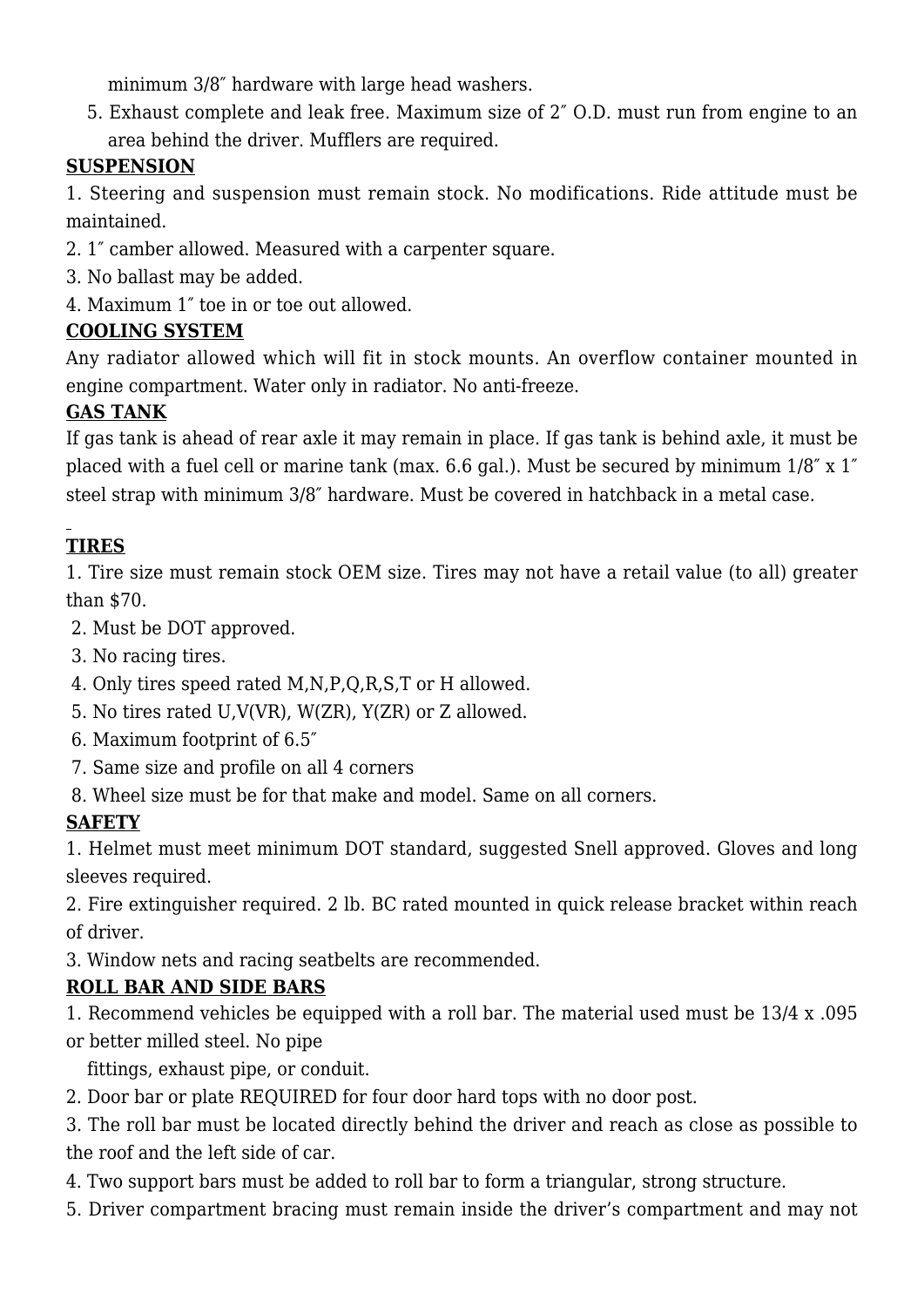dissect, bisect or pass through

 either the engine or trunk firewall. Such bracing may be installed as a safety feature only and may not reinforce the body or frame or alter the geometry of the car.

6. Roll bar installation is subject to inspection which will be closely scrutinized. Refer to illustration for possible designs.



NOTE: Four door hardtops (no door post must have door bars or plate as described below.

 A flush, securely mounted exterior driver's door protection plate is permitted as an option.

NOTE: Plate must be same color as car body (entire door area may be white) and properly numbered.

NOTE: The plate should over-lap the front and rear door edges by at least 12 inches.

## **CAR NUMBERS OR "NAMED CARS"**

1. Minimum 18″ high numbers in contrasting color. Without a "named car" Numbers must be on both doors and roof.

2. 6″ number on upper right corner of windshield and on back of trunk – right side above tail light.

3. NO spray painted or "duct" tape numbers. Cars with non-legible numbers will not be scored.

## **GENERAL**

All cars are subject to a minimum specification inspection at any time. It is the responsibility of the driver to prepare their

car FREE of defects and in safe racing condition.

## **CLAIM RULE**

 1. Claim Rule: Management reserves the right to claim any car at any time for \$500 which will include a complete running car minus the general safety devices. A refusal in claim will result in disqualification for event and suspension of driver and car for remainder of season.

#### **ELIGIBILITY**

1. Street Stock Champion ineligible to compete the following season in Street Stocks.

# *END OF STREET STOCKS / MINI-VANS RULES SECTION*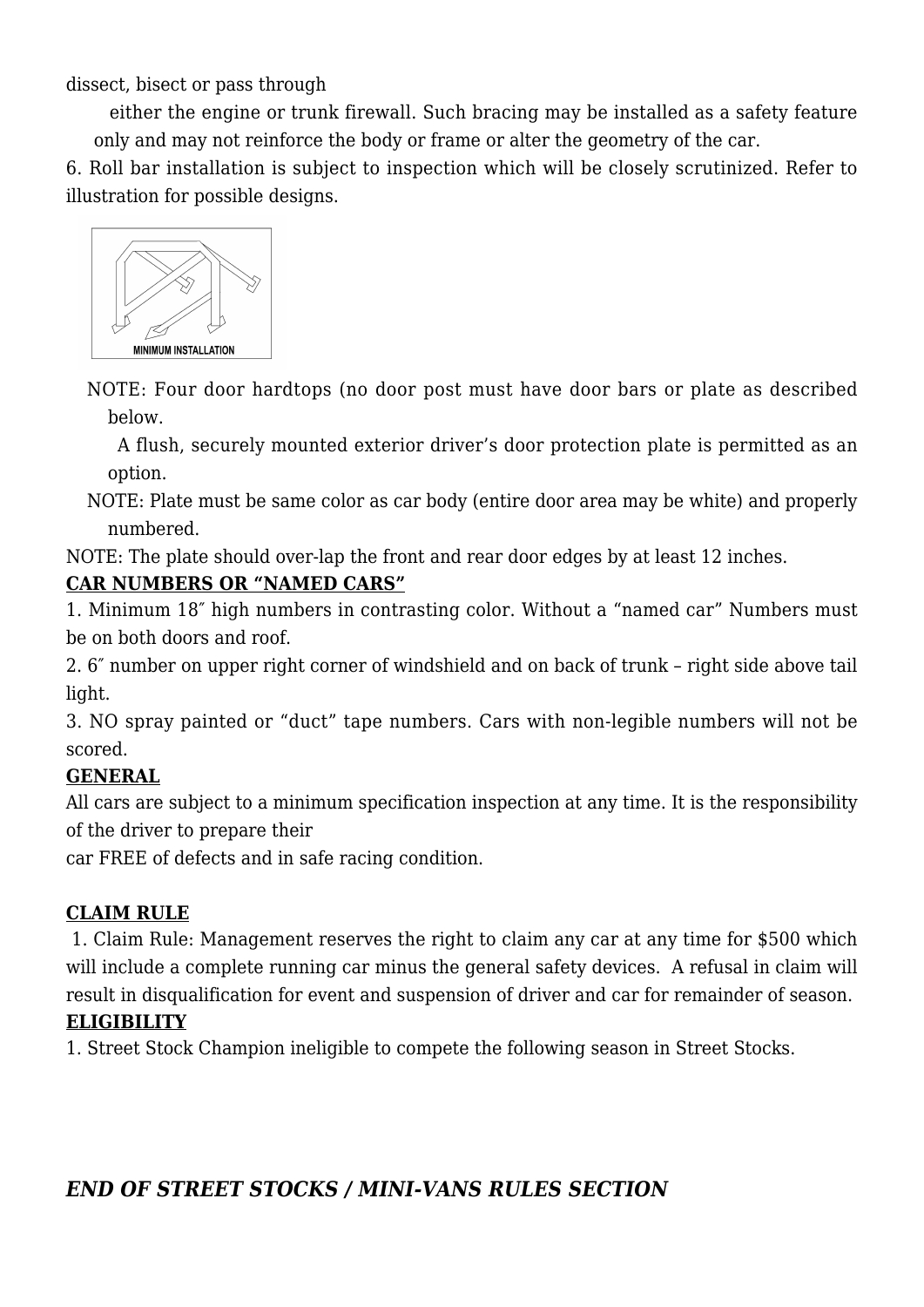#### 6 Shooters

#### **6 SHOOTERS**

#### **MODELS**:

1. 2006 and older, V-6 powered, General Motors, Ford Motor Company or Mopar production front wheel drive passenger

 cars with a factory minimum wheelbase of 103". Convertibles not allowed. (Some examples would be: GM: Century,

 LeSabre, Cutlass, Grand Am, Grand Prix, Ford: Taurus, Sable, etc. Mopar: Intrepid, Concord) Foreign models are NOT

allowed. No modifications or alterations except as specifically allowed in these rules.

#### **BODY:**

1.Complete full body cars only with no trimming or other modifications to the body. No gutting of doors, hood or trunk

 allowed. All interior upholstery, except for driver's seat and driver side door panel or padding, must be removed. The dash

 and instrument cluster must remain intact. All airbags must be deactivated. All exterior lights, brake lights, lenses and

 reflectors must be removed. Third brake light must be operable. Light holes may be covered with sheet steel to improve the

 cars appearance. Front and rear firewalls and floor must be complete, and all holes covered with sheet steel. Sun roof

 openings must be closed off with sheet steel. Door plate highly recommended at a minimum 10" high, 1/4″ thick steel

 and extend a minimum of 4" past front and rear edges of driver's front door. Door plates if utilized, must be securely

mounted to the door and/or fender only, by welding or bolting or both.

#### **BUMPERS**:

1. Stock bumpers for car only, and must be secured with chains or welded to prevent them from falling off. Exposed bumper

ends must not have sharp edges.

#### **GLASS**:

1. All side windows and rear window must be removed. Broken glass must be cleaned from inside the car before arriving

 at the speedway. The original windshield must be used, severely cracked may require stock replacement. One stock

inside mirror only; all outside mirrors must be removed.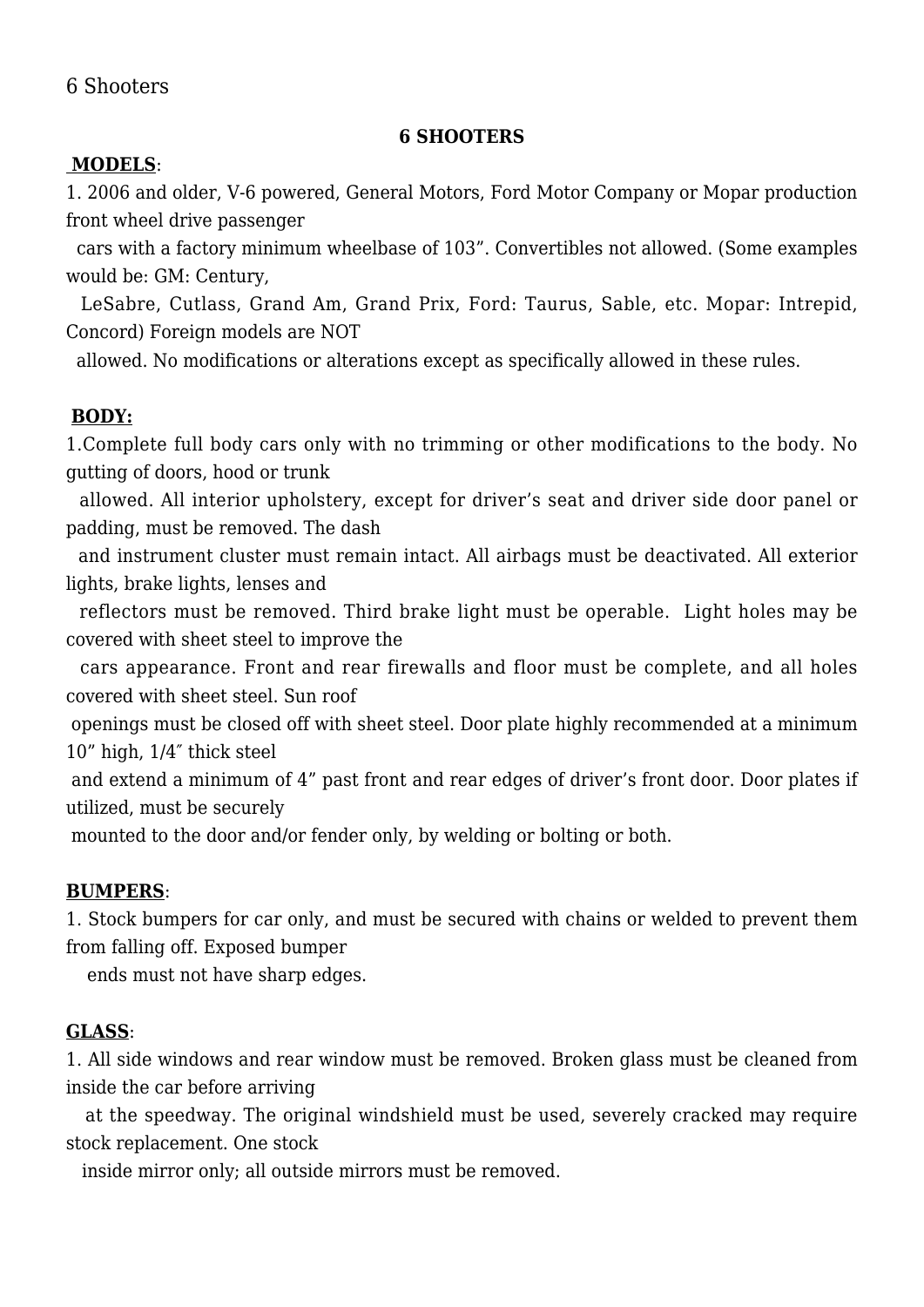#### **ROLL CAGE:**

1. A two-point roll cage is recommended. Must be made of minimum 1 3/4" OD mild steel tubing with a minimum wall

 thickness of .090". No weld elbows or fittings. Only mandrel bends are allowed. Cage design is a main hoop with a

 diagonal brace, positioned behind the driver's seat, extending from the floor to the roof, and extending the width of the

 driver's compartment. This main hoop should be braced from the top of the hoop, down and rearward to the lower rear

 section of what was the back seat area; two braces, one on each side. No bars are allowed to pass through the front or rear

firewall. No bars may extend beyond the contour of the body.

#### **ENGINE:**

1. V-6 engines only with a maximum displacement of 3.8 liters. The engine must be original or an exact replacement as

 offered in make and model of your car. The engine must remain completely stock. No turbo-chargers or super-chargers.

#### **ELECTRICAL**:

1. 12-volt electrical system only. Battery must remain in stock location. Battery must be secured with a minimum of

 1/8" thick x 1" wide steel strap, and 5/16" bolts. OEM stock sensors and computers only. OEM stock computer chips only.

 No tuner, performance or programmable chips allowed. OEM stock wiring harness must be used. No re-wiring without

official's approval.

#### **COOLING SYSTEM**:

1. Stock radiator, or any other radiator that fits in the stock mounts. The A/C condenser and compressor may be removed,

 but all other A/C components must remain. 2 electric cooling fans may be used. A coolant recovery bottle is mandatory.

Water only in the cooling system. NO ANTIFREEZE.

#### **EXHAUST:**

1. 2 1/4" O.D. maximum. Must exit behind the driver and under car.

#### **FUEL SYSTEM**:

1) Fuel pump must have no power when car is off. No fuel lines allowed in driver's compartment.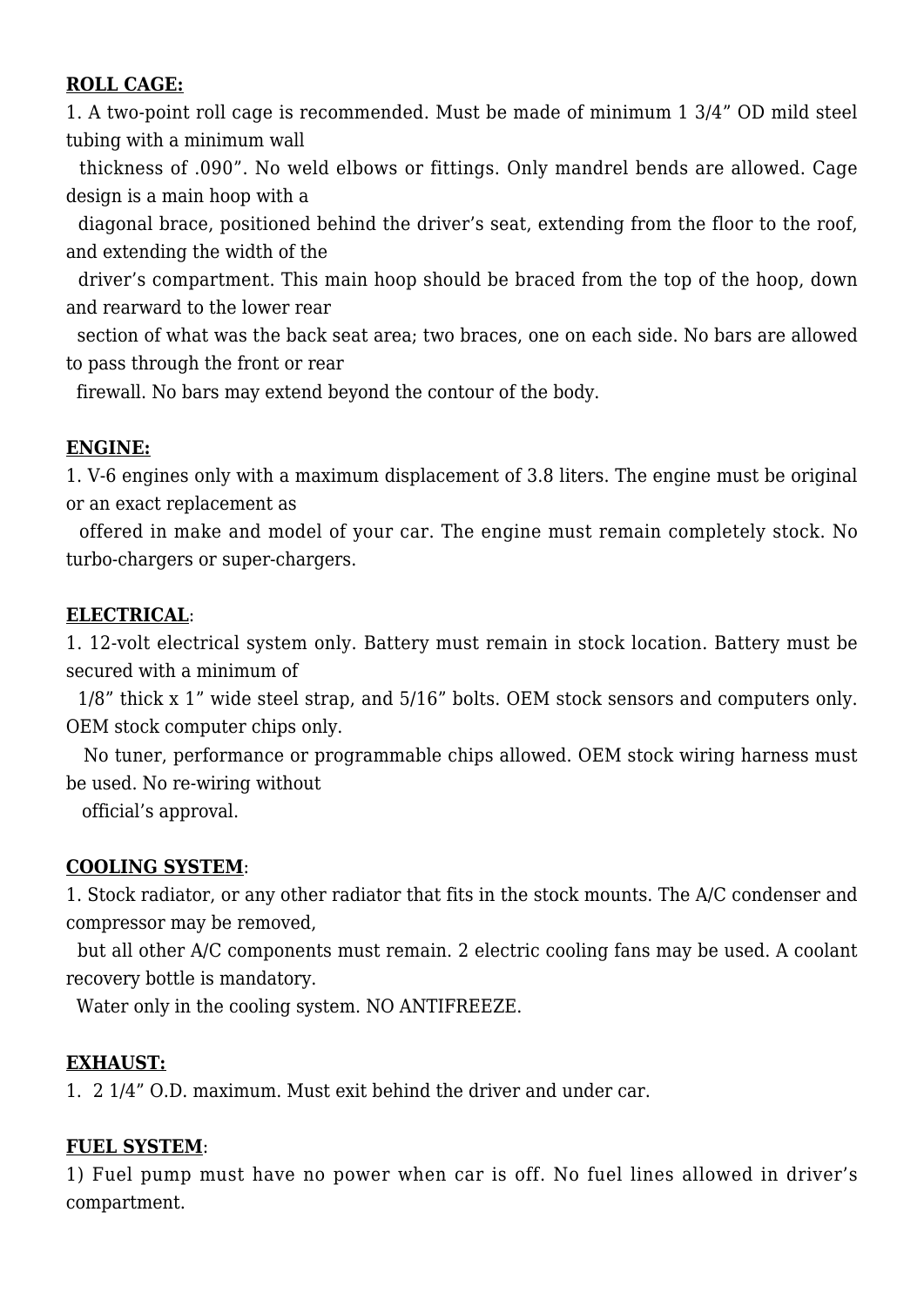2) Fuel Tank: The stock fuel tank may be used if it is located forward of the rear axle; stock fuel fill must remain. A fuel tank

 (fuel cell or 6.6-gallon marine tank) may be mounted in the trunk, secured with minimum of 1/8" x 1" steel straps

and 3/8" bolts.

## **DRIVE LINE:**

1) Completely stock driveline only.

## **SUSPENSION**:

1)The suspension system must remain completely stock. The springs may not be heated or cut. OEM stock

 for your make and model, springs, control arms, bushings, shocks, struts, spindles, etc. only. Purposeful camber not

allowed.

## **STEERING:**

1) The steering system must remain completely stock.

**BRAKES**: Stock brakes for car only. Rotor and/or caliper size may not be changed. Stock master cylinder only. Anti-lock

braking system may remain functional. Brake bias adjusting devices are not allowed.

## **TIRES/ WHEELS**

1) All 4 tires must be the same size and aspect ratio, examples: 215/70R15, or 225/60R16. Steel belted DOT radial tires

only, 60, 65, 70, or 75 series. No made for racing tires.

2) Wheels: Stock wheels only; steel wheels are recommended. All 4 must be the same size; 14", 15" or 16".

3) Tire size must remain stock OEM size. Tires may not have a retail value (to all) greater than \$70.

## **WEIGHT & GROUND CLEARANCE**:

1) No ballast allowed. Stock ground clearance must be maintained. Cars appearing too low will be subject to disqualification.

## **SEAT:**

1) The original seat must be used. The seat back must be locked into position. Racing seats not allowed.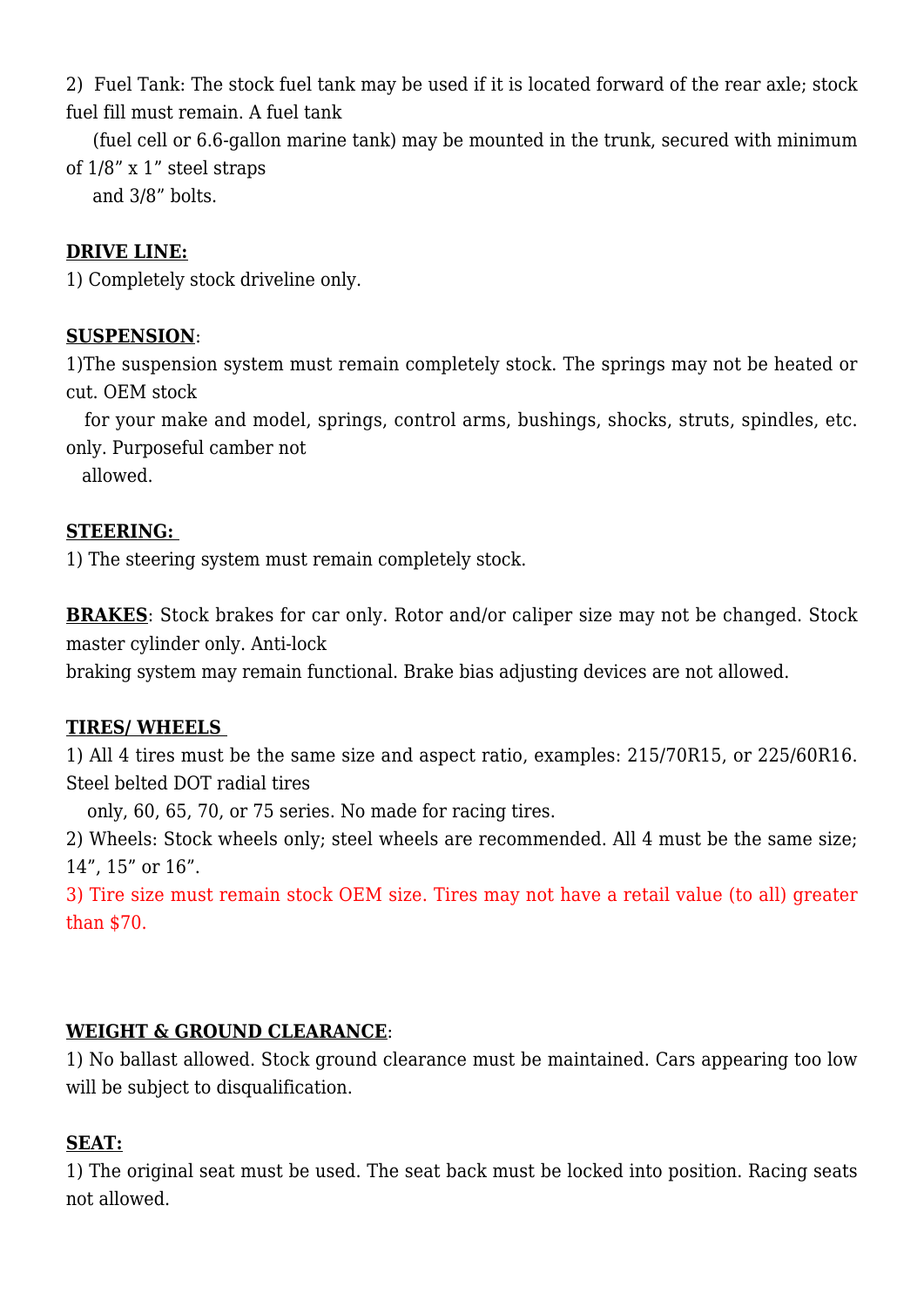## **SAFETY**:

1) A driver's window net is recommended, with release at top front of net. The center of the steering wheel must be padded.

2) Racing seat belts are recommended.

3) A fully charged dial type fire extinguisher, minimum 2 lb. BC, securely mounted, within the driver's reach, is required.

4) Helmet required, minimum DOT standard, Snell SA recommended

5) Eye protection and racing suit recommended. Long sleeve shirts, long pants, closed toed shoes and gloves required,

No Nylon or similar material allowed.

#### **CLAIM RULE:**

1**)** Management reserves the right to claim any car at any time for \$450 which will include a complete running car minus the

 general safety devices. A refusal in claim will result in disqualification for event and suspension of driver and car for

remainder of season.

#### **MISCELANOUS:**

1) This class is designed as a true entry level division. Drivers registered in other MIS divisions will not be allowed to

compete.

2) Track Champion ineligible to compete the following season in this Division.

3) No two-way radio communication allowed. This class will NOT utilize transponder scoring. A team may use a

transponder for their own information.

4) Race lines will be based on season points or qualifying.

5) Have fun.

*END OF 6 SHOOTER RULES*  **HSRA** 

#### **HSRA**

#### [WWW.HIGHSCHOOLRACING.ORG](https://www.highschoolracing.org)

High School Racing Association 2021 Rules and Regulations

**GENERAL** The Guidelines and/or regulations set forth herein are designed to provide for the orderly conduct of racing events and to establish minimum acceptable requirements for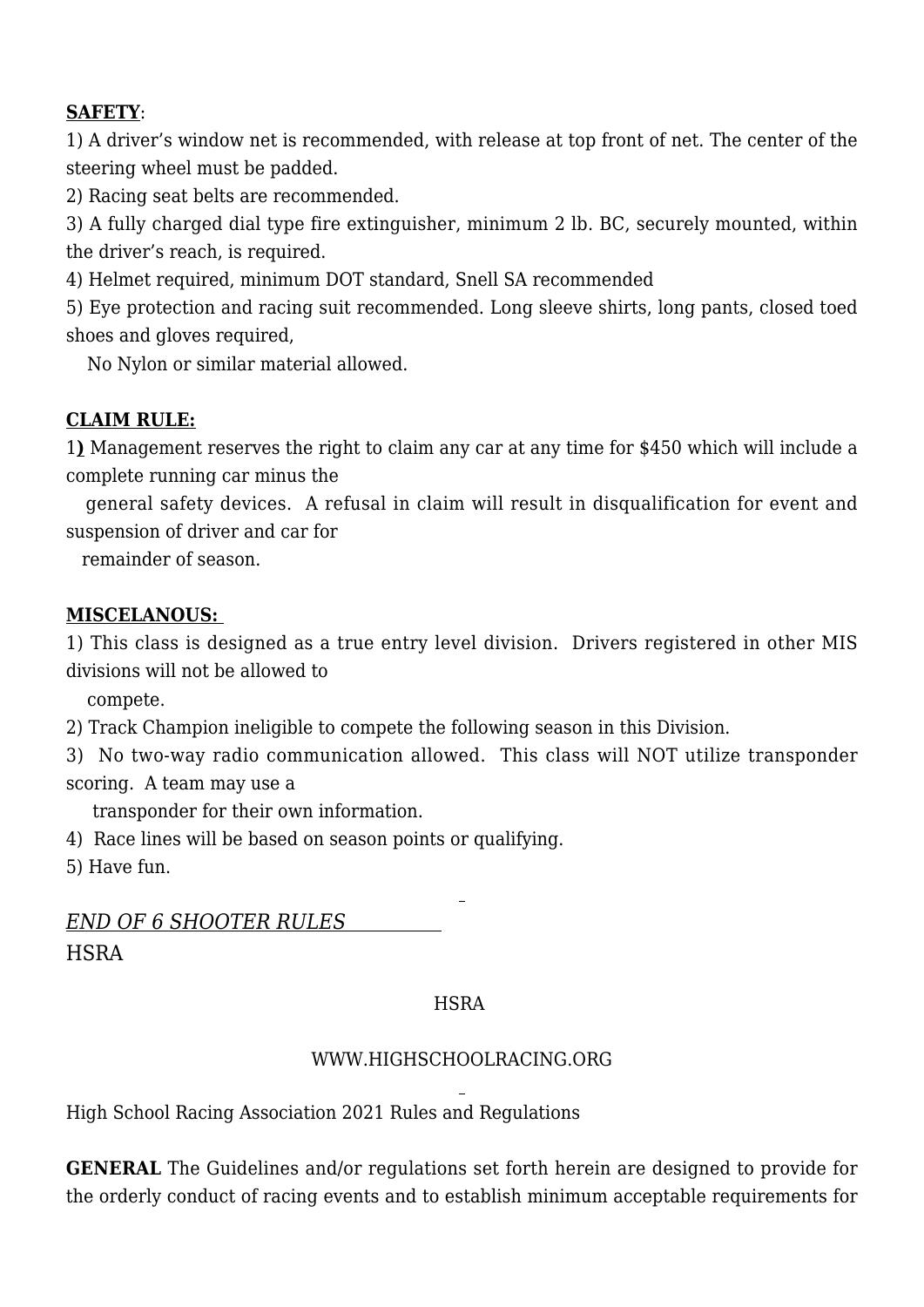such events. These guidelines shall govern the condition of events and participation therein. They are intended as a guide for the conduct of events and are in no way a guarantee against injury or death to a participant, spectator, or official. The Director of competition, or their authorized designate, shall be empowered to permit minor deviation from any of the guidelines and or regulations herein, or impose any further restriction, which, in his or her opinion, does not alter the purpose of the organization. Deviation of these guidelines and or regulations will be the responsibility of HSRA officials, whose decisions are final. The High School Racing Association (HSRA) is not affiliated with any sanctioning body or bodies. Participants will be competing under the host track Participant Accident Policy.

**PERIODIC RULES ADJUSTMENTS** Management may elect to change any rule at any time in an effort to reduce the cost of racing, maintain equal competition, or improve safety. IF YOU HAVE ANY QUESTIONS, PLEASE CALL FIRST.

**RULES INFRACTION POLICY** Management may suspend and fine any driver, team member, or car owner for violation of track rules, policies, or procedures. Management has right to confiscate any item that is in violation of the rules.

**1) MODELS**: 2005 and older, V-6 powered, General Motors, Ford Motor Company or Mopar production front wheel drive passenger cars with a factory minimum wheelbase of 103". Convertibles not allowed. (Some examples would be: GM: Century, LeSabre, Cutlass, Grand Am, Grand Prix, Ford: Taurus, Sable, etc. Mopar: Intrepid, Concord) Foreign models are NOT allowed. No modifications or alterations except as specifically allowed in these rules.

**2 BODIES**: Complete full body cars only with no trimming or other modifications to the body. No gutting of doors, hood or trunk allowed. All interior upholstery, except for driver's seat and driver side door panel or padding, must be removed. The dash and instrument cluster must remain intact. All airbags must be deactivated. All exterior lights, brake lights, lenses and reflectors must be removed. Third brake light must be operable. Light holes may be covered with sheet steel to improve the cars appearance. Front and rear firewalls and floor must be complete, and all holes covered with sheet steel. Sun roof openings must be closed off with sheet steel. Door plate REQUIRED at a minimum 10" high, 1/4″ thick steel and extend a minimum of 4" past front and rear edges of driver's front door. Door plates must be securely mounted to the door and/or fender only, by welding or bolting or both.

**3 BUMPERS**: Stock bumpers for car only and must be secured with chains or welded to prevent them from falling off. Exposed bumper ends must not have sharp edges.

**4 GLASS**: All side windows and rear window must be removed. Broken glass must be cleaned from inside the car before arriving at the speedway. The original windshield must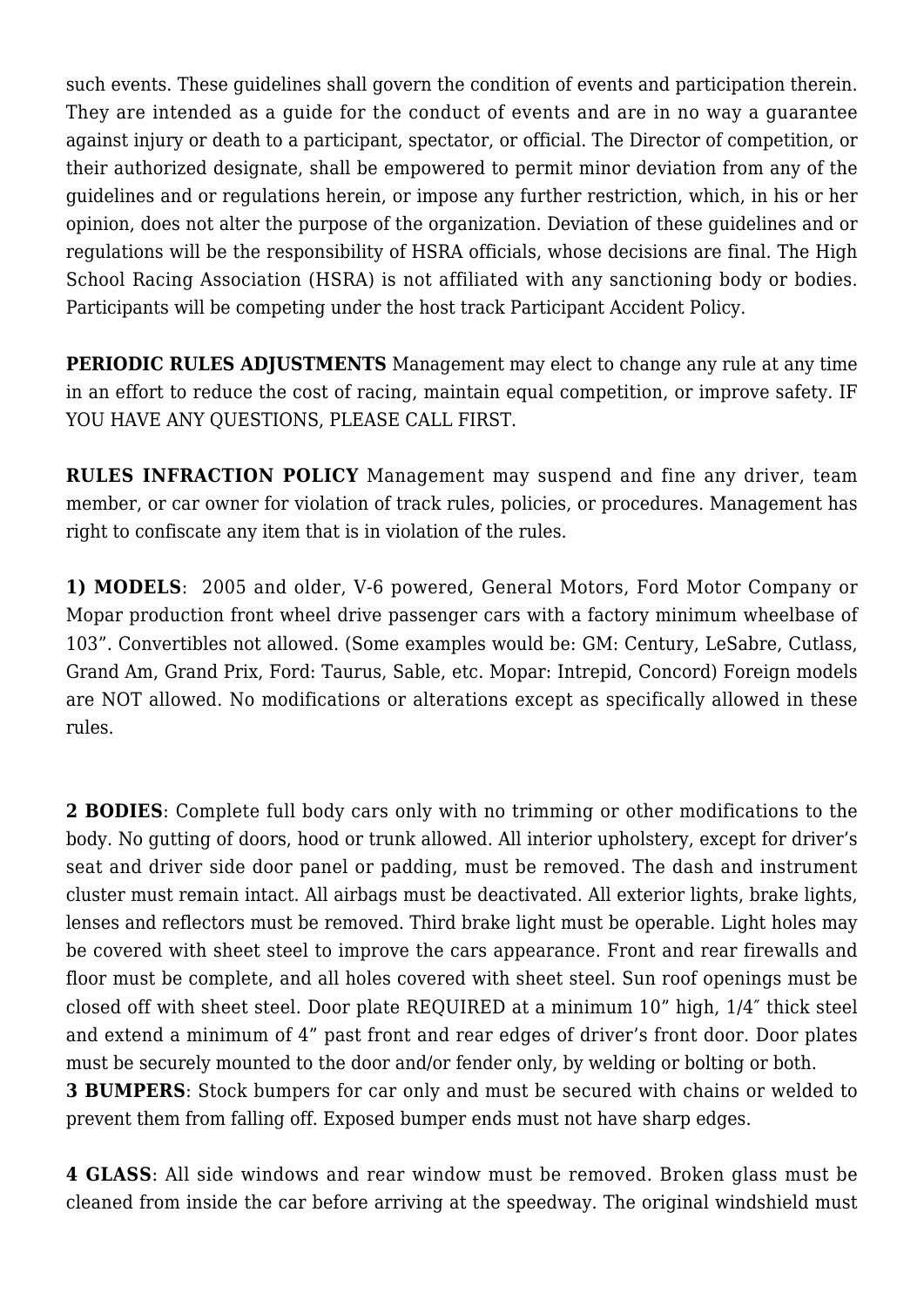be used, severely cracked may require stock replacement. One stock inside mirror only; all outside mirrors must be removed

**5 ROLL CAGE**: A two-point roll cage is Required. Minimum 1 3/4" OD mild steel tubing with a minimum wall thickness of .090". No weld elbows or fittings. Only mandrel bends are allowed. Cage design is a main hoop with a diagonal brace, positioned behind the driver's seat, extending from the floor to the roof, and extending the width of the driver's compartment. This main hoop should be braced from the top of the hoop, down and rearward to the lower rear section of what was the back seat area; two braces, one on each side. No bars are allowed to pass through the front or rear firewall. No bars may extend beyond the contour of the body.

**6 ENGINE**: V-6 engines only with a maximum displacement of 3.8 liters. The engine must be original or an exact replacement as offered in make and model of your car. The engine must remain completely stock. No turbo-chargers or super-chargers.

**7 ELECTRICAL**: 12-volt electrical system only. Battery must remain in stock location. Battery must be secured with a minimum of 1/8" thick x 1" wide steel strap, and 5/16" bolts. OEM stock sensors and computers only. OEM stock computer chips only. No tuner, performance or programmable chips allowed. OEM stock wiring harness must be used. No re-wiring without officials' approval.

**8 COOLING SYSTEM**: Stock radiator, or any other radiator that fits in the stock mounts. The A/C condenser and compressor may be removed, but all other A/C components must remain. 2 electric cooling fans may be used. A coolant recovery bottle is mandatory. Water only in the cooling system. NO ANTIFREEZE.

**9 EXHAUST**: 2 1/4" O.D. maximum. Must exit behind the driver and under car.

**10 FUEL SYSTEM**: Fuel pump must have no power when car is off. No fuel lines allowed in driver's compartment.

**11 FUEL TANK:** The stock fuel tank may be used if it is located forward of the rear axle; stock fuel fill must remain. A fuel tank (fuel cell or 6.6-gallon marine tank) may be mounted in the trunk, secured with minimum of 1/8" x 1" steel straps and 3/8" bolts.

**12 DRIVE LINE**: Completely stock driveline only.

**13 SUSPENSIONS:** The suspension system must remain completely stock. The springs may not be heated or cut. OEM stock for your make and model, springs, control arms, bushings, shocks, struts, spindles, etc. only. Purposeful camber not allowed.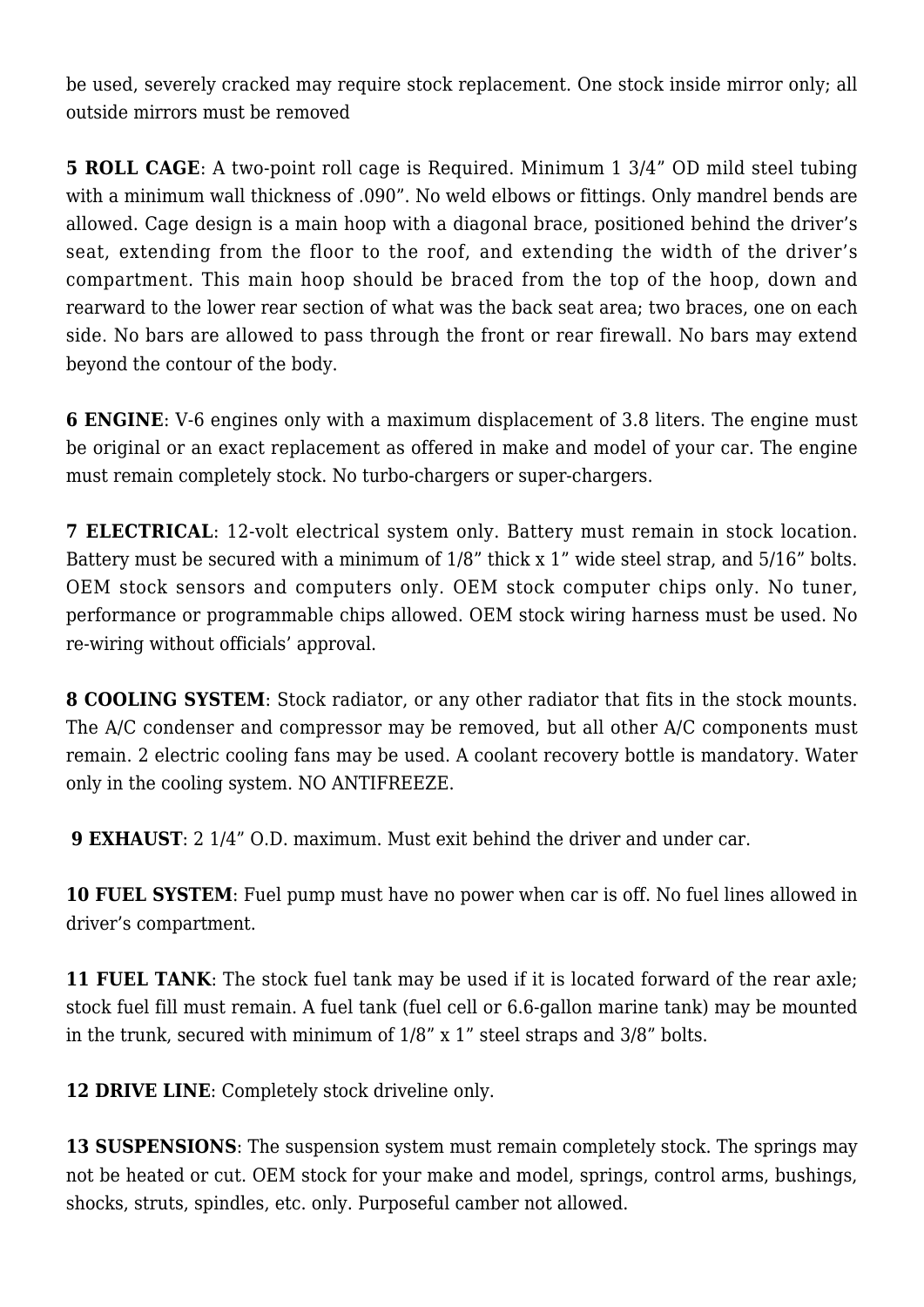**14 STEERING**: The steering system must remain completely stock.

**15 BRAKES**: Stock brakes for car only. Rotor and/or caliper size may not be changed. Stock master cylinder only. Anti-lock braking system may remain functional. Brake bias adjusting devices are not allowed.

**16 TIRES**: All 4 tires must be the same size and aspect ratio, examples: 215/70R15, or 225/60R16. Steel belted DOT radial tires only, 60, 65, 70, or 75 series. No made for racing tires. Must have date code of 2019 or older.

**17 WHEELS**: Stock wheels only; steel wheels are recommended. All 4 must be the same size; 14", 15" or 16".

**18 WEIGHT & GROUND CLEARANCE:** No ballast allowed. Stock ground clearance must be maintained. Cars appearing too low will be subject to disqualification.

**19 SEATS**: The original seat must be used. The seat back must be locked into position. Racing seats allowed with track approval.

**20 SAFETY**: A driver's window net is required, with release at top front of net. The center of the steering wheel must be padded. Racing seat belts are recommended. A fully charged dial type fire extinguisher, minimum 2 lb. BC, securely mounted, within the driver's reach, is required. Helmet required, minimum DOT standard, Snell SA recommended. Eye protection and racing suit recommended. Long sleeve shirts, long pants, closed toed shoes and gloves required, NO NYLON.

**21 CLAIM RULE**: Management reserves the right to claim any car at any time for \$750 which will include a complete running car minus the general safety devices. A refusal in claim will result in disqualification for event and suspension of driver and car for remainder of season.

**22 RADIOS, TRANSPONDERS, SCORING**: No two-way radio communication allowed. Raceceivers or scanner are **Mandatory**. This class may or may not utilize transponder scoring and will be lined up based on host track rules.

**23 CAR DESIGN AND NUMBERS**: Driver's High School Colors and Mascot must be incorporated into the paint scheme of the car's roof area at a minimum. Car Number must include the driver's home state, as an example, Al McKay from Oregon, WI would be car number 64WI (State letters must be approx. half the height of number). Number must be clearly displayed (min 20" tall by 18" wide, contrasting colors) on both sides of car and roof. No obscene, profane or distasteful slogans or markings will be tolerated.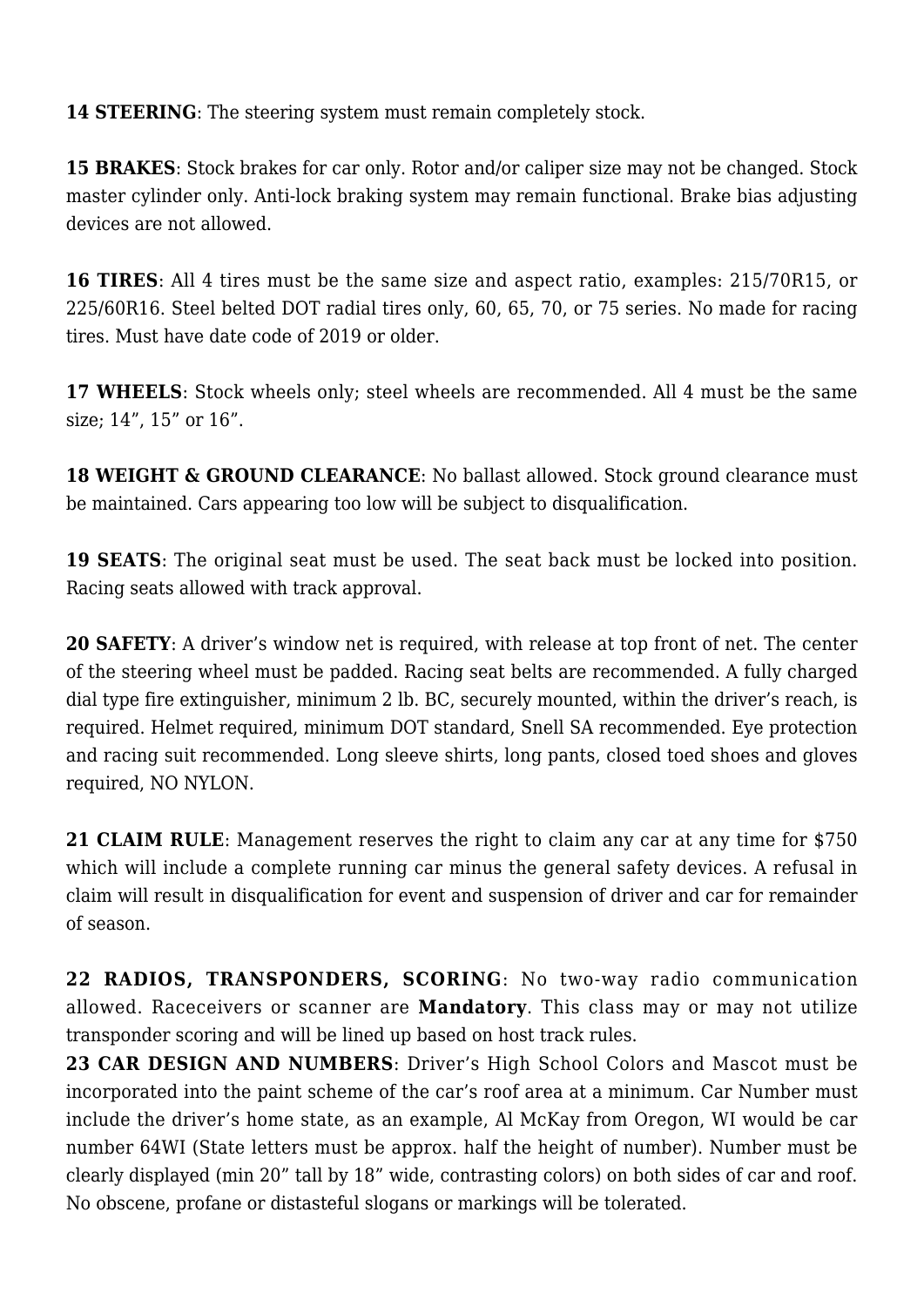**24 DRIVER ELIGIBILITY**: Students going into their Freshmen year of high school, current high school students, as well as those just graduating from high school. Minimum age 14, maximum age 19, must present valid birth certificate if requested by HSRA. Anyone under the age of 18 who wishes to enter the pit area must have a completed Minor's Release on file at EACH TRACK which they wish to compete at. Minimum pit admission age varies from track to track.

**25 EVENTS**: Events will be listed on the HSRA or home track website, sign up for the email list to be notified of new events added at tracks throughout the summer. \*\*MAXIMUM OF SIX (6) REGULAR SEASON EVENTS AT A TRACK PER YEAR\*\* Events will start no sooner than June 1 and conclude the weekend before Labor Day Weekend. Regional events will be held Labor Day Weekend of each year at track(s) TBA. In order to qualify for the regional event, driver must have participated in 3 HSRA events in that calendar year. The Regional events are expected to move locations annually.

**26 STATE AND TRACK POINTS**: A driver's six best feature event finishes within a state will be used to determine a State Champion. In the event of a tie, the regional finishing order will be used to determine the State Champion. A host facility may award points to crown a Track and/or School Champion at the discretion of host track. STATE POINT SYSTEM, based on feature finish: 1. 20\* points, 2. 18, 3. 16, 4. 15, 5. 14, 6. 13, 7. 12, 8. 11, 9. 10, 10. 9, 11. 8, 12. 7, 13. 6, 14. 5, 15. 4, 16. 3, Rest of Field 2 points. \*Bonus Points, add 5 points to winner IF eleven (11) or more cars start feature event. Tracks must submit points within three (3) days of completed feature event

**27 EVENT PRIZES**: There will be no monetary awards, each driver which becomes eligible to compete in the regional event will receive a Patch. State Champion will receive a banner and Jacket in addition to their patch. Trophies will be awarded to the top three finishers in each HSRA feature event. If preliminary races are contested, at a minimum, the winner of each of those events will also receive a trophy.

**28 RACE PROCEDURES**: Race event procedures will be set and officiated by host track, including line-up procedures. Rough driving will not be tolerated.

**29 HSRA MEMBERSHIP, ENTRY AND ADMISSION**: Drivers choosing to become members of the HSRA (\$20 annual membership fee) will not be charged a pit admission fee at any HSRA sanctioned event and will only need to pay a car registration fee (\$40) at the regional event. Any student that wishes to work with a car, that possesses a valid School ID will be admitted into the pit area at the lowest rate offered each night, usually matching what a Racing Member is paying (\$20-\$25). MUST HAVE COMPLETED MINOR'S RELEASE if under the age of 18. Minimum pit admission age varies from track to track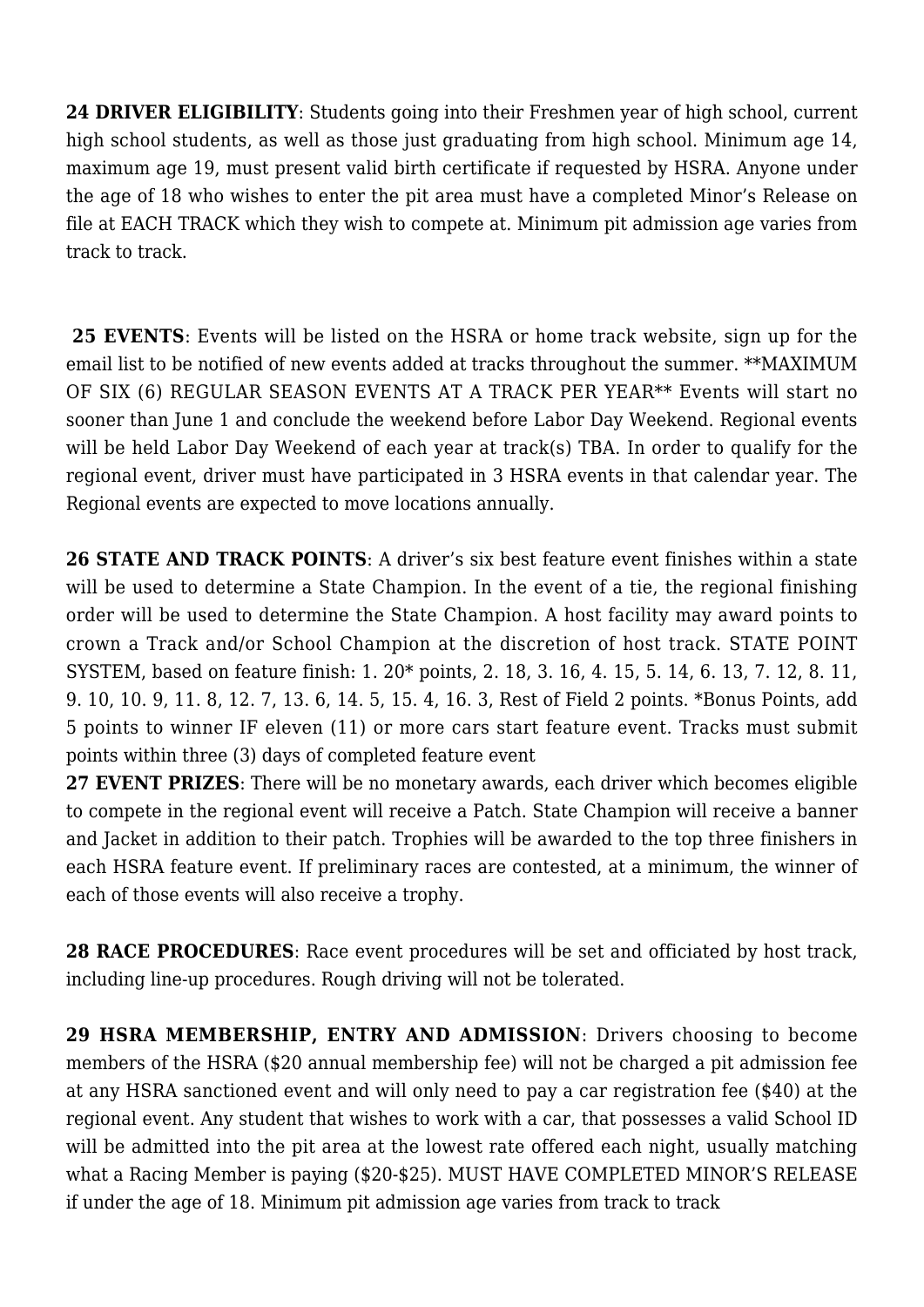# **Points Awarded for:**

# **Auto Value Hobby Stocks, ANT's Pest Control Hornets, Auto Value Street Stocks, 6 Shooters & Mini Vans**

| Pos                     | Qualify        | <b>Dash</b> | <b>Heat</b>    |           | <b>Feature   Feature   Feature</b> |         |
|-------------------------|----------------|-------------|----------------|-----------|------------------------------------|---------|
|                         |                |             | Race           | ${\bf A}$ | B                                  | $\bf C$ |
| $\mathbf{1}$            | 10             | 60          | 10             | 50        | Adv                                | Adv     |
| $\mathbf 2$             | 9              | 50          | 9              | 48        | Adv                                | Adv     |
| 3                       | 8              | 40          | 8              | 46        | Adv                                | Adv     |
| $\boldsymbol{4}$        | 7              | 30          | 7              | 44        | Adv                                | Adv     |
| $\overline{\mathbf{5}}$ | 6              | 20          | 6              | 42        | 20                                 | 10      |
| 6                       | 5              | 10          | 5              | 40        | 19                                 | 10      |
| 7                       | $\overline{4}$ | 10          | $\overline{4}$ | 39        | 18                                 | 10      |
| 8                       | 3              | 10          | 3              | 38        | 17                                 | 10      |
| $\boldsymbol{9}$        | $\overline{2}$ |             | $\overline{2}$ | 37        | 16                                 | 10      |
| 10                      | $\mathbf{1}$   |             | $\mathbf{1}$   | 36        | 15                                 | 10      |
| 11                      | $\mathbf{1}$   |             | $\mathbf{1}$   | 35        | 14                                 | 10      |
| 12                      | $\mathbf{1}$   |             | $\mathbf{1}$   | 34        | 13                                 | 10      |
| 13                      | $\mathbf{1}$   |             | $\mathbf{1}$   | 33        | 12                                 | 10      |
| 14                      | $\mathbf{1}$   |             | $\mathbf{1}$   | 32        | 11                                 | 10      |
| 15                      | $\mathbf{1}$   |             | $\mathbf{1}$   | 31        | 10                                 | 10      |
| 16                      |                |             |                | 30        | 10                                 | 10      |
| 17                      |                |             |                | 29        | $10\,$                             | 10      |
| 18                      |                |             |                | 28        | 10                                 | 10      |
| 19                      |                |             |                | 27        | 10                                 |         |
| 20                      |                |             |                | 26        | 10                                 |         |
| 21                      |                |             |                | 25        | 10                                 |         |
| 22                      |                |             |                | 24        | 10                                 |         |
| 23                      |                |             |                | 23        | 10                                 |         |
| 24                      |                |             |                | 22        | 10                                 |         |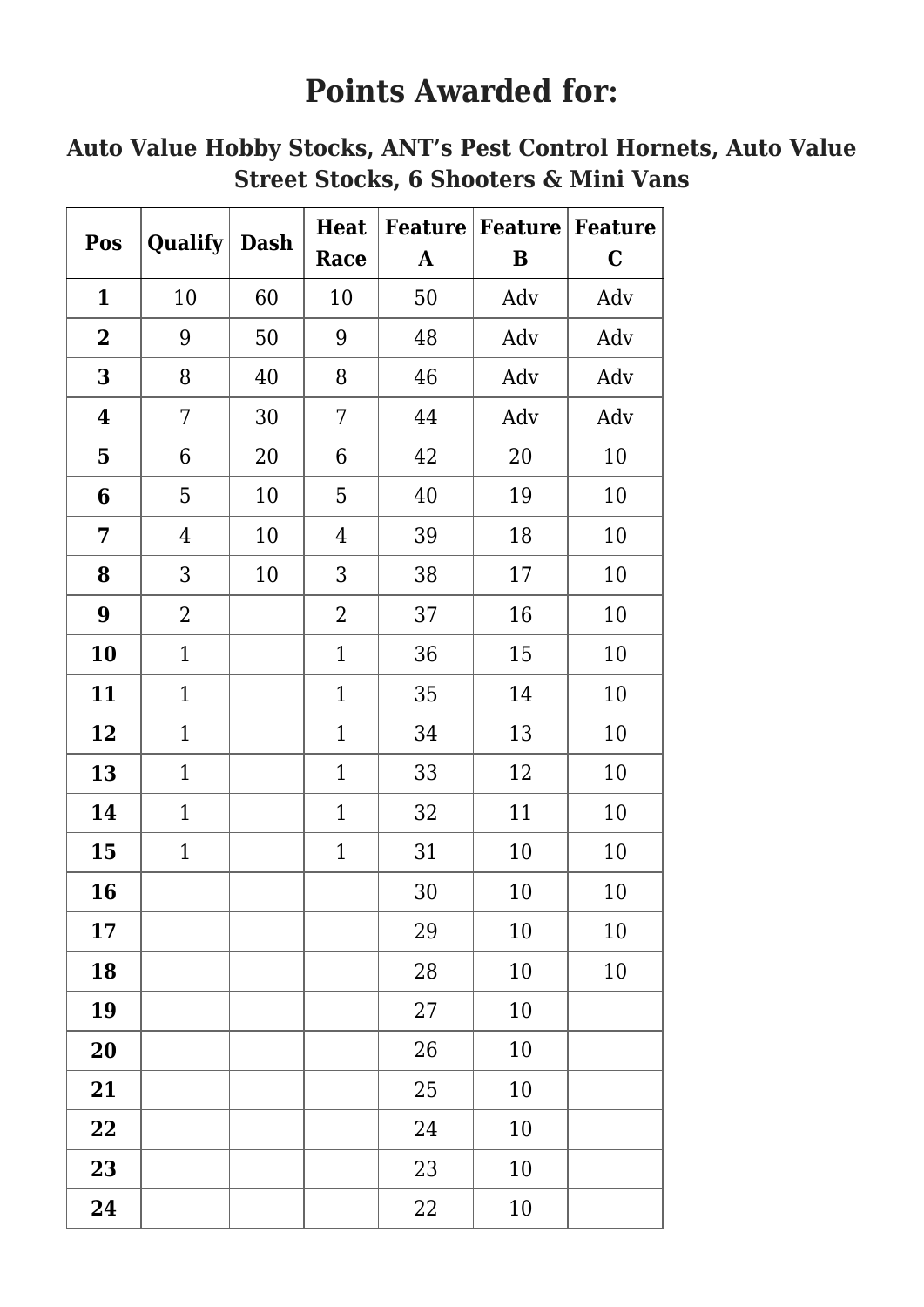|    | <b>Pos</b> Qualify Dash $\int$ | Race | Heat   Feature   Feature   Feature |  |
|----|--------------------------------|------|------------------------------------|--|
| 25 |                                |      |                                    |  |

# **Points Awarded for:**

# **KWIK TRIP Late Models & Lawnkeeps Sportsman**

| Pos                     | Qualify        | <b>Dash</b> | <b>Heat</b>    |              | <b>Feature   Feature   Feature  </b> |         |
|-------------------------|----------------|-------------|----------------|--------------|--------------------------------------|---------|
|                         |                |             | Race           | $\mathbf{A}$ | B                                    | $\bf C$ |
| $\mathbf{1}$            | 6              | 60          | 6              | 50           | Adv                                  | Adv     |
| $\overline{\mathbf{2}}$ | 5              | 50          | 5              | 46           | Adv                                  | Adv     |
| 3                       | 4              | 40          | $\overline{4}$ | 44           | Adv                                  | Adv     |
| $\boldsymbol{4}$        | 3              | 30          | 3              | 42           | Adv                                  | Adv     |
| $\overline{\mathbf{5}}$ | $\overline{2}$ | 20          | $\overline{2}$ | 40           | 15                                   | 10      |
| 6                       | $\mathbf{1}$   | 10          | $\mathbf{1}$   | 38           | 14                                   | 10      |
| 7                       | $\mathbf{1}$   | 10          | $\mathbf{1}$   | 36           | 13                                   | 10      |
| 8                       | $\mathbf{1}$   | 10          | $\mathbf{1}$   | 34           | 12                                   | 10      |
| $\boldsymbol{9}$        | $\mathbf{1}$   |             | $\mathbf{1}$   | 32           | 11                                   | 10      |
| 10                      | $\mathbf{1}$   |             | $\mathbf{1}$   | 30           | 10                                   | 10      |
| 11                      | $\mathbf{1}$   |             | $\mathbf{1}$   | 29           | 10                                   | 10      |
| 12                      | $\mathbf{1}$   |             | $\mathbf{1}$   | 28           | 10                                   | 10      |
| 13                      | $\mathbf{1}$   |             |                | 27           | 10                                   | 10      |
| 14                      | $\mathbf{1}$   |             |                | 26           | 10                                   | 10      |
| 15                      | $\mathbf{1}$   |             |                | 25           | 10                                   | 10      |
| 16                      | $\mathbf{1}$   |             |                | 24           | 10                                   | 10      |
| 17                      | $\mathbf{1}$   |             |                | 23           | 10                                   | 10      |
| 18                      | $\mathbf{1}$   |             |                | 22           | 10                                   | 10      |
| 19                      | $\mathbf{1}$   |             |                | 21           | 10                                   |         |
| 20                      | $\mathbf{1}$   |             |                | 20           | 10                                   |         |